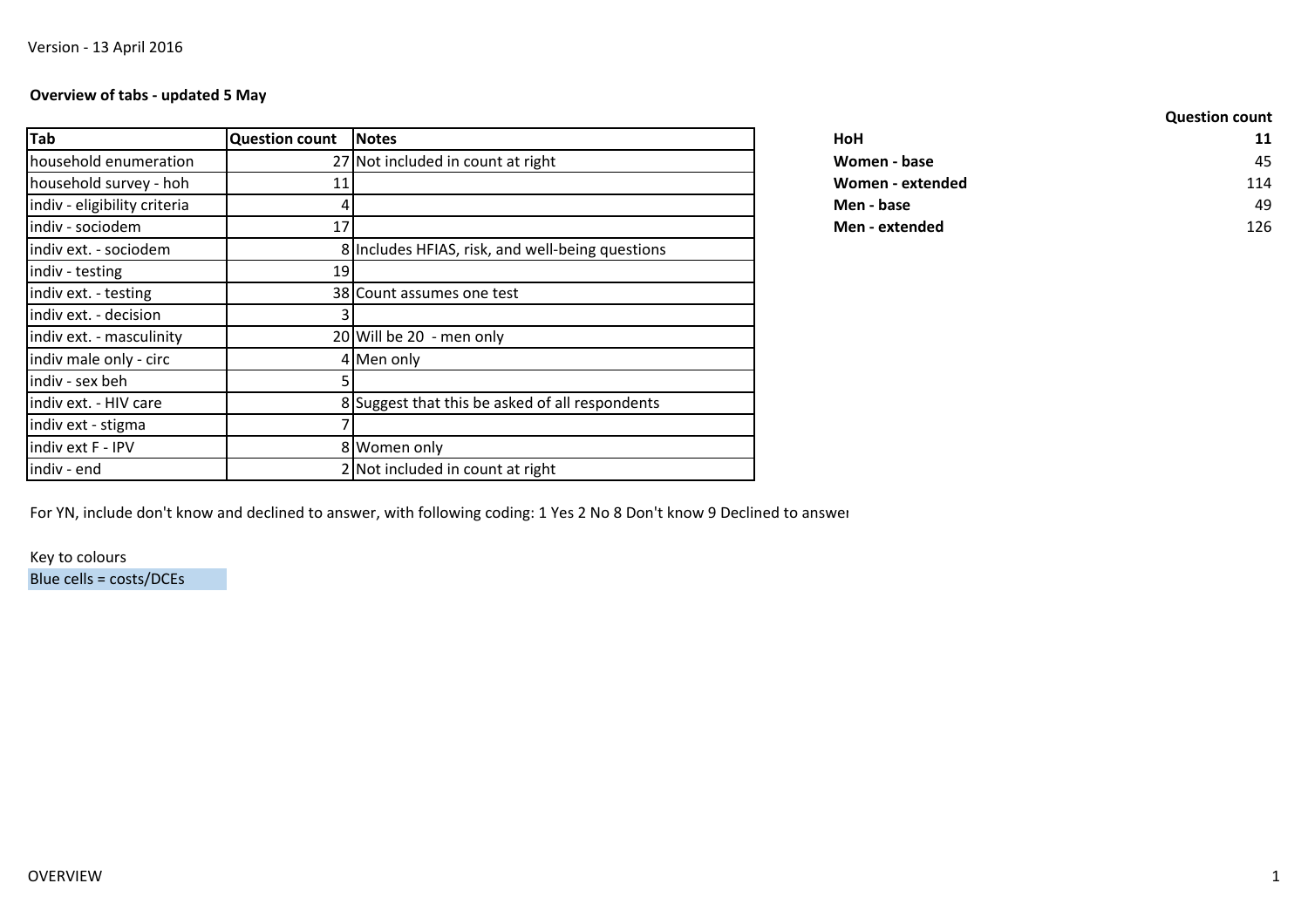### Household enumeration - list of itemsMN, 4 December 2015

### **To be completed by interviewer/head of household**

| No.         | Question Construct | Variable      | <b>Question</b> | Data type                                 | <b>Skips</b> | <b>Ranges for</b><br>continuous | <b>Notes</b>                                   |
|-------------|--------------------|---------------|-----------------|-------------------------------------------|--------------|---------------------------------|------------------------------------------------|
|             |                    |               |                 |                                           |              | variables                       |                                                |
| HE01        | Clinic ID          | clinicid      |                 | Choose from list of clinics               |              |                                 |                                                |
| <b>HE02</b> | Village ID         | villageid     |                 | Choose from list of villages              |              |                                 |                                                |
| HE03        | Household          | hhbarcode     |                 | Unique ID or barcode?                     |              |                                 | ID for follow-up - could be either a scannable |
|             | ID/Barcode         |               |                 |                                           |              |                                 | barcode or unique id?                          |
| HE04        | Interviewer ID     | interviewerid |                 | Choose from list of interviewers, or auto |              |                                 |                                                |
|             |                    |               |                 | set by signing into tablet                |              |                                 |                                                |
| HE05        | Device ID          |               |                 |                                           |              |                                 |                                                |
| HE06        | Date of interview  | intdate       |                 | Current date                              |              | Should be set                   |                                                |
|             |                    |               |                 |                                           |              | to date in                      |                                                |
|             |                    |               |                 |                                           |              | device, with                    |                                                |
|             |                    |               |                 |                                           |              | option to                       |                                                |
|             |                    |               |                 |                                           |              | change if                       |                                                |
|             |                    |               |                 |                                           |              | incorrect                       |                                                |
| HE07        | Start time         | starttime     |                 | <b>Time</b>                               |              | Should be set                   |                                                |
|             |                    |               |                 |                                           |              | to time in                      |                                                |
|             |                    |               |                 |                                           |              | device                          |                                                |
| <b>HE08</b> | <b>Address</b>     | address       |                 | Long text                                 | Not asked ZW |                                 |                                                |
| HE09        | Phone number 1     | phone 1       |                 | Phone number                              | Not asked ZW |                                 | For contacting to follow-up                    |
| <b>HE10</b> | Phone number 2     | phone 2       |                 | Phone number                              | Not asked ZW |                                 | For contacting to follow-up                    |
| <b>HE11</b> | Phone number 3     | phone 3       |                 | Phone number                              | Not asked ZW |                                 | For contacting to follow-up                    |
| <b>HE12</b> | Lat-Long           | latlong       |                 | Automatic                                 |              |                                 | GPS in phone/tablet                            |
| <b>HE13</b> | Visit 1 outcome    | visitlog1     |                 | Choose from list: household interview     |              |                                 | Note that we've accounted for follow-up visits |
|             |                    |               |                 | complete; household interview part        |              |                                 | to account for household absence, but not      |
|             |                    |               |                 | complete; household interview refused;    |              |                                 | absence of individuals within households       |
|             |                    |               |                 | housing unit vacant                       |              |                                 |                                                |
| <b>HE14</b> | Visit 2 outcome    | visitlog2     |                 | Choose from list: household interview     |              |                                 |                                                |
|             |                    |               |                 | complete; household interview part        |              |                                 |                                                |
|             |                    |               |                 | complete; household interview refused;    |              |                                 |                                                |
|             |                    |               |                 | housing unit vacant                       |              |                                 |                                                |
|             |                    |               |                 |                                           |              |                                 |                                                |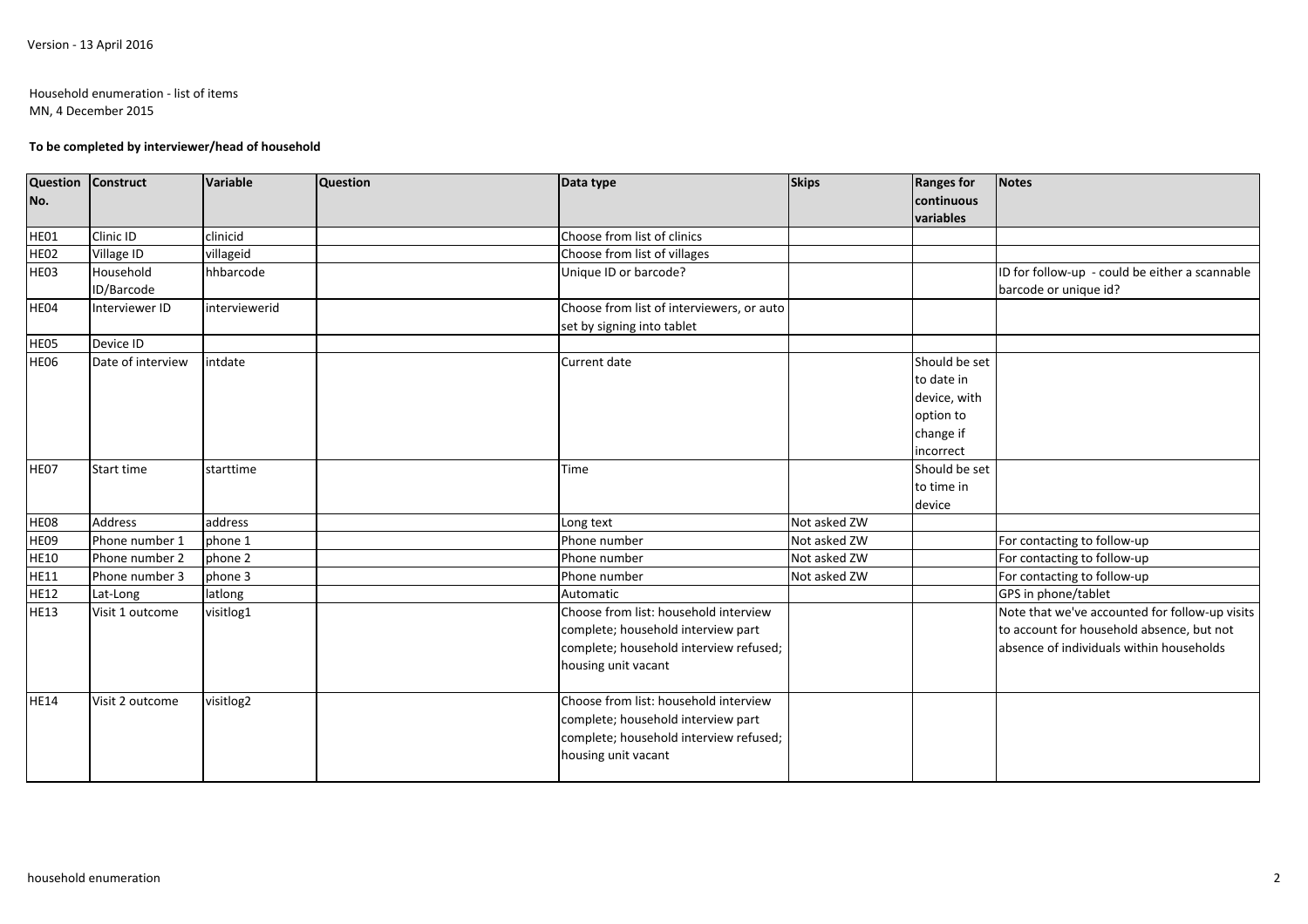| <b>HE15</b> | Visit 3 outcome | visitlog3 | Choose from list: household interview  |  |  |
|-------------|-----------------|-----------|----------------------------------------|--|--|
|             |                 |           | complete; household interview part     |  |  |
|             |                 |           | complete; household interview refused; |  |  |
|             |                 |           | housing unit vacant                    |  |  |
|             |                 |           |                                        |  |  |

## **To be completed by head of household or representative - all households**

| Question Construct |                              |              | <b>Question</b>                              | Data type  | <b>Skips</b> | Ranges | <b>Notes</b>                                   |
|--------------------|------------------------------|--------------|----------------------------------------------|------------|--------------|--------|------------------------------------------------|
| No.                |                              |              |                                              |            |              |        |                                                |
| <b>HE16</b>        | First name                   | firstnamehoh | First name of head of household              | Short text |              |        |                                                |
| <b>HE17</b>        | Surname                      | surnamehoh   | Surname of head of household                 | Short text |              |        |                                                |
| <b>HE18</b>        | Count of people in           | hhct         | How many people live in the household?       | Number     |              |        | Include people who normally live in the        |
|                    | the household                |              | Include all people who normally live and     |            |              |        | household and share food together              |
|                    |                              |              | share meals in the household                 |            |              |        |                                                |
| <b>HE19</b>        | Count of people 18 hhadultct |              | How many adults 18 years or older live in    | Number     |              |        |                                                |
|                    | vears and older              |              | the household                                |            |              |        |                                                |
| <b>HE20</b>        | Count of women               | hhwmnct      | Of the adults in this household (18 years    | Number     |              |        |                                                |
|                    | over age 18 years            |              | or older), how many are women?               |            |              |        |                                                |
| <b>HE21</b>        | Count of men over            | hhmnnct      | Of the adults in this household (18 years    | Number     |              |        |                                                |
|                    | age 18 years                 |              | or older), how many are men?                 |            |              |        |                                                |
| <b>HE22</b>        | Count of girls age           | hhadgrlct    | Of the people in this household aged 16-     | Number     |              |        |                                                |
|                    | $16-17$ years                |              | 17 years, how many are girls?                |            |              |        |                                                |
| <b>HE23</b>        | Count of boys age            | hhadboyct    | Of the people in this household aged 16-     | Number     |              |        |                                                |
|                    | $16-17$ years                |              | 17 years, how many are boys?                 |            |              |        |                                                |
| <b>HE24</b>        | Count of children            | hhchgirlct   | How many children 0-15 years are in this     | Number     |              |        |                                                |
|                    | age 0-15 years               |              | household?                                   |            |              |        |                                                |
| HE <sub>25</sub>   | Identifying                  | orphan       |                                              | <b>YN</b>  |              |        | <b>Adapted from Malawi DHS</b>                 |
|                    | vulnerable                   |              | In this household, is there any child whose  |            |              |        |                                                |
|                    | subpopulations -             |              | mother and/or father has died or whose       |            |              |        |                                                |
|                    | orphans                      |              | mother and/or father is not resident in the  |            |              |        |                                                |
|                    |                              |              | household and is very sick?                  |            |              |        |                                                |
| <b>HE26</b>        | Identifying                  | disability   |                                              | YN         |              |        | Disability definition from Zambia 2000 census, |
|                    | vulnerable                   |              | In this household, is there any person with  |            |              |        | but may be able to find something more         |
|                    | subpopulations -             |              | a disability? Disability refers to a person  |            |              |        | recent?                                        |
|                    | persons with                 |              | who is limited in the kind or amount of      |            |              |        |                                                |
|                    | disabilities                 |              | lactivities that he or she can do because of |            |              |        |                                                |
|                    |                              |              | on-going difficulties due to long term       |            |              |        |                                                |
|                    |                              |              | physical, mental or health problems          |            |              |        |                                                |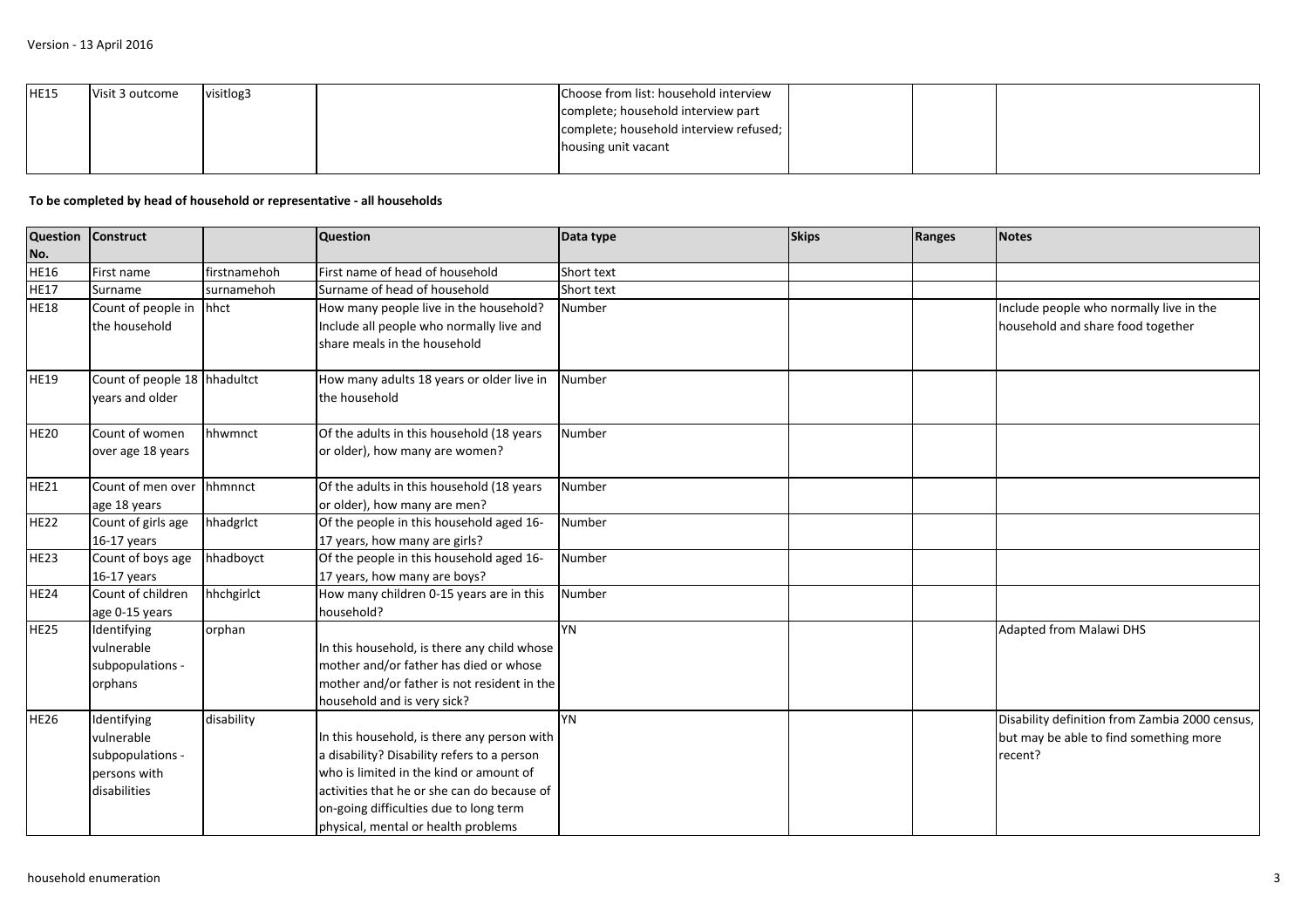| Question Construct |                  |           | <b>Question</b>                                   | Data type | <b>Skips</b>        | Ranges | <b>Notes</b> |
|--------------------|------------------|-----------|---------------------------------------------------|-----------|---------------------|--------|--------------|
| No.                |                  |           |                                                   |           |                     |        |              |
| HE <sub>27</sub>   | Identifying      | domestics | In this household, is there anyone paid or $ YN $ |           | If no, skip to next |        |              |
|                    | vulnerable       |           | otherwise supported in order to help with         |           | section             |        |              |
|                    | subpopulations - |           | cleaning or other tasks in the home?              |           |                     |        |              |
|                    | any domestic     |           |                                                   |           |                     |        |              |
|                    | workers          |           |                                                   |           |                     |        |              |
| HE <sub>28</sub>   | Identifying      | domlivein | Does this person live in this household?          | <b>YN</b> |                     |        |              |
|                    | vulnerable       |           |                                                   |           |                     |        |              |
|                    | subpopulations - |           |                                                   |           |                     |        |              |
|                    | domestic workers |           |                                                   |           |                     |        |              |
|                    | living in        |           |                                                   |           |                     |        |              |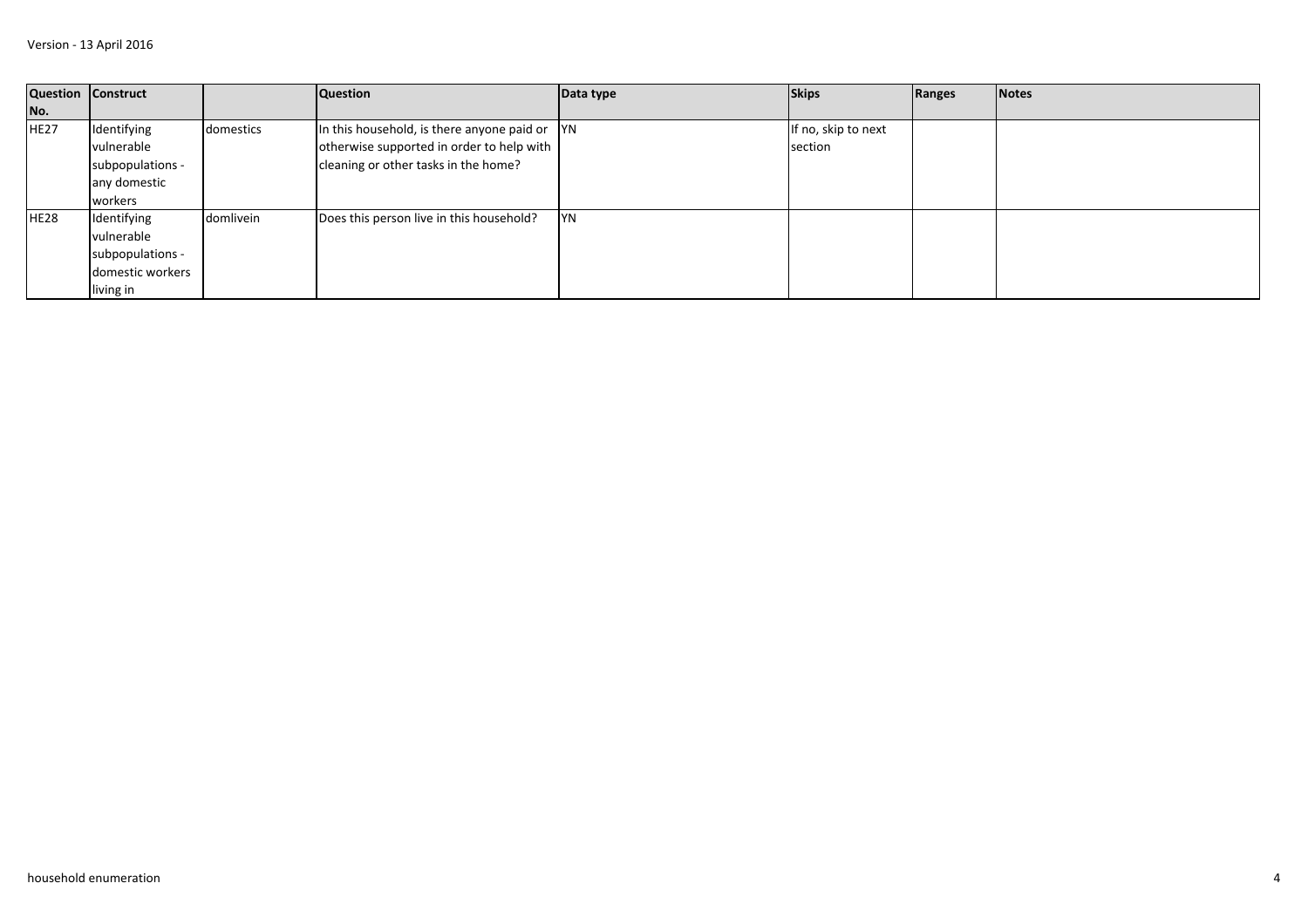Household survey - questions asked to head of householdMN. 4 December 2015

## **To be completed by head of household or representative - sampled households**

(Note - assume this is all households surveyed [i.e., short and longer forms])

| <b>Question</b>    | Construct                                              | Variable  | <b>Question</b>                                                                           | Data type                                                                                                                                                                                                       | <b>Skips</b>                      | Ranges                                                      | <b>Notes</b>                                                                                                                                                                                                       |
|--------------------|--------------------------------------------------------|-----------|-------------------------------------------------------------------------------------------|-----------------------------------------------------------------------------------------------------------------------------------------------------------------------------------------------------------------|-----------------------------------|-------------------------------------------------------------|--------------------------------------------------------------------------------------------------------------------------------------------------------------------------------------------------------------------|
| No.<br><b>HS01</b> | Sex                                                    | hohsex    | (Selected by interviewer<br>without inquiry)                                              | 1 Male<br>2 Female                                                                                                                                                                                              |                                   |                                                             |                                                                                                                                                                                                                    |
| HS <sub>02</sub>   | <b>DoB</b>                                             | hohdob    | What is the head of<br>household's date of birth?                                         | Date                                                                                                                                                                                                            | If non-missing, skip to<br>hohedu | $1/1/1926$ -<br>$1/1/2000$ (or<br>previously<br>used range) | Be sure don't know option is accounted for                                                                                                                                                                         |
| <b>HS03</b>        | Age of<br>household<br>head                            | hohageyrs | How old is the head of<br>household?                                                      | Number                                                                                                                                                                                                          |                                   | 16-99                                                       | Response is in years.                                                                                                                                                                                              |
| <b>HS04</b>        | Highest<br>formal<br>schooling of<br>household<br>head | hohedu    | What is the highest level<br>of formal education<br>attained by the head of<br>household? | 1 No formal schooling;<br>2 Primary incomplete or complete;<br>3 Some secondary education;<br>4 O-levels complete;<br>5 A-levels complete;<br>6 College or higher                                               |                                   |                                                             |                                                                                                                                                                                                                    |
| <b>HS05</b>        | Household<br>assets                                    | hhasset_* | Does your household<br>have:                                                              | (Check all that apply)<br>A Electricity<br><b>B</b> Radio<br>C Working television<br>D Mobile phone<br>E Telephone (landline)<br>F Refrigerator<br>G Bed with mattress<br>H Working automobile or<br>motorcycle |                                   |                                                             | A-F are Malawi MIS 2014 assets (with<br>televison amended to working television);<br>G-H are from pre-existing assets list. Note<br>that Malawi MIS questions 116-117 can be<br>used to assess livestock ownership |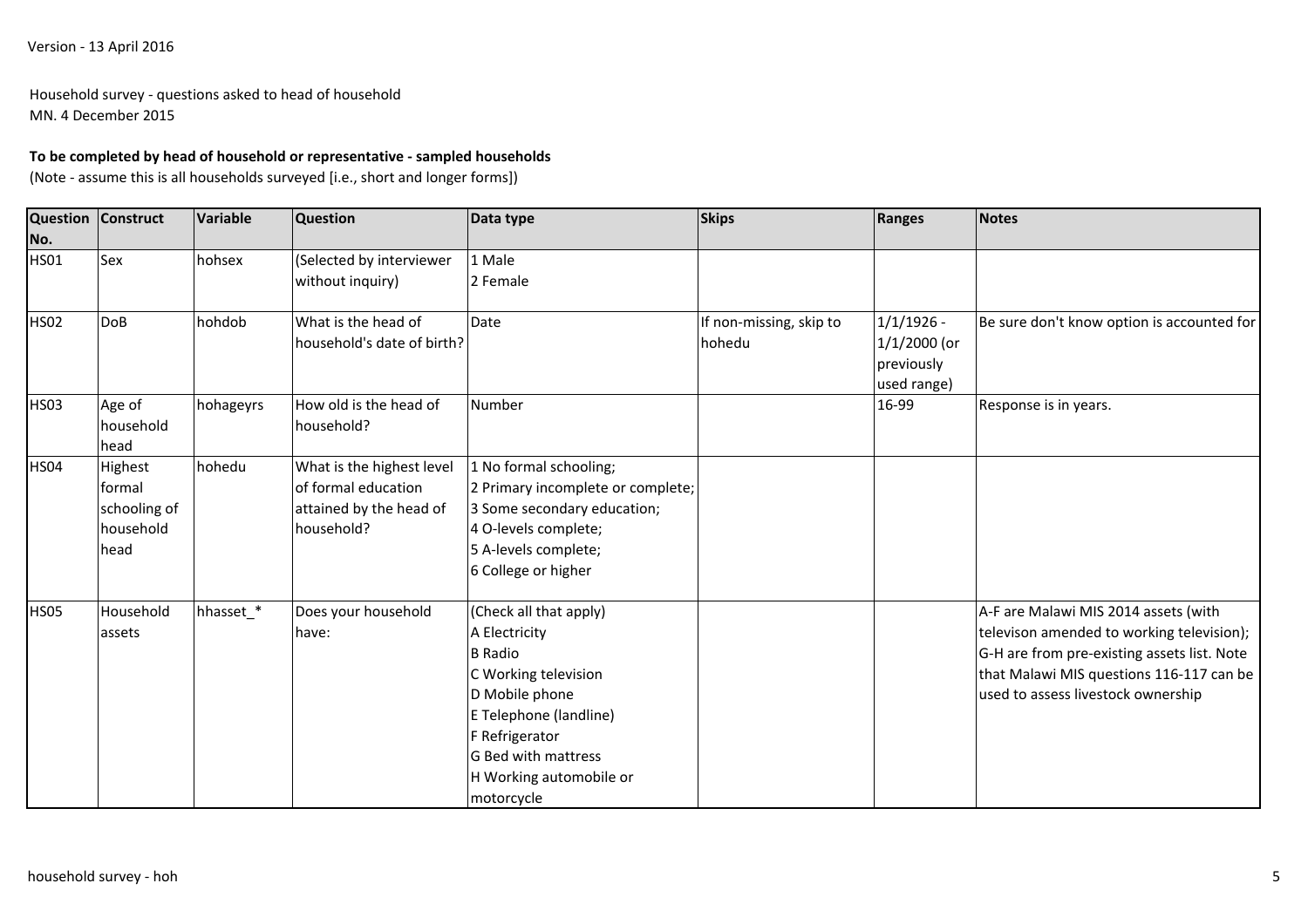| Question<br>No. | Construct                                 | Variable     | <b>Question</b>                                                                                                                                             | Data type                                                                                                                                                  | <b>Skips</b>                     | Ranges | <b>Notes</b> |
|-----------------|-------------------------------------------|--------------|-------------------------------------------------------------------------------------------------------------------------------------------------------------|------------------------------------------------------------------------------------------------------------------------------------------------------------|----------------------------------|--------|--------------|
| <b>HS06</b>     | <b>HFIAS-</b><br>uncertainty              | hfiunceryn   | In the past four weeks,<br>did you worry that your<br>household would not<br>have enough food?                                                              | YN                                                                                                                                                         | If no, skip to hfiqualiyn        |        |              |
| HS07            | <b>HFIAS-</b><br>uncertainty<br>frequency | hfiuncerfreq | How often did this<br>happen?                                                                                                                               | 1 Rarely (once or twice in the past<br>four weeks)<br>2 Sometimes (3-10 times in past<br>four weeks)<br>3 Often (more than 10 times in<br>past four weeks) |                                  |        |              |
| <b>HS08</b>     | <b>HFIAS-</b><br>quality                  | hfiqualiyn   | In the past four weeks,<br>were you or any<br>household member not<br>able to eat the kinds of<br>foods you preferred<br>because of a lack of<br>resources? | <b>YN</b>                                                                                                                                                  | If no, skip to hfiquantyn        |        |              |
| <b>HS09</b>     | <b>HFIAS-</b><br>quality<br>frequency     | hfiqualifreq | How often did this<br>happen?                                                                                                                               | 1 Rarely (once or twice in the past<br>four weeks)<br>2 Sometimes (3-10 times in past<br>four weeks)<br>3 Often (more than 10 times in<br>past four weeks) |                                  |        |              |
| <b>HS10</b>     | <b>HFIAS-</b><br>quantity                 | hfiquantyn   | In the past four weeks,<br>did you or any household<br>member go to sleep<br>hungry beause there was<br>not enough food?                                    | YN                                                                                                                                                         | If no, skip to end of<br>section |        |              |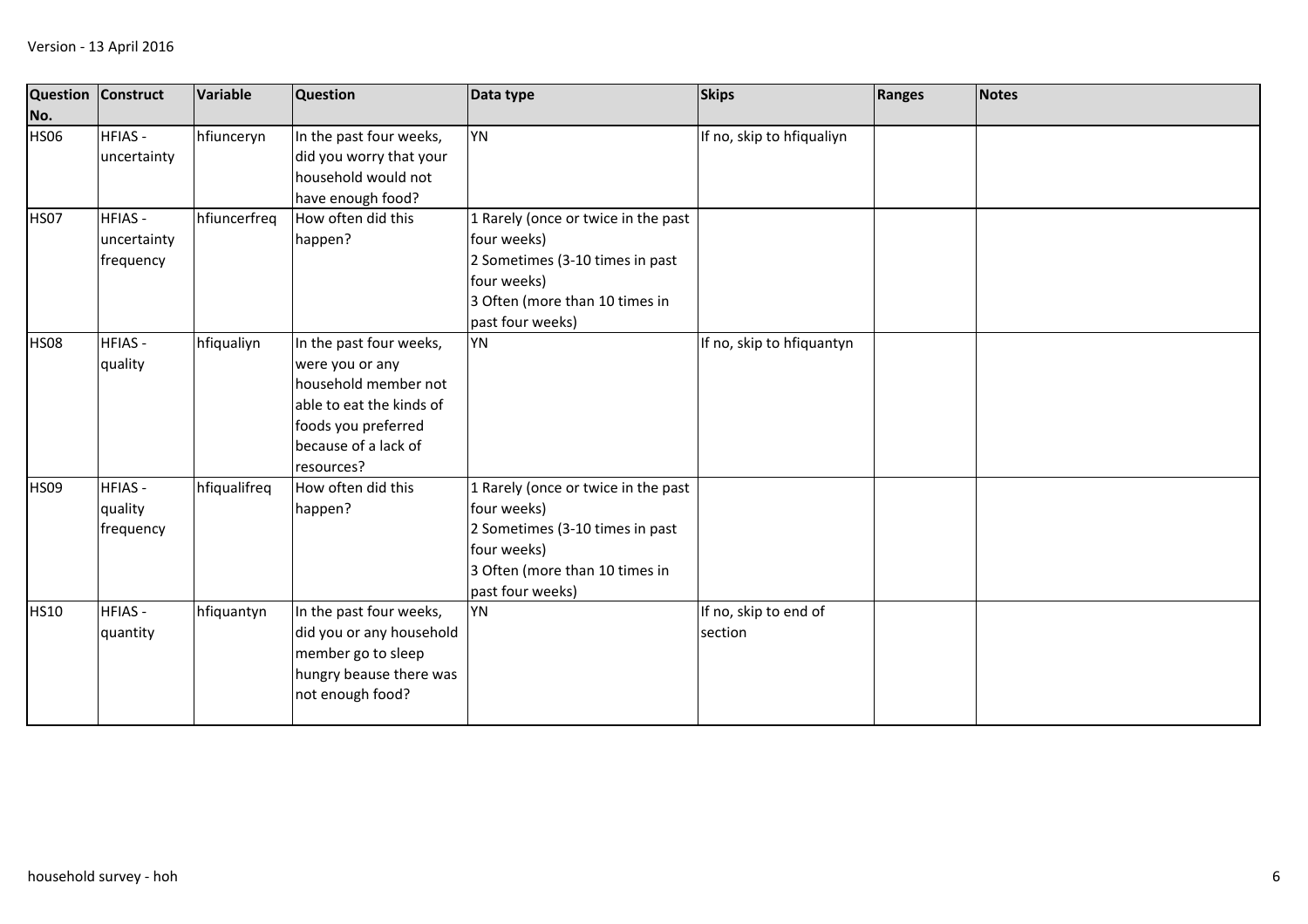|      | <b>Question Construct</b> | Variable     | <b>Question</b>    | Data type                           | <b>Skips</b> | Ranges | <b>Notes</b> |
|------|---------------------------|--------------|--------------------|-------------------------------------|--------------|--------|--------------|
| No.  |                           |              |                    |                                     |              |        |              |
| HS11 | <b>HFIAS-</b>             | hfiquantfreq | How often did this | 1 Rarely (once or twice in the past |              |        |              |
|      | quantity                  |              | happen?            | four weeks)                         |              |        |              |
|      | <b>Ifrequency</b>         |              |                    | 2 Sometimes (3-10 times in past     |              |        |              |
|      |                           |              |                    | four weeks)                         |              |        |              |
|      |                           |              |                    | 3 Often (more than 10 times in      |              |        |              |
|      |                           |              |                    | past four weeks)                    |              |        |              |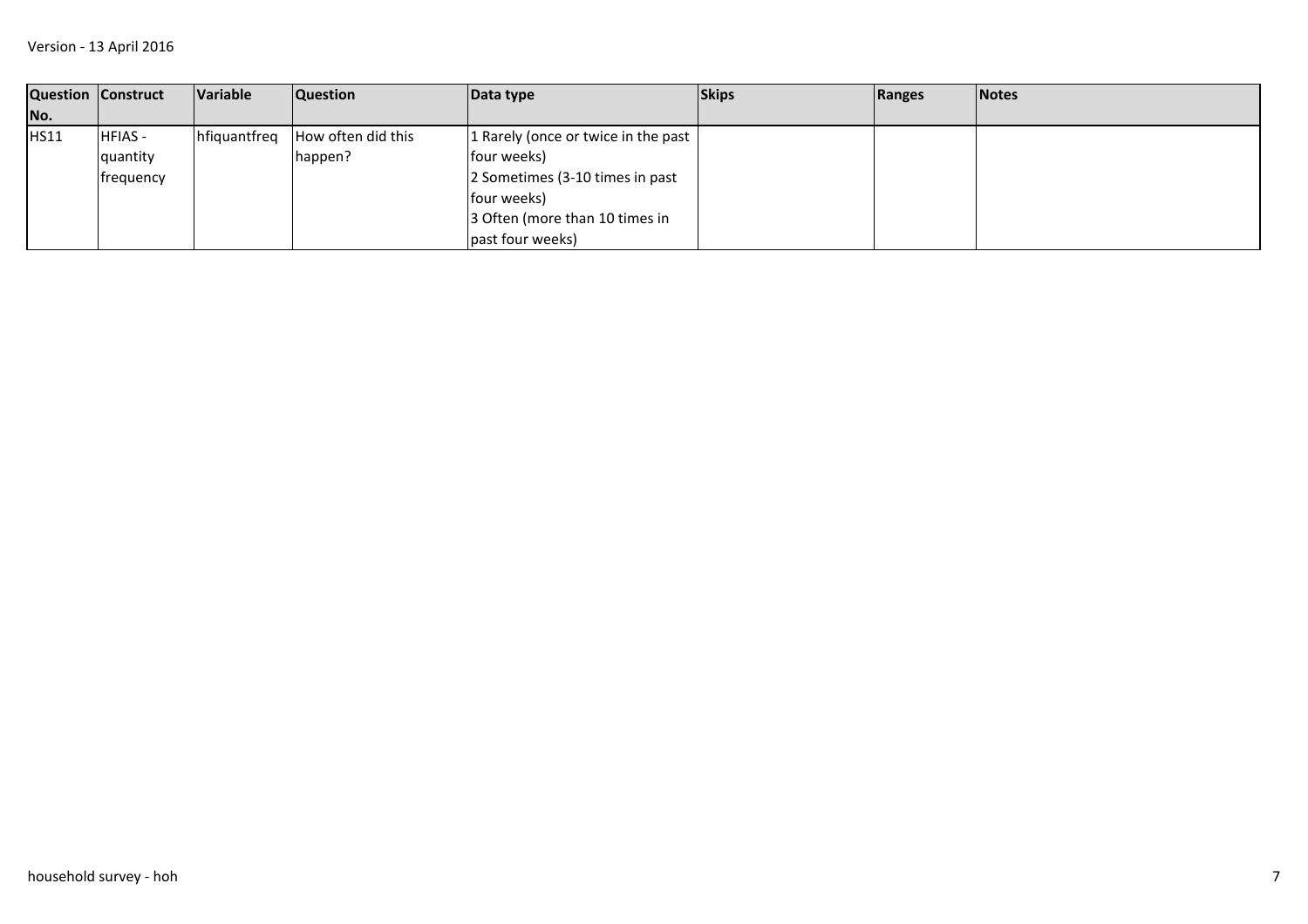# Version - 13 April 2016

# Individual survey - eligibility to complete surveyMN, 4 December 2015

# **To be completed by all individuals consenting to participate within the household**

Note that length of residence will NOT be a criteria for exclusion/inclusion in Malawi/Zambia

|                 | <b>Construct</b> | Measurement                               | <b>Variable</b> | Data type               | <b>Skips</b>                | <b>Ranges for</b><br>continuous | <b>Notes</b> |
|-----------------|------------------|-------------------------------------------|-----------------|-------------------------|-----------------------------|---------------------------------|--------------|
|                 |                  |                                           |                 |                         |                             | variables                       |              |
| IE <sub>1</sub> | Age - older than | Are you 18 years of age or eligage        |                 | <b>YN</b>               | If no, skip to elig16parent |                                 |              |
|                 | 16y              | older?                                    |                 |                         |                             |                                 |              |
| IE <sub>2</sub> | Individual       | Have you consented (or                    | eligcons        | <b>YN</b>               | If no, skip to end          |                                 |              |
|                 | consent          | do you consent) to                        |                 |                         |                             |                                 |              |
|                 |                  | participate?                              |                 |                         |                             |                                 |              |
| IE <sub>3</sub> |                  | Parental consent (If participant is 16-17 | elig16parent    | <b>YN</b>               | If no, skip to end          |                                 |              |
|                 | for ages 16-17   | years old) Has                            |                 |                         |                             |                                 |              |
|                 |                  | parent/guardian                           |                 |                         |                             |                                 |              |
|                 |                  | consented to                              |                 |                         |                             |                                 |              |
|                 |                  | participation?                            |                 |                         |                             |                                 |              |
| IE4             | Selected for     | select                                    |                 | Randomly select 1/5 (or |                             |                                 |              |
|                 | extended         |                                           |                 | so) individuals for     |                             |                                 |              |
|                 | questionnaire    |                                           |                 | extended                |                             |                                 |              |
|                 |                  |                                           |                 | household/individual    |                             |                                 |              |
|                 |                  |                                           |                 | questionnaire.          |                             |                                 |              |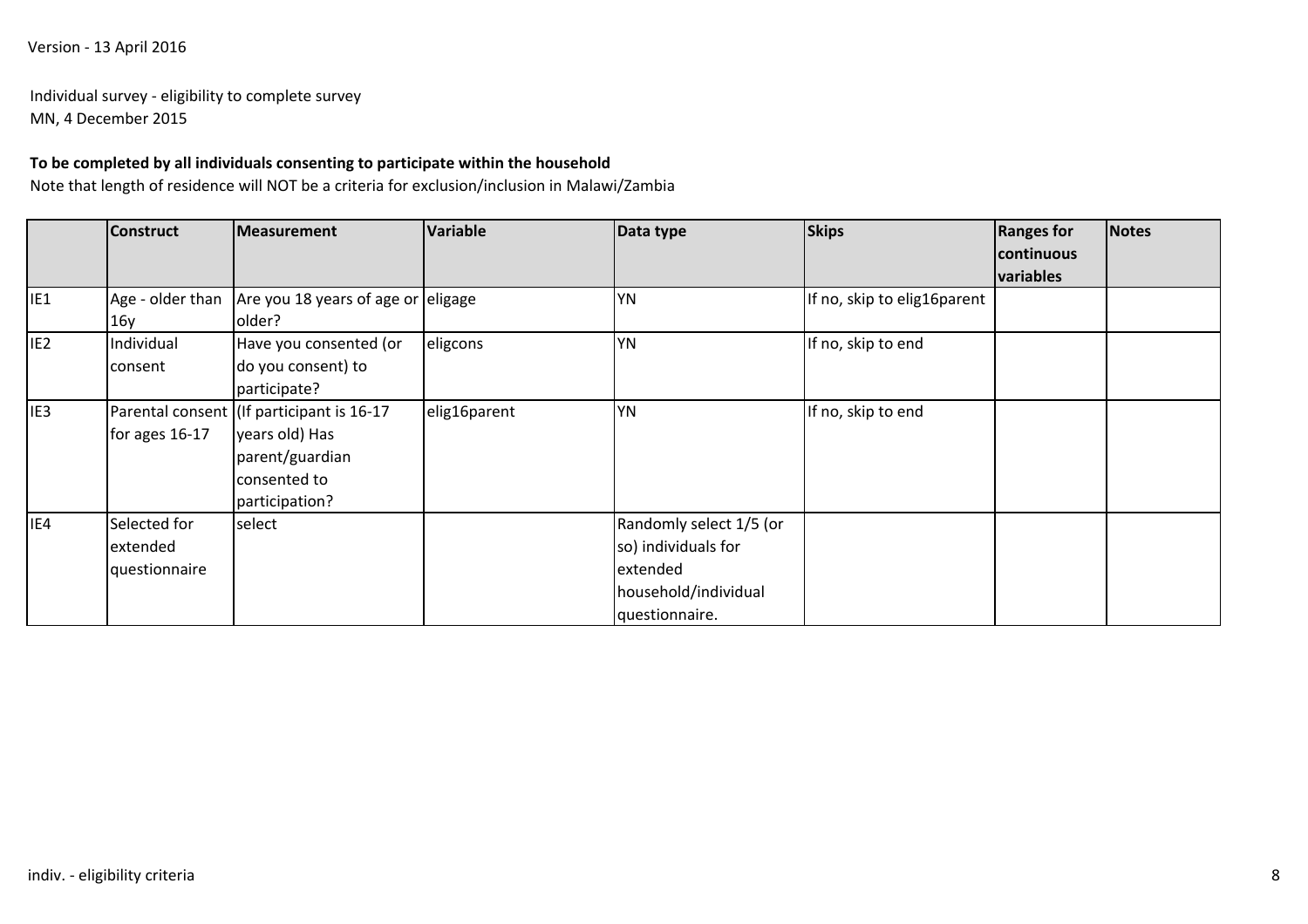# Individual - sociodemographics

MN, 4 December 2015

# **To be completed by all individuals consenting to participate within the household**

| Question No. | <b>Construct</b> | <b>Wording of question</b>              | <b>Variable</b> | Data entry                         | <b>Skips</b>              | <b>Ranges for</b><br>continuous | <b>Notes</b>               |
|--------------|------------------|-----------------------------------------|-----------------|------------------------------------|---------------------------|---------------------------------|----------------------------|
|              |                  |                                         |                 |                                    |                           | variables                       |                            |
| A01          | Individual ID    | Unique identifier/barcode               | individ         | Unique ID or barcode               |                           |                                 |                            |
| A02          | Relationship to  | What is your relationship to the hohrel |                 | $01 = Head$                        | If hohrel $= 1$ , skip to |                                 | From DHS 2010 with lodger  |
|              |                  | head of household head of household?    |                 | $02$ = Wife or husband             | literate                  |                                 | and domestic servant       |
|              |                  |                                         |                 | $03 =$ Son or daughter             |                           |                                 | added (asked in a separate |
|              |                  |                                         |                 | 04 = Son-in-law or daughter-in-law |                           |                                 | question in DHS). Check    |
|              |                  |                                         |                 | $05 = Grandchild$                  |                           |                                 | that hoh questions are the |
|              |                  |                                         |                 | $06 =$ Parent                      |                           |                                 | same as those below for    |
|              |                  |                                         |                 | $07$ = Parent-in-law               |                           |                                 | nonhoh                     |
|              |                  |                                         |                 | $08$ = Brother or sister           |                           |                                 |                            |
|              |                  |                                         |                 | $09$ = Niece or nephew             |                           |                                 |                            |
|              |                  |                                         |                 | $10 = Co-wife$                     |                           |                                 |                            |
|              |                  |                                         |                 | 11 = Adopted/foster/stepchild      |                           |                                 |                            |
|              |                  |                                         |                 | $12 =$ Other relative              |                           |                                 |                            |
|              |                  |                                         |                 | 13 = Domestic servant              |                           |                                 |                            |
|              |                  |                                         |                 | $14 =$ Lodger                      |                           |                                 |                            |
|              |                  |                                         |                 | $15 = Not related$                 |                           |                                 |                            |
|              |                  |                                         |                 | 98 = Don't know                    |                           |                                 |                            |
| A03          | Sex              | (Interviewer to indicate)               | respsex         | 1 Male                             |                           |                                 |                            |
|              |                  |                                         |                 | 2 Female                           |                           |                                 |                            |
| A04          | Date of birth    | What is your date of birth?             | respdob         | Date                               | If non-missing, skip      | $1/1/1926$ -                    |                            |
|              |                  |                                         |                 |                                    | to edu                    | $1/1/2000$ (or                  |                            |
|              |                  |                                         |                 |                                    |                           | previously                      |                            |
|              |                  |                                         |                 |                                    |                           | used range)                     |                            |
| A05          | Age in years     | How old are you?                        | respageyrs      | Number                             |                           | 16-99                           |                            |
| A06          | Educational      | What was the highest level of           | edu             | 1 No formal schooling;             |                           |                                 |                            |
|              | attainment       | education that you have                 |                 | 2 Primary incomplete or complete;  |                           |                                 |                            |
|              |                  | completed?                              |                 | 3 Some secondary education;        |                           |                                 |                            |
|              |                  |                                         |                 | 4 O-levels complete;               |                           |                                 |                            |
|              |                  |                                         |                 | 5 A-levels complete;               |                           |                                 |                            |
|              |                  |                                         |                 | 6 College or higher                |                           |                                 |                            |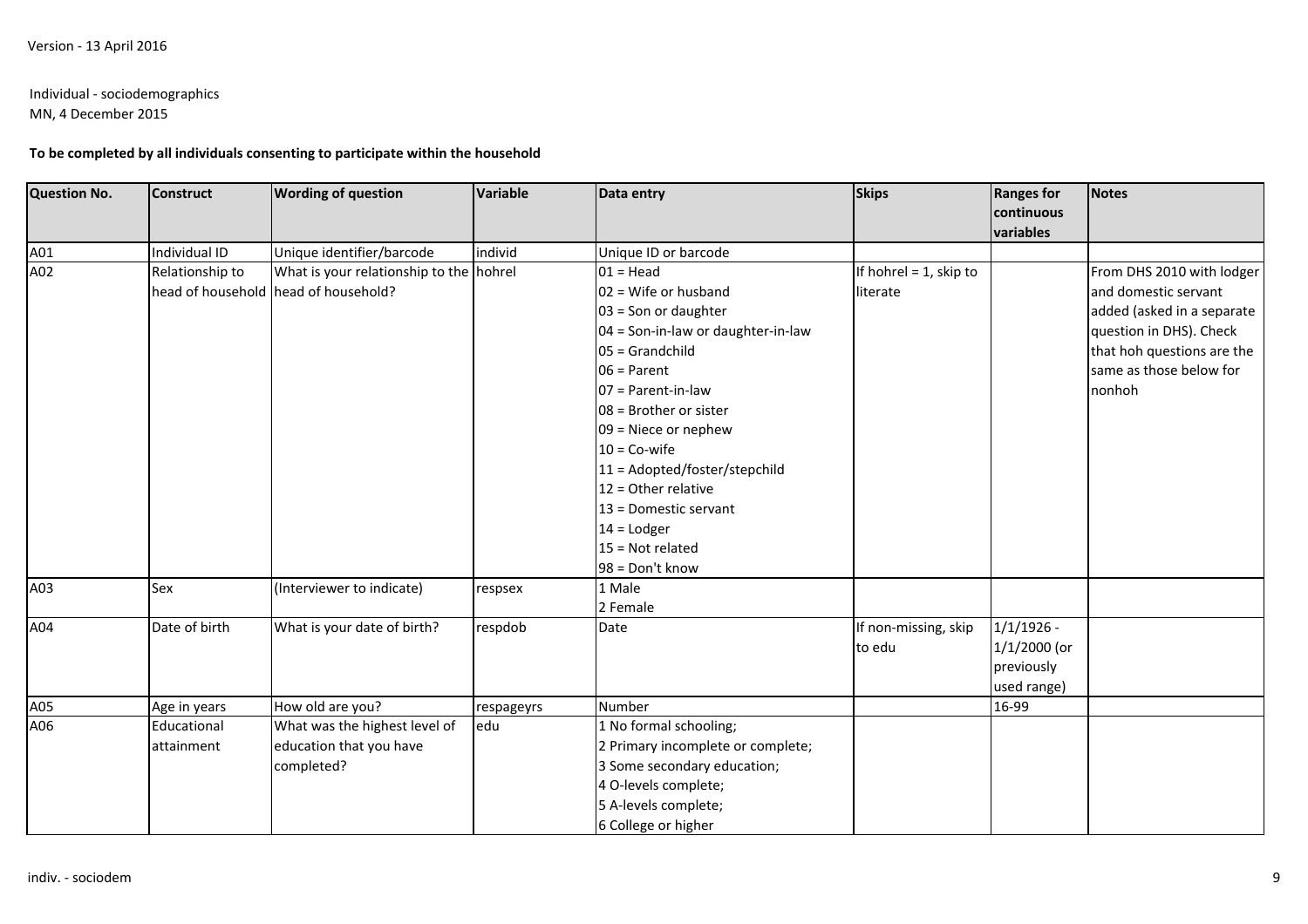| <b>Question No.</b> | <b>Construct</b>                                | <b>Wording of question</b>                                                                                                                                                         | Variable      | Data entry                                                                        | <b>Skips</b>                      | <b>Ranges for</b><br>continuous | <b>Notes</b>                                       |
|---------------------|-------------------------------------------------|------------------------------------------------------------------------------------------------------------------------------------------------------------------------------------|---------------|-----------------------------------------------------------------------------------|-----------------------------------|---------------------------------|----------------------------------------------------|
|                     |                                                 |                                                                                                                                                                                    |               |                                                                                   |                                   | variables                       |                                                    |
| A07                 | Literacy                                        | Can you read a newspaper or<br>letter?                                                                                                                                             | literate      | <b>YN</b>                                                                         |                                   |                                 | From here forward, not<br>duplicated by hoh survey |
| A08                 | Employment<br>status                            | Do you receive a regular salary? salary<br>By regular salary, I mean money<br>that is paid by the employer<br>daily, weekly, or monthly<br>during the last two months or<br>longer |               | <b>YN</b>                                                                         |                                   |                                 |                                                    |
| A09                 | Self-reported<br>health                         | How do you rate your general<br>health?                                                                                                                                            | srhealth      | 1 Very good<br>2 Good<br>3 Fair<br>4 Poor                                         |                                   |                                 |                                                    |
| A10                 | Usual household<br>member                       | Have you resided in this<br>community for the past two<br>months?                                                                                                                  | resid2mos     | <b>YN</b>                                                                         | Not ZW?                           |                                 |                                                    |
| A11                 | Duration of<br>residence                        | Did you live here 12 months<br>ago? That is, did you live here<br>in [MO] 2015?                                                                                                    | residlastyr   | <b>YN</b>                                                                         | If yes, skip to marital           |                                 |                                                    |
| A12                 | Move-in date if<br>less than 1 year<br>resident | In what month did you move to movedate<br>this dwelling? (Reword dates<br>based on time of interview)                                                                              |               | Date (MM/YYYY)                                                                    |                                   | Year prior to<br>interview date |                                                    |
| A13                 | <b>Marital status</b>                           | What is your current marital<br>status?                                                                                                                                            | marital       | 1 Married or living as married<br>2 Never married<br>3 Widowed/separated/divorced | If marital=2, skip to<br>children |                                 |                                                    |
| A14                 | Partnership                                     | How long have you been<br>together with your spouse or<br>partner [or first spouse/partner<br>for persons with multiple<br>spouses]?                                               | partnerlength | $1 < 1$ year<br>2 1-5 years<br>3 More than 5 years                                |                                   |                                 |                                                    |
| A15                 | Living with<br>spouse/partner                   | Are you currently living with<br>your spouse/partner?                                                                                                                              | livepartner   | <b>YN</b>                                                                         |                                   |                                 |                                                    |
| A16                 | Ever widowed                                    | Have you ever lost a spouse<br>due to death?                                                                                                                                       | widowed       | <b>YN</b>                                                                         |                                   |                                 |                                                    |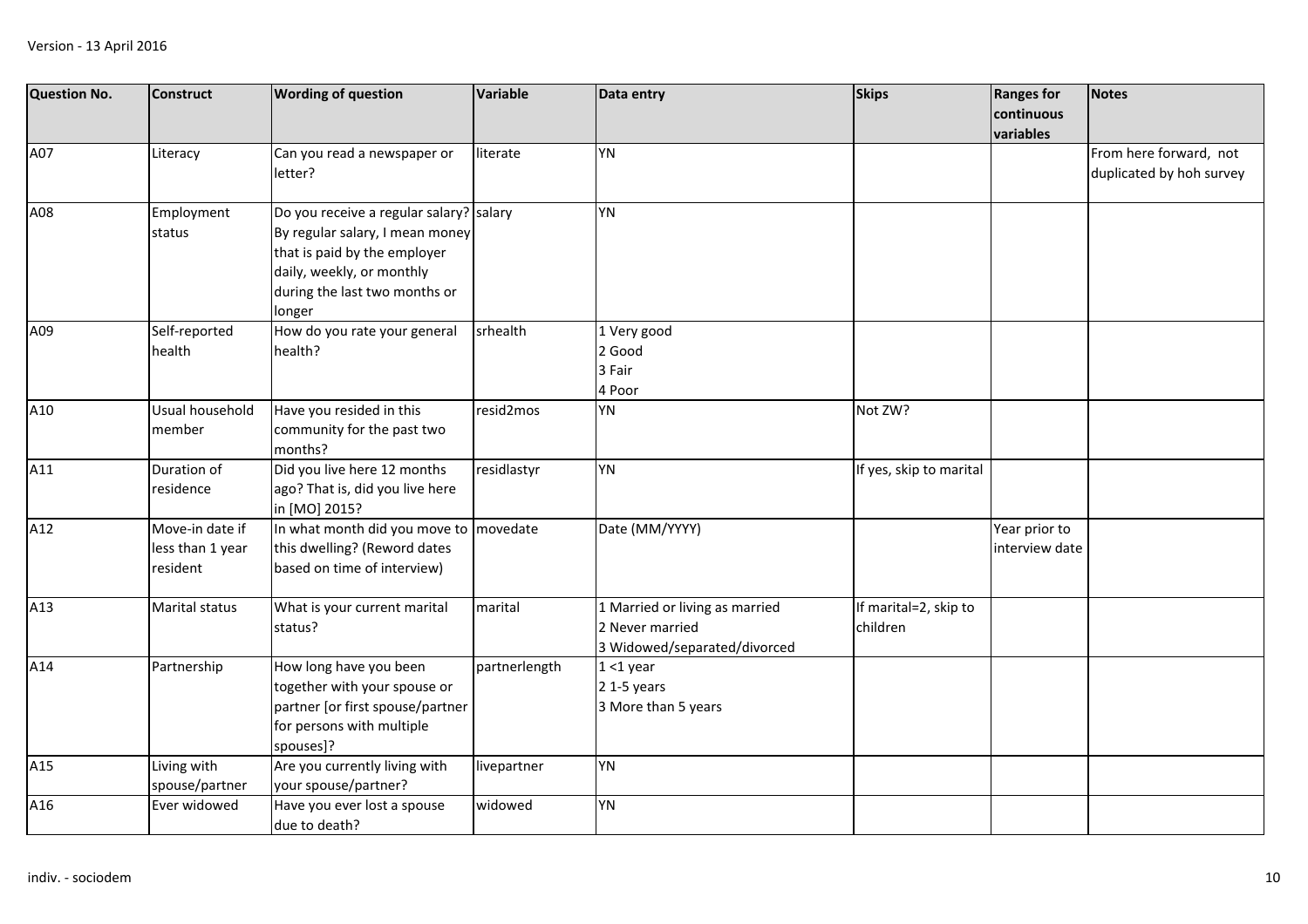| <b>Question No.</b> | <b>Construct</b> | <b>Wording of question</b>   | <b>Variable</b> | Data entry | <b>Skips</b> | Ranges for        | <b>Notes</b> |
|---------------------|------------------|------------------------------|-----------------|------------|--------------|-------------------|--------------|
|                     |                  |                              |                 |            |              | <b>continuous</b> |              |
|                     |                  |                              |                 |            |              | <b>Ivariables</b> |              |
| A17                 | Children         | How many biological children | children        | Number     | $10 - 20$    |                   |              |
|                     |                  | do you have?                 |                 |            |              |                   |              |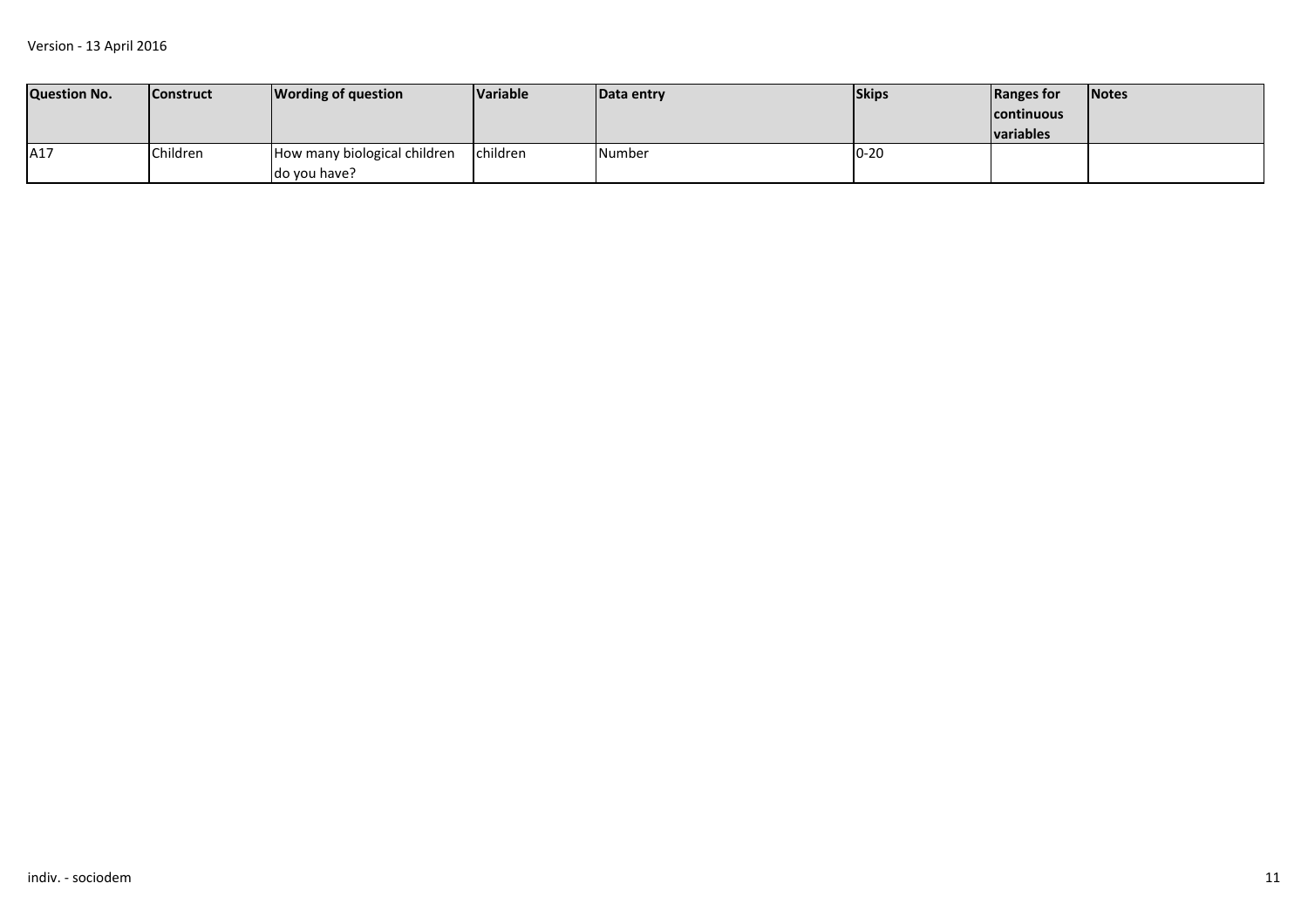Individual - sociodemographicsMN, 4 December 2015 NOTE - if we reduce this to 2 or so questions, may just add to main questionnaire rather than extended?**To be completed by SELECTED individuals ONLY**

| <b>Question No.</b> | <b>Construct</b>                                                                                             | <b>Wording of question</b>                                                                                                  | Variable        | Data entry                                                                                                                                                                                                                                        | <b>Skips</b>                                 | <b>Ranges for continuous</b><br>variables | <b>Notes</b>                                                                                                                                                     |
|---------------------|--------------------------------------------------------------------------------------------------------------|-----------------------------------------------------------------------------------------------------------------------------|-----------------|---------------------------------------------------------------------------------------------------------------------------------------------------------------------------------------------------------------------------------------------------|----------------------------------------------|-------------------------------------------|------------------------------------------------------------------------------------------------------------------------------------------------------------------|
| AE01                | Health service utilization - How many times have<br>frequency                                                | you been to a health care<br>facility in the past 12<br>months, whether it was<br>for yourself or someone<br>else?          | healthfrequency | Number                                                                                                                                                                                                                                            |                                              | $0 - 100$                                 |                                                                                                                                                                  |
| AE02                | Health service utlization -<br>time last needed facility<br>visit                                            | When was the last that<br>you needed to go to a<br>health care facility,<br>whether it was for<br>yourself or someone else? | healthneed      | <b>MY</b>                                                                                                                                                                                                                                         |                                              |                                           | From WHO World Health Survey<br>Note for date - if test was more<br>than 1 year ago (2014 or<br>earlier), OK to give year (mark<br>the test as occuring in June) |
| AE03                | Health service utilization - What reason best<br>reason last needed facility describes why you last<br>visit | needed to go to a health<br>care facility?                                                                                  | healthlastneed  | 1 Medical check-up<br>2 HIV testing or care<br>3 ANC<br>4 VMMC<br>5 Reproductive health<br>care<br>6 Child health care<br>7 Exam, diagnosis or<br>treatment for chronic<br>illness<br>8 Accompany partner or<br>spouse for appointment<br>9 Other |                                              |                                           | From WHO World Health Survey                                                                                                                                     |
| AE04                | Health service utilization -<br>health care obtained                                                         | The last time you needed<br>to go to a health care<br>facility, did you go?                                                 | healthobtained  | 1 Yes<br>2 No                                                                                                                                                                                                                                     | If healthobtained = 1, skip<br>to wellbeing1 |                                           | From WHO World Health Survey                                                                                                                                     |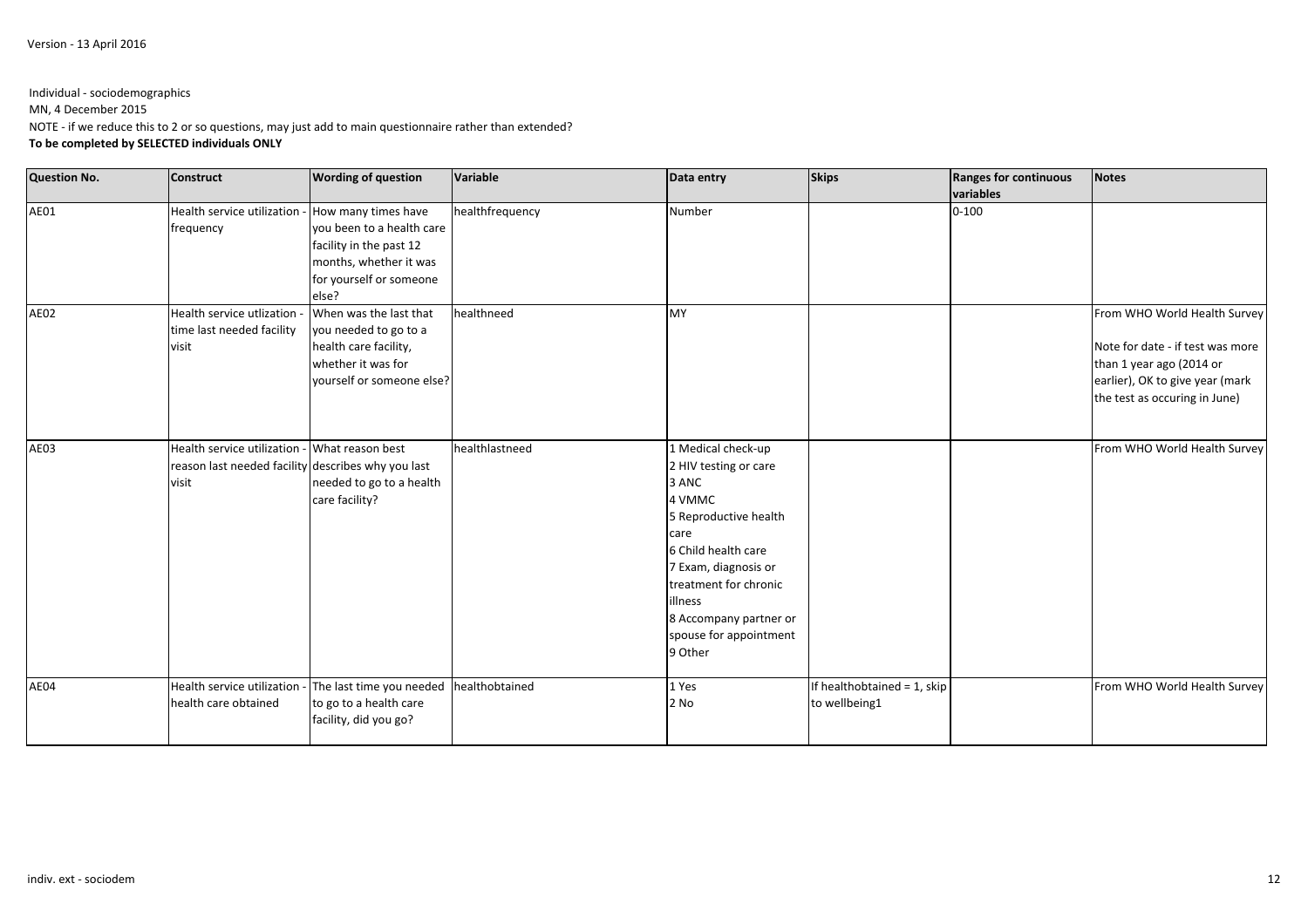| <b>Question No.</b> | <b>Construct</b>                                        | <b>Wording of question</b>                                                       | Variable                                                                                                                                                                                                                                                                                            | Data entry                                                                                                                                                                                                                                                                               | <b>Skips</b> | <b>Ranges for continuous</b><br>variables | <b>Notes</b>                                                                                                                                                                                                                                                                                                                                                                                              |
|---------------------|---------------------------------------------------------|----------------------------------------------------------------------------------|-----------------------------------------------------------------------------------------------------------------------------------------------------------------------------------------------------------------------------------------------------------------------------------------------------|------------------------------------------------------------------------------------------------------------------------------------------------------------------------------------------------------------------------------------------------------------------------------------------|--------------|-------------------------------------------|-----------------------------------------------------------------------------------------------------------------------------------------------------------------------------------------------------------------------------------------------------------------------------------------------------------------------------------------------------------------------------------------------------------|
| AE05                | Health service utlization -<br>health care not obtained | What reasons best<br>explain why you did not<br>go to a health care<br>facility? | healthnotobtained                                                                                                                                                                                                                                                                                   | 1 Partner wouldn't let me<br>go<br>2 Other family wouldn't<br>let me go<br>3 Did not have money to<br>4 Could not take time off<br>work to go<br>5 Health facilities offer<br>poor quality services<br>6 Don't trust health<br>service provider<br>7 Did not feel sick enough<br>8 Other |              |                                           | From WHO World Health Survey                                                                                                                                                                                                                                                                                                                                                                              |
| <b>AE06</b>         | Subjective well being -<br>worthwhile                   | wellbeing1                                                                       | Overall, to what extent do you feel the<br>things you do in your life are<br>worthwhile?                                                                                                                                                                                                            | number                                                                                                                                                                                                                                                                                   |              | $1 - 10$                                  | Alternate measures could be<br>PHQ-2 (first two questions of<br>http://www.phqscreeners.com/<br>sites/g/files/g10016261/f/2014<br>12/PHQ-9_English.pdf) or EQ--<br>5D<br>(http://www.euroqol.org/filead<br>min/user_upload/Documenten/<br>PDF/Products/Sample_UK__Eng<br>lish_EQ-5D-<br>3L_Paper_Self_complete_v1.0_<br>_ID_23963_.pdf) 13 April NOTE<br>add info on measurement style<br>(number, image) |
| AE07                | <b>Risk aversion</b>                                    | risk1                                                                            | How do you see yourself: Are you<br>generally a person who is fully prepared<br>to take risks or do you try and avoid<br>taking risks? Please choose a number on<br>the scale where the value 1 means "not<br>at all willing to take risks" and the value<br>10 means "very willing to take risks". | number                                                                                                                                                                                                                                                                                   |              | $1 - 10$                                  |                                                                                                                                                                                                                                                                                                                                                                                                           |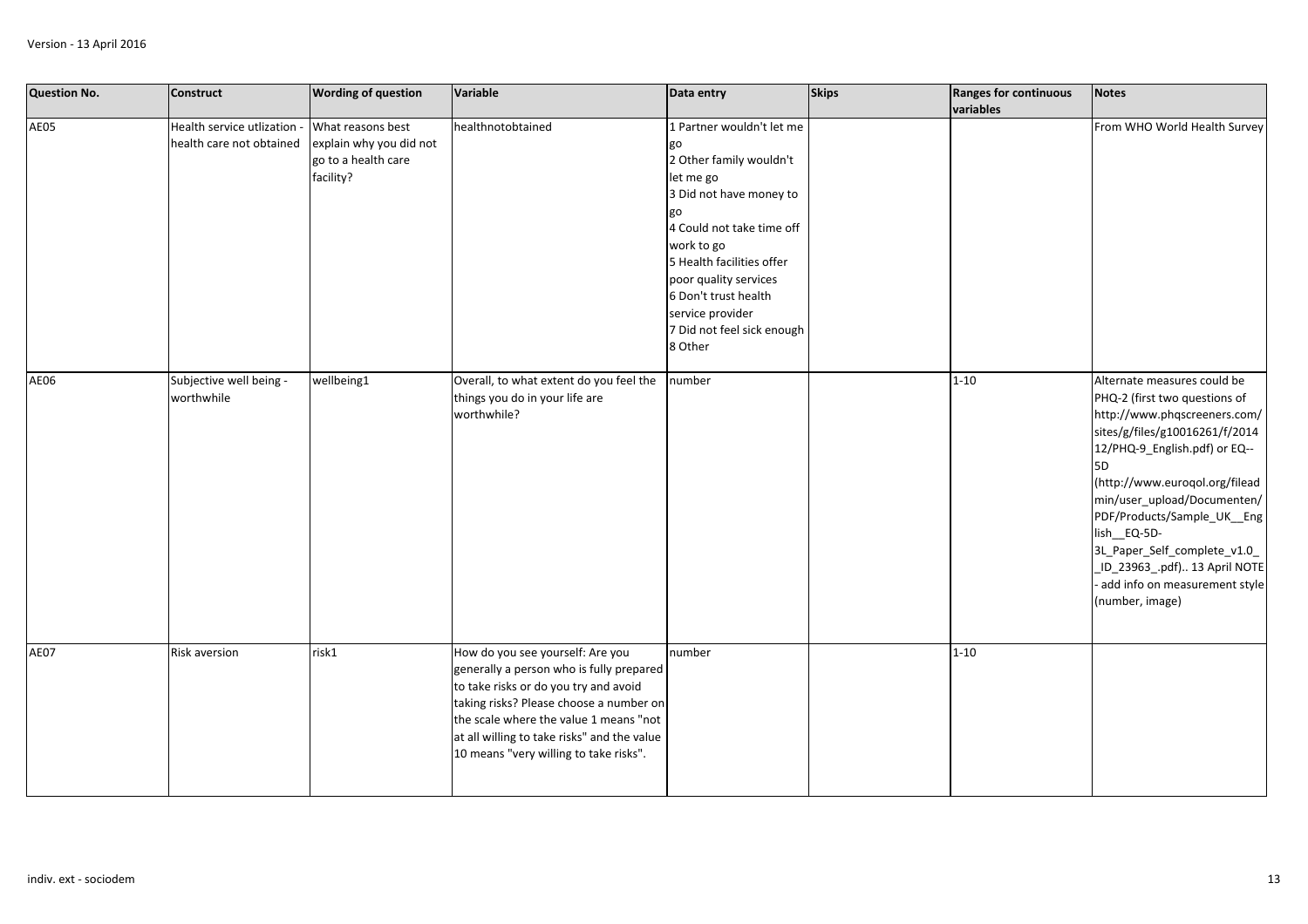| <b>Question No.</b> | <b>Construct</b>     | <b>Wording of question</b> | <b>Variable</b>                                                 | Data entry              | <b>Skips</b>       | Ranges for continuous | <b>Notes</b> |
|---------------------|----------------------|----------------------------|-----------------------------------------------------------------|-------------------------|--------------------|-----------------------|--------------|
|                     |                      |                            |                                                                 |                         |                    | <b>variables</b>      |              |
| AE08                | Risk aversion - Life | risk2                      | What is the likelihood that you will live $1 =$ Highly unlikely |                         | Skip if respondent |                       |              |
|                     | expectancy           |                            | to age 60?                                                      | $2 =$ Somewhat unlikely | $age = 60$         |                       |              |
|                     |                      |                            |                                                                 | l3 = Unsure             |                    |                       |              |
|                     |                      |                            |                                                                 | $4 =$ Somewhat likely   |                    |                       |              |
|                     |                      |                            |                                                                 | $5 =$ Highly likely     |                    |                       |              |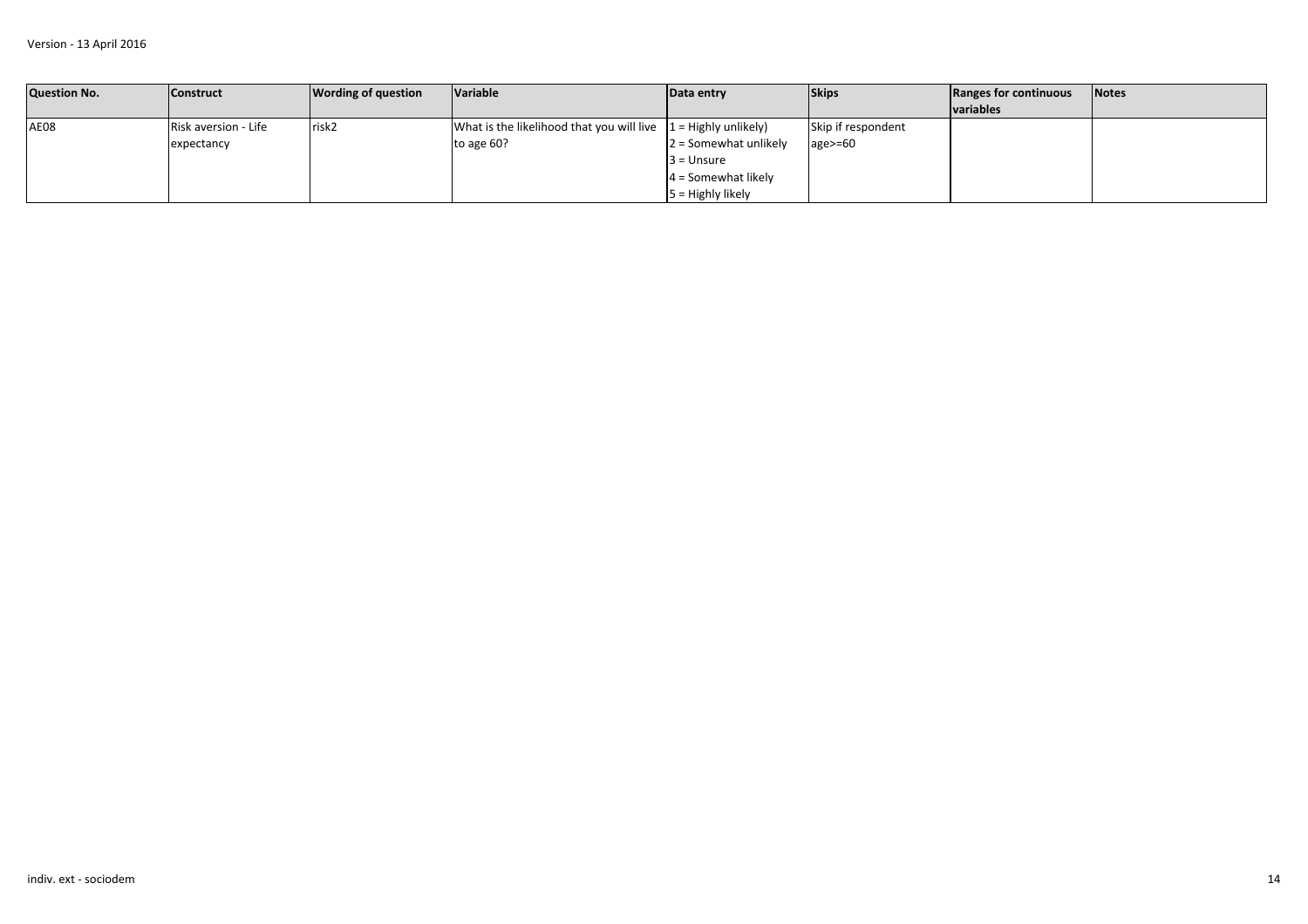### Individual - decision-makingMN, 4 December 2015

## **To be completed by SELECTED individuals ONLY (women and men)**

| <b>Question Construct</b> |                          | <b>Wording of question</b>         | Variable  | Data entry               | <b>Skips</b> | Ranges for continuous | <b>Notes</b>  |
|---------------------------|--------------------------|------------------------------------|-----------|--------------------------|--------------|-----------------------|---------------|
| No.                       |                          |                                    |           |                          |              | variables             |               |
| AX1                       | Decision-making - health | Who usually makes decisions about  | decision1 | 1 You                    |              |                       | From DHS 2010 |
|                           |                          | health care for yourself?          |           | 2 Your partner           |              |                       |               |
|                           |                          |                                    |           | 3 You or your partner or |              |                       |               |
|                           |                          |                                    |           | spouse jointly           |              |                       |               |
|                           |                          |                                    |           | 4 Someone else           |              |                       |               |
| AX <sub>2</sub>           | Decision-making -        | Who usually makes decisions about  | decision2 | 1 You                    |              |                       | From DHS 2010 |
|                           | household purchases      | major household purchases?         |           | 2 Your partner           |              |                       |               |
|                           |                          |                                    |           | 3 You or your partner or |              |                       |               |
|                           |                          |                                    |           | spouse jointly           |              |                       |               |
|                           |                          |                                    |           | 4 Someone else           |              |                       |               |
| AX3                       | Decision-making - family | Who usually makes decisions about  | decision3 | 1 You                    |              |                       | From DHS 2010 |
|                           | visits                   | visits to your family or relatives |           | 2 Your partner           |              |                       |               |
|                           |                          |                                    |           | 3 You or your partner or |              |                       |               |
|                           |                          |                                    |           | spouse jointly           |              |                       |               |
|                           |                          |                                    |           | 4 Someone else           |              |                       |               |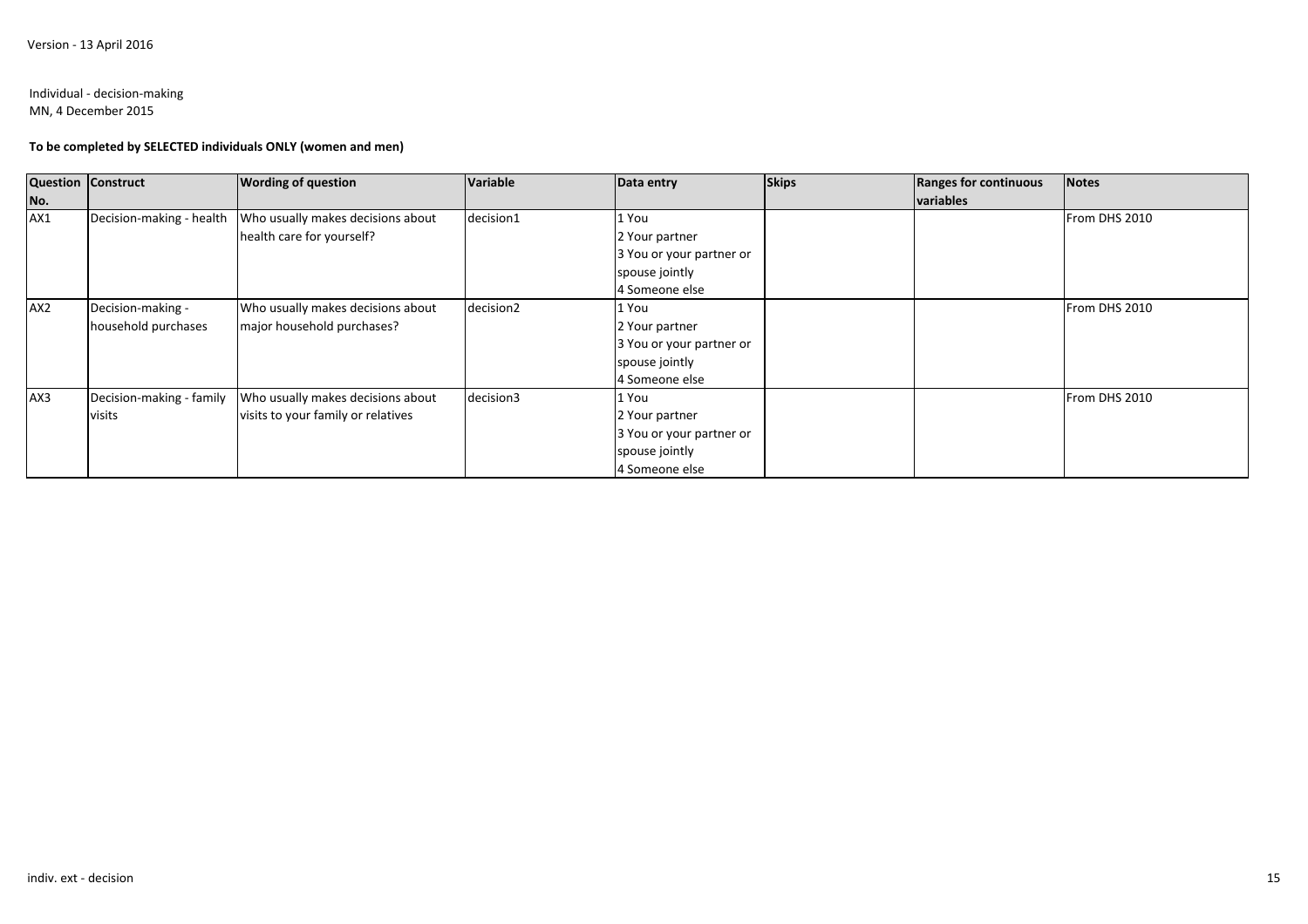### Individual - masculinityMN, 4 December 2015

### **To be completed by SELECTED MEN ONLY**

**Prompt: For each of the following statements, please indicate whether you strongly agree, agree, disagree or strongly disagree.**

|                 | <b>Question Construct</b> | <b>Wording of question</b>                 | Variable     | Data entry          | <b>Skips</b> | <b>Ranges for continuous</b> | <b>Notes</b>                   |
|-----------------|---------------------------|--------------------------------------------|--------------|---------------------|--------------|------------------------------|--------------------------------|
| No.             |                           |                                            |              |                     |              | variables                    |                                |
| AY1             | Masculinity - primacy of  | My work is the most important part of      | masculinity1 | 1 Strongly disagree |              |                              | Slightly modified version of   |
|                 | work                      | my life                                    |              | 2 Disagree          |              |                              | Conformity to Masculine Norms  |
|                 |                           |                                            |              | 3 Agree             |              |                              | Inventory, Mahalik et al. 2003 |
|                 |                           |                                            |              | 4 Strongly agree    |              |                              |                                |
| AY <sub>2</sub> | Masculinity - dominance   | I make sure people do as I say             | masculinity2 | 1 Strongly disagree |              |                              |                                |
|                 |                           |                                            |              | 2 Disagree          |              |                              |                                |
|                 |                           |                                            |              | 3 Agree             |              |                              |                                |
|                 |                           |                                            |              | 4 Strongly agree    |              |                              |                                |
| AY3             | Masculinity - risk taking | In general, I do not like risky situations | masculinity3 | 1 Strongly disagree |              |                              |                                |
|                 |                           |                                            |              | 2 Disagree          |              |                              |                                |
|                 |                           |                                            |              | 3 Agree             |              |                              |                                |
|                 |                           |                                            |              | 4 Strongly agree    |              |                              |                                |
| AY4             | Masculinity - power over  | I love it when men are in charge of        | masculinity4 | 1 Strongly disagree |              |                              |                                |
|                 | women                     | women                                      |              | 2 Disagree          |              |                              |                                |
|                 |                           |                                            |              | 3 Agree             |              |                              |                                |
|                 |                           |                                            |              | 4 Strongly agree    |              |                              |                                |
| AY5             | Masculinity - emotional   | I like to talk about my feelings           | masculinity5 | 1 Strongly disagree |              |                              |                                |
|                 | control                   |                                            |              | 2 Disagree          |              |                              |                                |
|                 |                           |                                            |              | 3 Agree             |              |                              |                                |
|                 |                           |                                            |              | 4 Strongly agree    |              |                              |                                |
| AY6             | Masculinity - playboy     | I would feel good if I had many sexual     | masculinity6 | 1 Strongly disagree |              |                              |                                |
|                 |                           | partners                                   |              | 2 Disagree          |              |                              |                                |
|                 |                           |                                            |              | 3 Agree             |              |                              |                                |
|                 |                           |                                            |              | 4 Strongly agree    |              |                              |                                |
| AY7             | Masculinity - violence    | I believe that violence is never justified | masculinity7 | 1 Strongly disagree |              |                              |                                |
|                 |                           |                                            |              | 2 Disagree          |              |                              |                                |
|                 |                           |                                            |              | 3 Agree             |              |                              |                                |
|                 |                           |                                            |              | 4 Strongly agree    |              |                              |                                |
| AY8             | Masculinity - emotional   | I tend to share my feelings                | masculinity8 | 1 Strongly disagree |              |                              |                                |
|                 | control                   |                                            |              | 2 Disagree          |              |                              |                                |
|                 |                           |                                            |              | 3 Agree             |              |                              |                                |
|                 |                           |                                            |              | 4 Strongly agree    |              |                              |                                |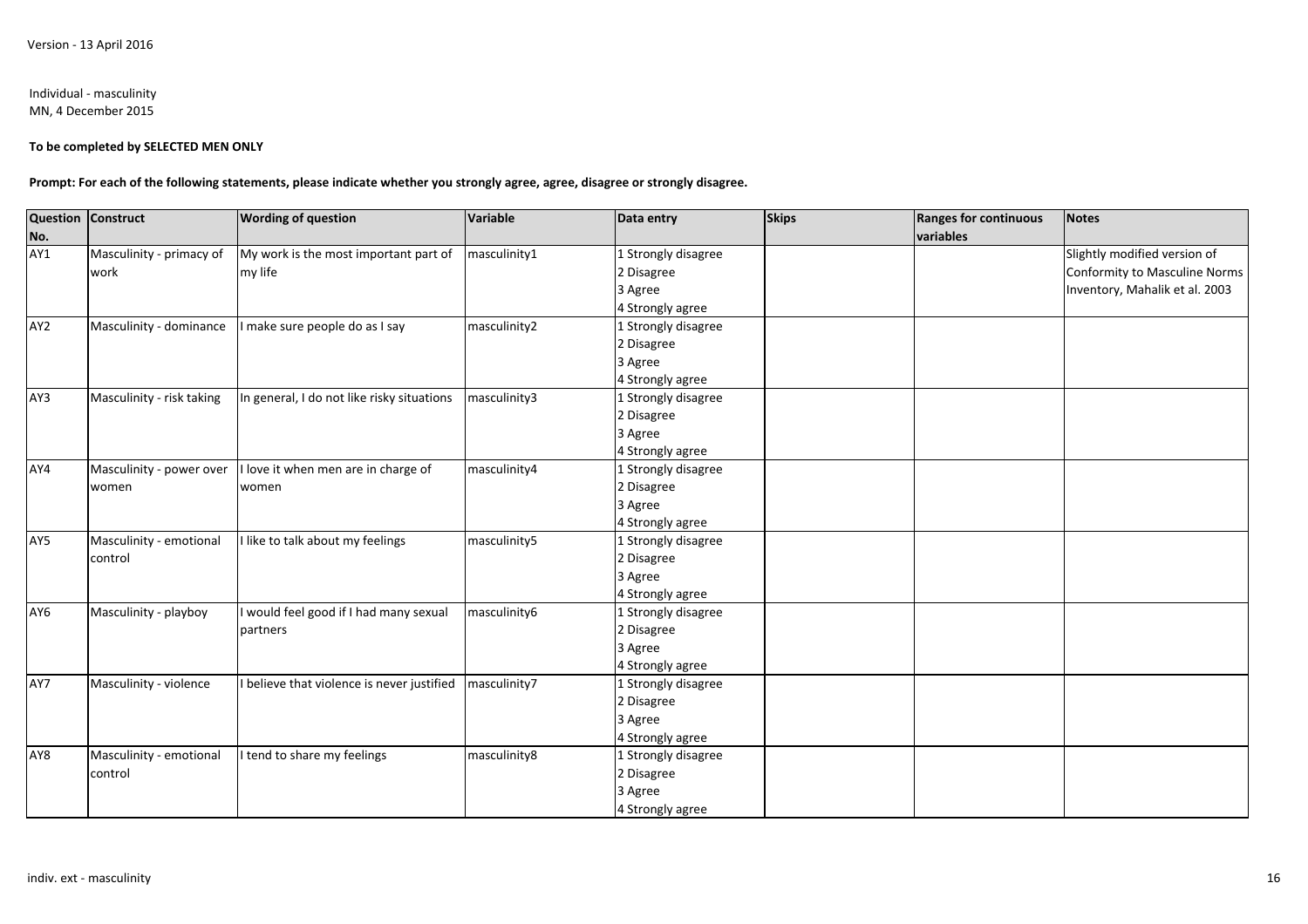| No.  | Question Construct                               | <b>Wording of question</b>            | Variable      | Data entry          | <b>Skips</b> | <b>Ranges for continuous</b><br>variables | <b>Notes</b> |
|------|--------------------------------------------------|---------------------------------------|---------------|---------------------|--------------|-------------------------------------------|--------------|
| AY9  | Masculinity - dominance                          | I should be in charge                 | masculinity9  | 1 Strongly disagree |              |                                           |              |
|      |                                                  |                                       |               | 2 Disagree          |              |                                           |              |
|      |                                                  |                                       |               | 3 Agree             |              |                                           |              |
|      |                                                  |                                       |               | 4 Strongly agree    |              |                                           |              |
| AY10 | Masculinity - pursuit of                         | I would hate to be important          | masculinity10 | 1 Strongly disagree |              |                                           |              |
|      | status                                           |                                       |               | 2 Disagree          |              |                                           |              |
|      |                                                  |                                       |               | 3 Agree             |              |                                           |              |
|      |                                                  |                                       |               | 4 Strongly agree    |              |                                           |              |
| AY11 | Masculinity - violence                           | Sometimes violent action is necessary | masculinity11 | 1 Strongly disagree |              |                                           |              |
|      |                                                  |                                       |               | 2 Disagree          |              |                                           |              |
|      |                                                  |                                       |               | 3 Agree             |              |                                           |              |
|      |                                                  |                                       |               | 4 Strongly agree    |              |                                           |              |
| AY12 | Masculinity - primacy of                         | don't like giving all my attention to | masculinity12 | 1 Strongly disagree |              |                                           |              |
|      | work                                             | work                                  |               | 2 Disagree          |              |                                           |              |
|      |                                                  |                                       |               | 3 Agree             |              |                                           |              |
|      |                                                  |                                       |               | 4 Strongly agree    |              |                                           |              |
| AY13 | Masculinity - winning                            | More often than not, losing does not  | masculinity13 | 1 Strongly disagree |              |                                           |              |
|      |                                                  | bother me                             |               | 2 Disagree          |              |                                           |              |
|      |                                                  |                                       |               | 3 Agree             |              |                                           |              |
|      |                                                  |                                       |               | 4 Strongly agree    |              |                                           |              |
| AY14 | Masculinity - playboy                            | If I could, I would frequently change | masculinity14 | 1 Strongly disagree |              |                                           |              |
|      |                                                  | sexual partners                       |               | 2 Disagree          |              |                                           |              |
|      |                                                  |                                       |               | 3 Agree             |              |                                           |              |
|      |                                                  |                                       |               | 4 Strongly agree    |              |                                           |              |
| AY15 | Masculinity - pursuit of                         | I never do things to be an important  | masculinity15 | 1 Strongly disagree |              |                                           |              |
|      | status                                           | person                                |               | 2 Disagree          |              |                                           |              |
|      |                                                  |                                       |               | 3 Agree             |              |                                           |              |
|      |                                                  |                                       |               | 4 Strongly agree    |              |                                           |              |
| AY16 | Masculinity - self-reliance I never ask for help |                                       | masculinity16 | 1 Strongly disagree |              |                                           |              |
|      |                                                  |                                       |               | 2 Disagree          |              |                                           |              |
|      |                                                  |                                       |               | 3 Agree             |              |                                           |              |
|      |                                                  |                                       |               | 4 Strongly agree    |              |                                           |              |
| AY17 | Masculinity - risk taking                        | I enjoy taking risks                  | masculinity17 | 1 Strongly disagree |              |                                           |              |
|      |                                                  |                                       |               | 2 Disagree          |              |                                           |              |
|      |                                                  |                                       |               | 3 Agree             |              |                                           |              |
|      |                                                  |                                       |               | 4 Strongly agree    |              |                                           |              |
| AY18 | Masculinity - power over                         | Men and women should respect each     | masculinity18 | 1 Strongly disagree |              |                                           |              |
|      | women                                            | other as equals                       |               | 2 Disagree          |              |                                           |              |
|      |                                                  |                                       |               | 3 Agree             |              |                                           |              |
|      |                                                  |                                       |               | 4 Strongly agree    |              |                                           |              |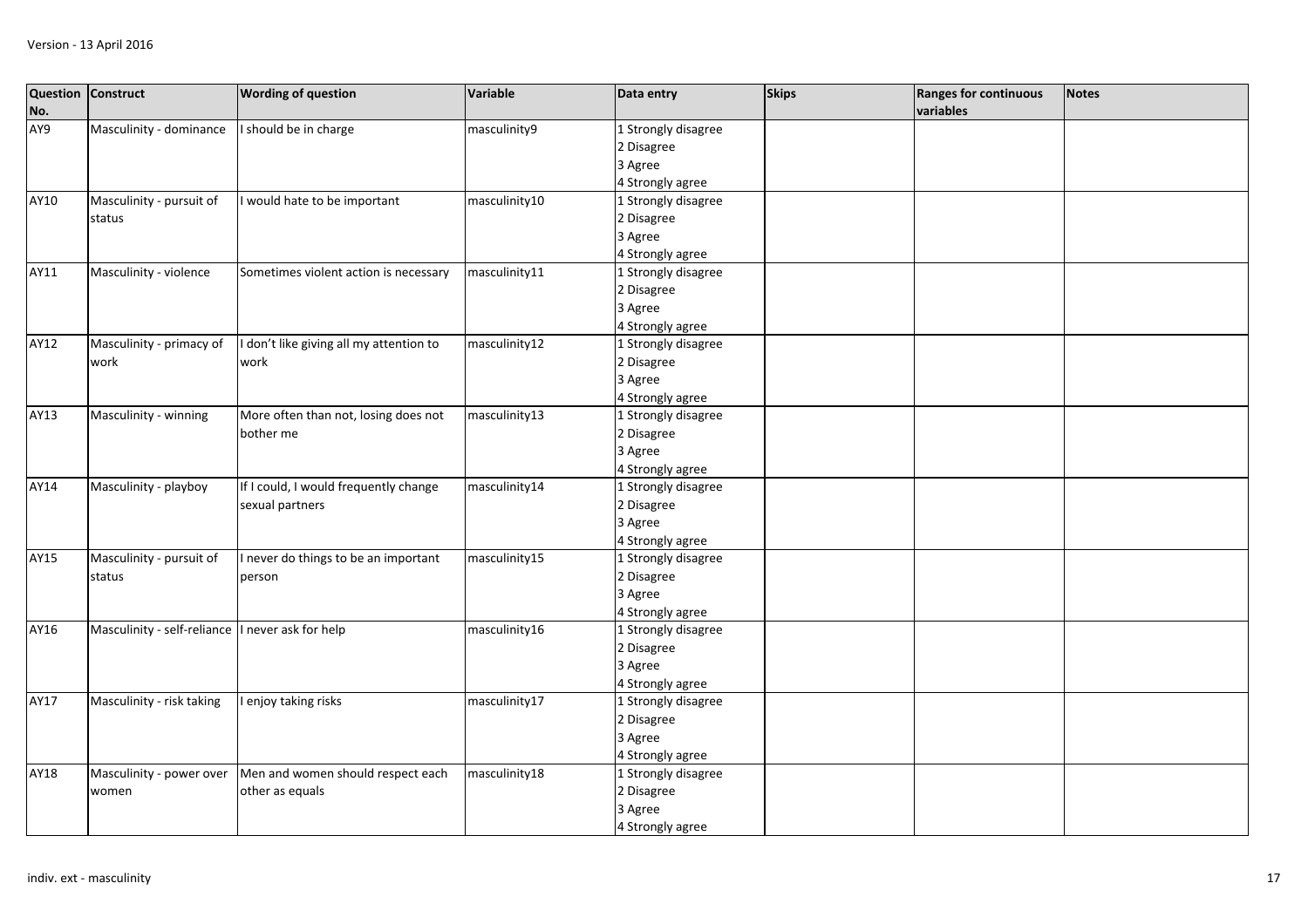|      | Question Construct    | <b>Wording of question</b>                                       | Variable      | Data entry          | <b>Skips</b> | Ranges for continuous | <b>Notes</b> |
|------|-----------------------|------------------------------------------------------------------|---------------|---------------------|--------------|-----------------------|--------------|
| No.  |                       |                                                                  |               |                     |              | <b>variables</b>      |              |
| AY19 | Masculinity - winning | Winning isn't everything, it's the only                          | masculinity19 | 1 Strongly disagree |              |                       |              |
|      |                       | thing                                                            |               | 2 Disagree          |              |                       |              |
|      |                       |                                                                  |               | 3 Agree             |              |                       |              |
|      |                       |                                                                  |               | 4 Strongly agree    |              |                       |              |
| AY20 |                       | Masculinity - self-reliance It bothers me when I have to ask for | masculinity20 | 1 Strongly disagree |              |                       |              |
|      |                       | help                                                             |               | 2 Disagree          |              |                       |              |
|      |                       |                                                                  |               | 3 Agree             |              |                       |              |
|      |                       |                                                                  |               | 4 Strongly agree    |              |                       |              |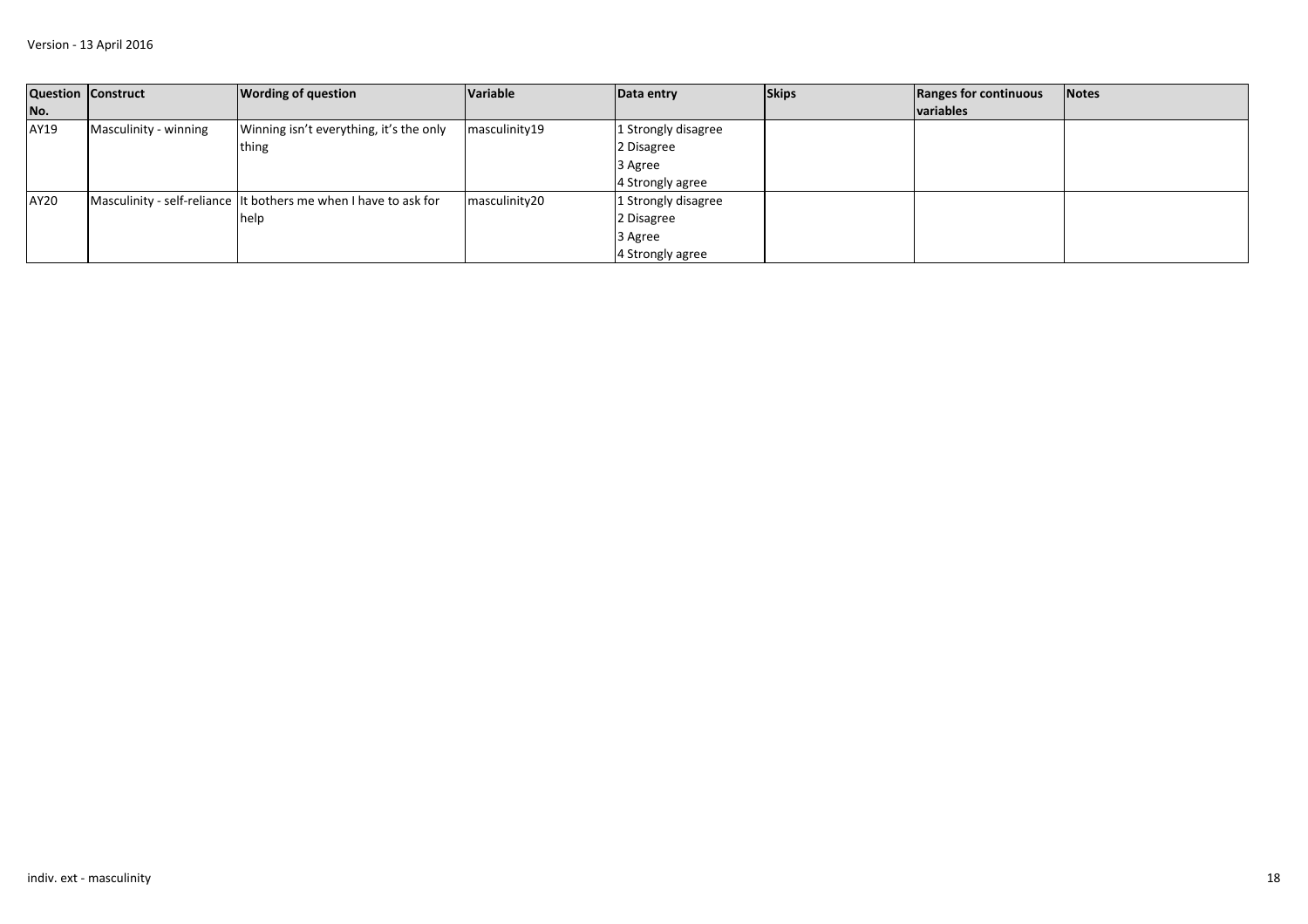### Individual - past testingMN, 7 December 2015

**To be completed by all individuals consenting to participate within the household**

 Questions in pink rows are for UNITAID reporting and will have to be asked at midline (MW) Prompt: Now I would like to ask you some questions about your experiences testing with HIV.

| <b>Question NConstruct</b> |                     | <b>Wording of question</b>                      | Variable name | Data type                                             | <b>Skips</b>        | Ranges                         | <b>Notes</b> |
|----------------------------|---------------------|-------------------------------------------------|---------------|-------------------------------------------------------|---------------------|--------------------------------|--------------|
| <b>BO1</b>                 | Ever tested for HIV | Have you ever been tested for HIV?              | evertest      | YN                                                    | If yes skip to      |                                |              |
|                            |                     |                                                 |               |                                                       | yrtestcount         |                                |              |
| <b>B02</b>                 | Thought about       | Have you ever thought about testing thoughttest |               | <b>YN</b>                                             |                     |                                |              |
|                            | testing             | for HIV?                                        |               |                                                       |                     |                                |              |
| <b>B03</b>                 | Why not tested?     | What best describes why you haven' whynottest_X |               | A Not at risk of being HIV positive                   | If only one reason  |                                | Read out     |
|                            |                     | t tested for HIV?                               |               | B Don't want to know my status                        | cited, selecgt this |                                |              |
|                            |                     |                                                 |               | C Afraid of testing positive                          | for B3 and go to    |                                |              |
|                            |                     |                                                 |               | D Afraid of stigma and discrimination from testing    | knowfac             |                                |              |
|                            |                     |                                                 |               | for HIV                                               |                     |                                |              |
|                            |                     |                                                 |               | E Partner won't let me test                           |                     |                                |              |
|                            |                     |                                                 |               | F Other family won't let me test                      |                     |                                |              |
|                            |                     |                                                 |               | G Do not have money to test                           |                     |                                |              |
|                            |                     |                                                 |               | H Cannot take time off work to test                   |                     |                                |              |
|                            |                     |                                                 |               | I Not a dignified thing to do at my age               |                     |                                |              |
|                            |                     |                                                 |               | J Health facilities offer poor quality HTC services,  |                     |                                |              |
|                            |                     |                                                 |               | including lack of confidentiality                     |                     |                                |              |
|                            |                     |                                                 |               | K Do not trust service providers                      |                     |                                |              |
|                            |                     |                                                 |               | L Do not feel sick enough                             |                     |                                |              |
| <b>B04</b>                 | Most important      | Of the factors you just mentioned,              | whynotmain    | 1 Not at risk of being HIV positive                   |                     | Only include values checked in |              |
|                            | reason not tested   | which was the most important                    |               | 2 Don't want to know my status                        |                     | whynottest_X                   |              |
|                            |                     | reason you have not tested for HIV?             |               | 3 Afraid of testing positive                          |                     |                                |              |
|                            |                     |                                                 |               | 4 Afraid of stigma and discrimination from testing    |                     |                                |              |
|                            |                     |                                                 |               | for HIV                                               |                     |                                |              |
|                            |                     |                                                 |               | 5 Partner won't let me test                           |                     |                                |              |
|                            |                     |                                                 |               | 6 Other family won't let me test                      |                     |                                |              |
|                            |                     |                                                 |               | 7 Do not have money to test                           |                     |                                |              |
|                            |                     |                                                 |               | 8 Cannot take time off work to test                   |                     |                                |              |
|                            |                     |                                                 |               | 9 Not a dignified thing to do at my age               |                     |                                |              |
|                            |                     |                                                 |               | 10 Health facilities offer poor quality HTC services, |                     |                                |              |
|                            |                     |                                                 |               | including lack of confidentiality                     |                     |                                |              |
|                            |                     |                                                 |               | 11 Do not trust service providers                     |                     |                                |              |
|                            |                     |                                                 |               | 12 Do not feel sick enough                            |                     |                                |              |
|                            |                     |                                                 |               | 13 Other reason                                       |                     |                                |              |
|                            |                     |                                                 |               |                                                       |                     |                                |              |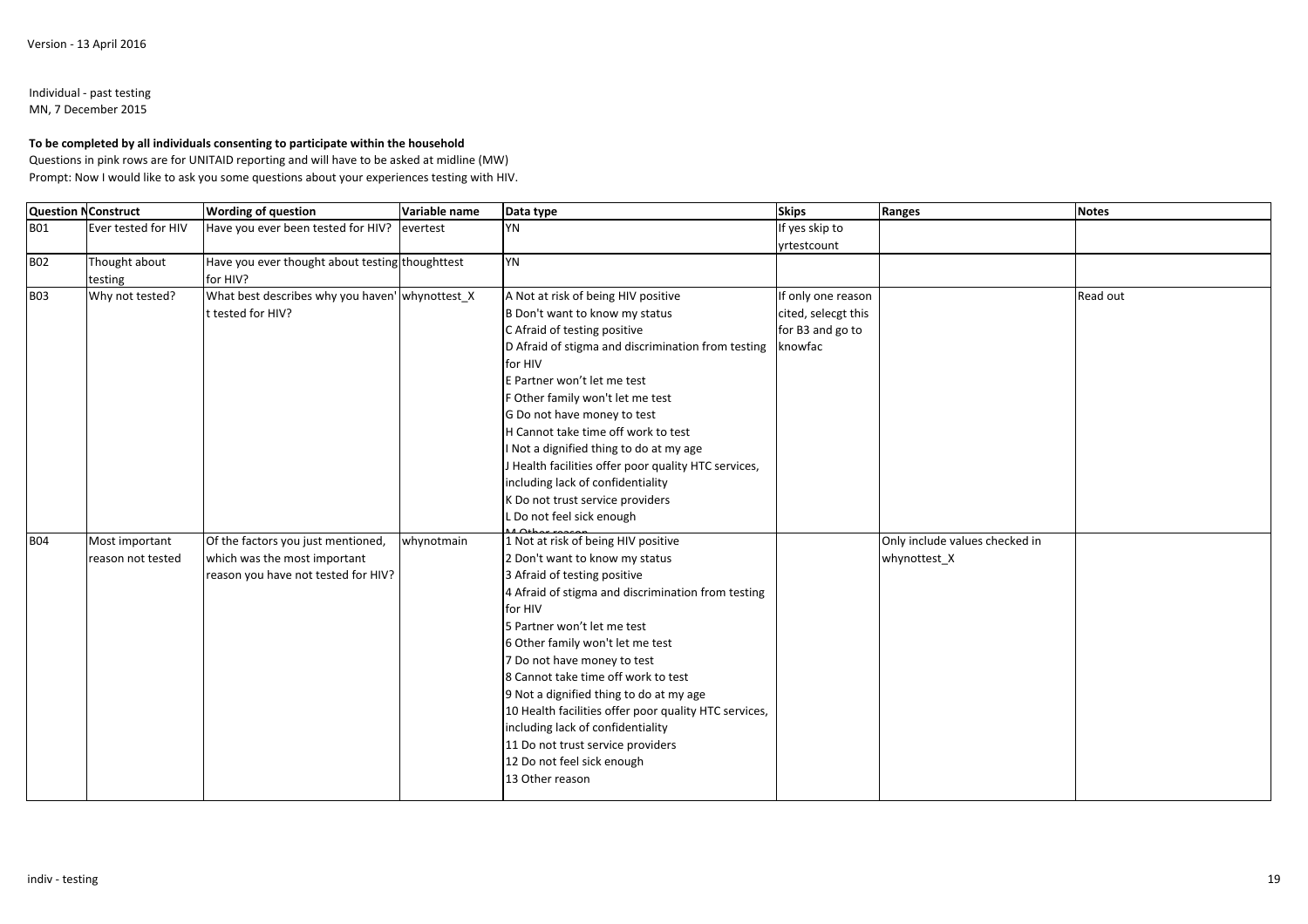|            | <b>Question N Construct</b>   | <b>Wording of question</b>                                                                                                                                                                                                                                                                                                 | Variable name | Data type                                                                                                                                                                         | <b>Skips</b>                                                                                                                                                                   | Ranges                                           | <b>Notes</b>                                                            |
|------------|-------------------------------|----------------------------------------------------------------------------------------------------------------------------------------------------------------------------------------------------------------------------------------------------------------------------------------------------------------------------|---------------|-----------------------------------------------------------------------------------------------------------------------------------------------------------------------------------|--------------------------------------------------------------------------------------------------------------------------------------------------------------------------------|--------------------------------------------------|-------------------------------------------------------------------------|
| <b>B05</b> | Know of facility              | Do you know any facilities offering<br>HIV testing and counselling to<br>people who live around here?                                                                                                                                                                                                                      | knowfac       | YN                                                                                                                                                                                | Skip to<br>thoughttest if no                                                                                                                                                   |                                                  | Note that following non-user<br>questions are from WHO generic<br>tools |
| <b>B06</b> | How easy to reach<br>facility | If you wanted to go there, how easy faceasy<br>or difficult would it be for you to go<br>there from your home?                                                                                                                                                                                                             |               | 1 Very easy<br>2 Somewhat easy<br>3 Somewhat difficult<br>4 Very difficult<br>8 Don't know<br>9 Declined to answer                                                                |                                                                                                                                                                                |                                                  |                                                                         |
| <b>B07</b> | Had test offered              | Have you ever had an HIV test<br>offered to you when you were at a<br>health facility or in your home?                                                                                                                                                                                                                     | offeredtest   | YN                                                                                                                                                                                | Go to<br>heardselftest                                                                                                                                                         |                                                  | End of non-user section                                                 |
| <b>B08</b> | months                        | Testing in last twelve In the last 12 months, how many<br>times have you tested for HIV?                                                                                                                                                                                                                                   | vrtestcount   | Number                                                                                                                                                                            |                                                                                                                                                                                | $0 - 15$                                         |                                                                         |
| <b>B09</b> | Lifetime test count           | In total, how many HIV tests have<br>you had in your lifetime                                                                                                                                                                                                                                                              | lifetestcount | Number                                                                                                                                                                            |                                                                                                                                                                                | 1-50 - value must be greater than<br>yrtestcount |                                                                         |
| <b>B10</b> | Where did HTC<br>occur?       | Thinking back to your most recent<br>HIV test, where did this occur?                                                                                                                                                                                                                                                       | wheretest     | 1 = Hospital, clinic or health center (not ANC)<br>$2 = ANC$ centre<br>$3 = VCT$ centre<br>$4 = HTC$ in the community (i.e., mobile VCT)<br>$5 = At home$<br>$6 =$ Other location |                                                                                                                                                                                |                                                  |                                                                         |
| <b>B11</b> | Heard of self-testing         | Have you heard about HIV self-<br>testing as a method for testing for<br>HIV? [Definition if needed from<br>WHO technical report: HIV self-<br>testing is a process whereby a<br>person who wants to know his or<br>her HIV status collects a specimen,<br>performs a test, and interprets the<br>test result in private.] | heardselftest | YN                                                                                                                                                                                | If no and<br>respondent has<br>ever tested<br>(evertest=yes),<br>skip to<br>knowresults. If no<br>and respondent<br>has never tested<br>(evertest=no), skip<br>to knowfollowup |                                                  |                                                                         |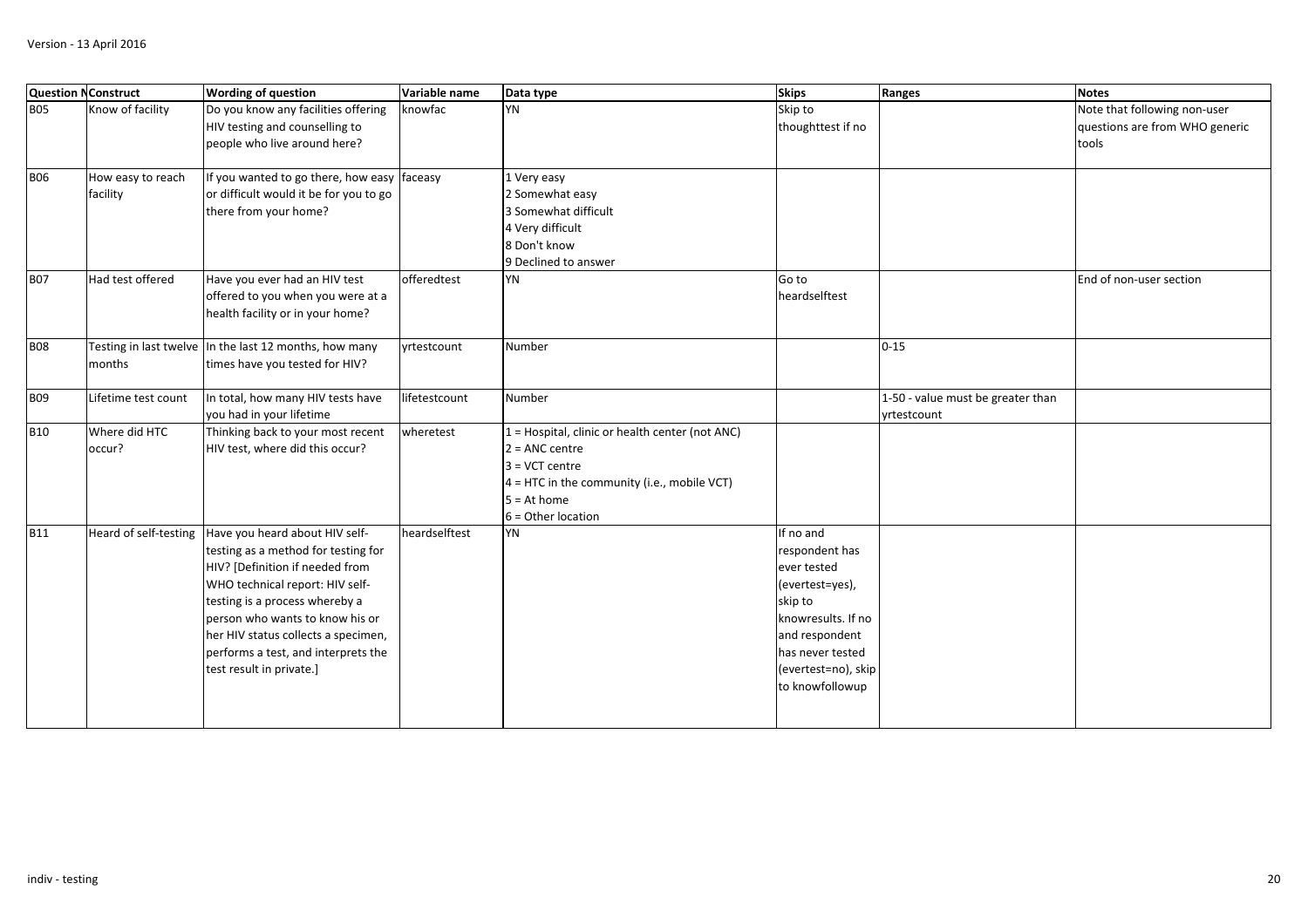| <b>Question N Construct</b> |                                               | <b>Wording of question</b>                                                                 | Variable name  | Data type                                                                                                                                                                                                                 | <b>Skips</b>                                                                                                                                     | Ranges | <b>Notes</b>                                    |
|-----------------------------|-----------------------------------------------|--------------------------------------------------------------------------------------------|----------------|---------------------------------------------------------------------------------------------------------------------------------------------------------------------------------------------------------------------------|--------------------------------------------------------------------------------------------------------------------------------------------------|--------|-------------------------------------------------|
| <b>B12</b>                  | How heard of HIV<br>self-testing              | Where did you hear about HIV self<br>testing?                                              | howheard_*     | Check all that apply                                                                                                                                                                                                      | A. Community-<br>based distributor<br>B. Friend or family<br>member<br>C. Other<br>community<br>member<br>D. Health care<br>provider<br>E. Media |        |                                                 |
| <b>B13</b>                  | Self test ever                                | Have you ever used a self-test to<br>test for HIV?                                         | selftestever   | YN                                                                                                                                                                                                                        | If no, skip to<br>knowresults                                                                                                                    |        |                                                 |
| <b>B14</b>                  | Self test within past<br>12 months            | Within the past 12 months, have<br>you used a self-test to test for HIV?                   | selftest12mos  | YN                                                                                                                                                                                                                        |                                                                                                                                                  |        |                                                 |
| <b>B15</b>                  | Where did self-test<br>come from              | Thinking back to your most recent<br>HIV self-test, where did you obtain<br>this test kit? | selftestsource | $1 = CBDA$<br>$2 = VMMC$ mobilizer<br>$3$ = Health care facility<br>$4 =$ Partner<br>$5 =$ Parent<br>$6 = Sibling$<br>7 = Other family member<br>$8$ = Friend<br>$9$ = Employer<br>$10 =$ Other<br>11 = Prefer not to say |                                                                                                                                                  |        | Same potential responses as<br>question for SCQ |
| <b>B16</b>                  | Partner self-test<br>within past 12<br>months | Have you self-tested with your<br>spouse or steady partner?                                |                | YN                                                                                                                                                                                                                        |                                                                                                                                                  |        |                                                 |
| <b>B17</b>                  |                                               | Recommend self test Would you recommend self-testing<br>to a friend or family member?      | recselftest    | <b>YN</b>                                                                                                                                                                                                                 |                                                                                                                                                  |        | Denominator will be self-testers                |
| <b>B18</b>                  | Know results                                  | Do you know the results of your last knowresults<br>HIV test?                              |                | <b>YN</b>                                                                                                                                                                                                                 |                                                                                                                                                  |        |                                                 |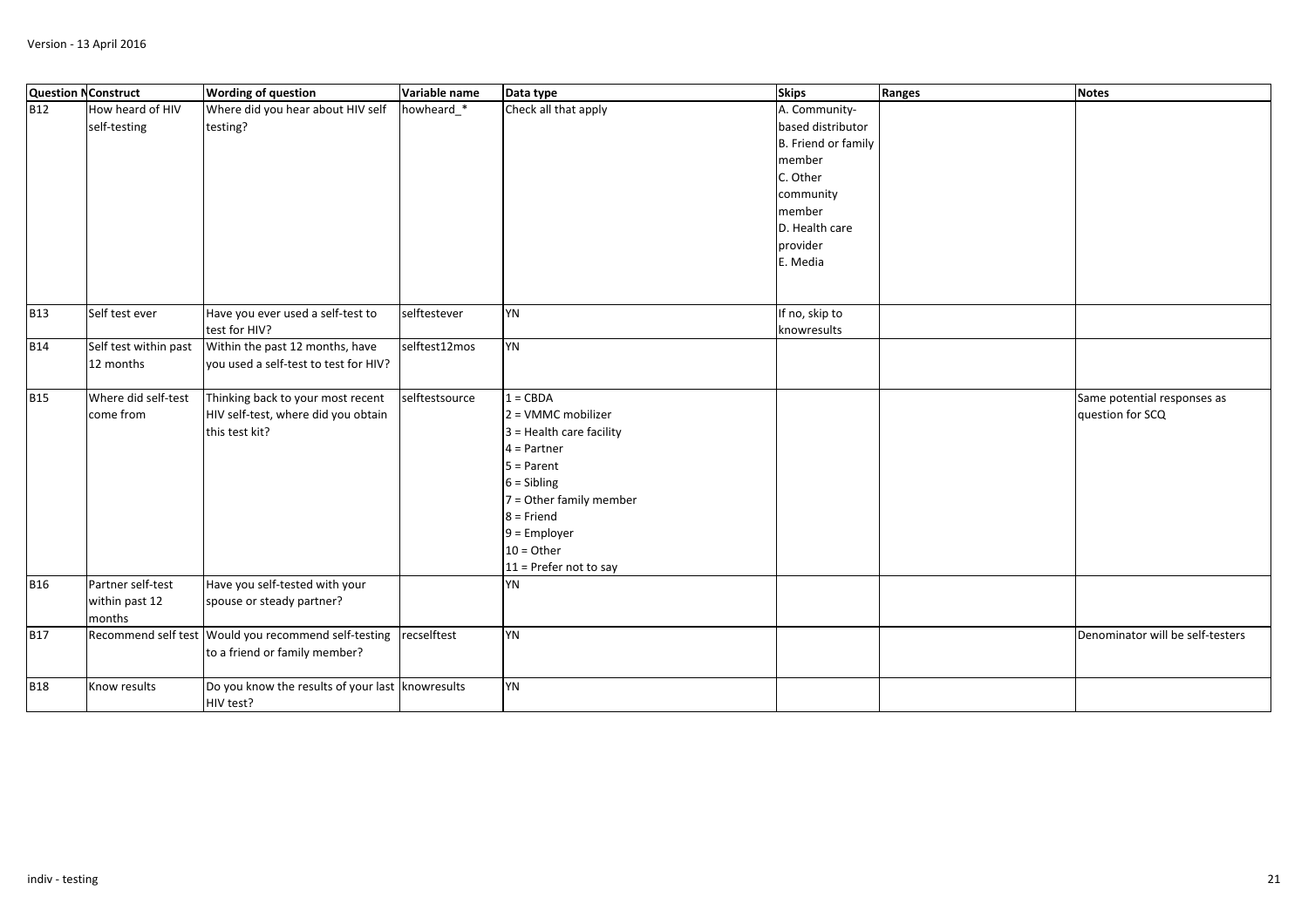|            | <b>Question NConstruct</b> | <b>Wording of question</b>                                | Variable name | Data type | <b>Skips</b> | Ranges | <b>Notes</b>                          |
|------------|----------------------------|-----------------------------------------------------------|---------------|-----------|--------------|--------|---------------------------------------|
| <b>B19</b> |                            | Awareness of follow- If you were to test positive, do you | knowfollowup  | <b>YN</b> |              |        | Note that there is a similar question |
|            | up - HIV care              | know how to access appropriate                            |               |           |              |        | on VMMC in the VMMC section           |
|            |                            | follow-up services? [Follow-up                            |               |           |              |        |                                       |
|            |                            | services include care and treatment                       |               |           |              |        |                                       |
|            |                            | services, including ART and                               |               |           |              |        |                                       |
|            |                            | confirmative testing for those                            |               |           |              |        |                                       |
|            |                            | testing positive.]                                        |               |           |              |        |                                       |
|            |                            |                                                           |               |           |              |        |                                       |
|            |                            |                                                           |               |           |              |        |                                       |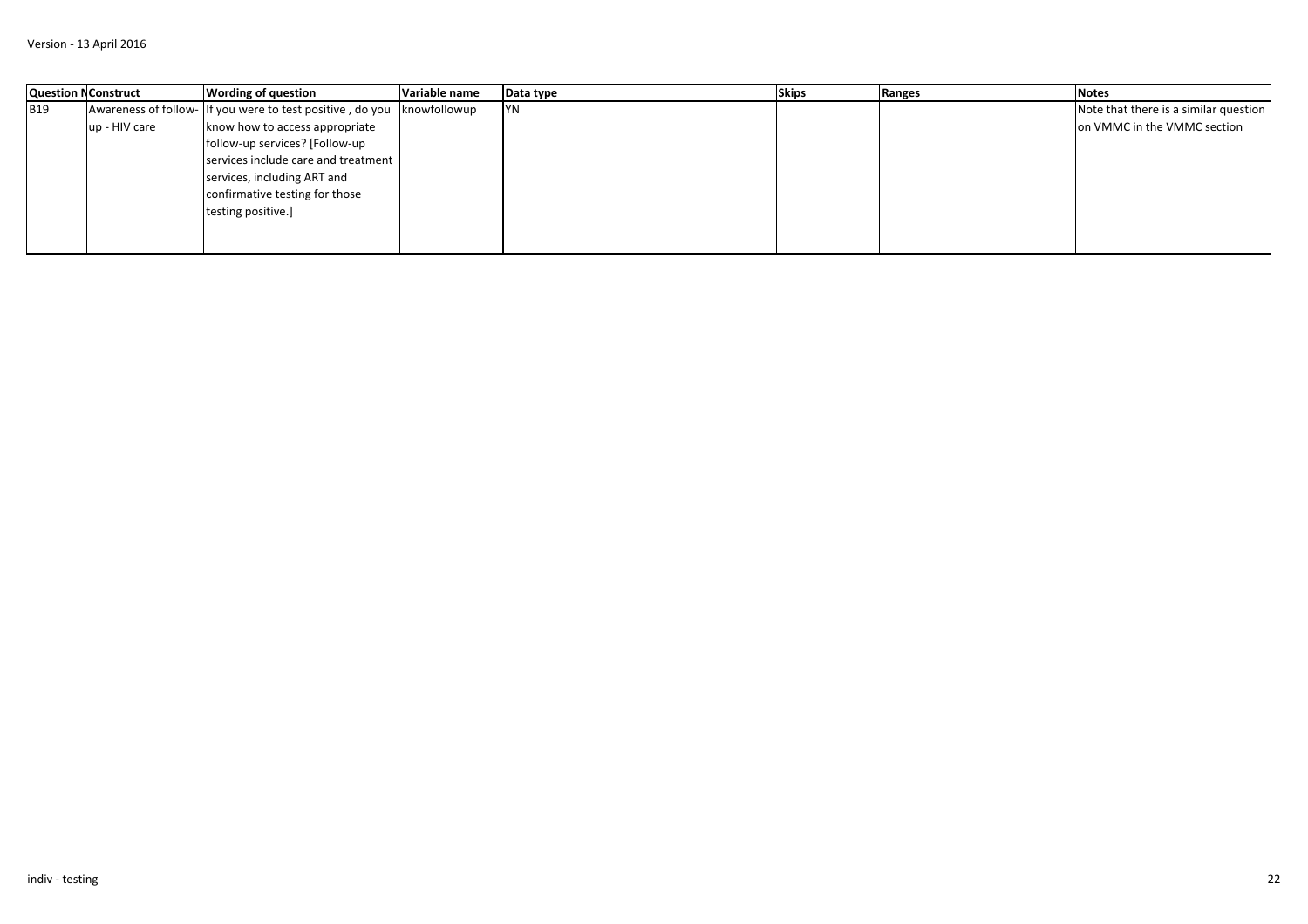#### Individual - past testingMN, 24 Feb 2016

#### **To be completed by SELECTED individuals ONLY**

For each of last three tests

(Note that past year time is reflected in IPV questions)

Costs questions are in blue rows and should be asked only of the first test if this test occurred within the past 6 months

Prompt: Now I would like to ask you more about your last [3] HIV tests. If you have had a test to confirm earlier results, I want you to

| <b>Question NConstruct</b> |                    | <b>Wording of question</b>                         | Variable name | Data type                                  | <b>Skips</b> | Ranges         | <b>Notes</b>                                                                   |
|----------------------------|--------------------|----------------------------------------------------|---------------|--------------------------------------------|--------------|----------------|--------------------------------------------------------------------------------|
| CO <sub>1</sub>            | Test date          | When was the date of your [last/second-            | testdate X    | <b>MY</b>                                  |              | Within year of | Note that test matrix will be needed for final questionnaire. "X"              |
|                            |                    | to-last/third-to-last] HIV test?                   |               |                                            |              | interview date | represents number of test (1 = most recent; 2 = second to most recent; 3       |
|                            |                    |                                                    |               |                                            |              |                | = third to most recent). Go through entire loop for first test, then same      |
|                            |                    |                                                    |               |                                            |              |                | for second-to-last test, then for third-to-last test                           |
|                            |                    |                                                    |               |                                            |              |                |                                                                                |
|                            |                    |                                                    |               |                                            |              |                | Note for date - if test was more than 1 year ago (2014 or earlier), OK to      |
|                            |                    |                                                    |               |                                            |              |                | give year (mark the test as occuring in June). If test was 1 year or less, try |
|                            |                    |                                                    |               |                                            |              |                | to get actual month and year as this will drive inclusion into costings        |
|                            |                    |                                                    |               |                                            |              |                | questions                                                                      |
| CO <sub>2</sub>            | Location of test   | Where did you have your [last/second-to- testloc_X |               | 1 = Hospital, clinic or health center (not |              |                | In the community = not at a facility/not at home. Note that respondents        |
|                            |                    | last/third-to-last] HIV test?                      |               | ANC)                                       |              |                | will have already answered this for the first test in the indiv-testing        |
|                            |                    |                                                    |               | $2 = ANC$ centre                           |              |                | questions and could be skipped or preanswered?                                 |
|                            |                    |                                                    |               | $3 = VCT$ centre                           |              |                |                                                                                |
|                            |                    |                                                    |               | $4 =$ HTC in the community (i.e., mobile   |              |                |                                                                                |
|                            |                    |                                                    |               | VCT)                                       |              |                |                                                                                |
|                            |                    |                                                    |               | $5 = At home$                              |              |                |                                                                                |
|                            |                    |                                                    |               | $6 =$ Other location                       |              |                |                                                                                |
| C <sub>03</sub>            | Initiation of test | Who initiated the test?                            | testinit X    | 1 Own or partner initiative                |              |                |                                                                                |
|                            |                    |                                                    |               | 2 Offered by health worker or              |              |                |                                                                                |
|                            |                    |                                                    |               | community volunteer (CBDA)                 |              |                |                                                                                |
|                            |                    |                                                    |               | 3 Provided as part of ANC at health        |              |                |                                                                                |
|                            |                    |                                                    |               | facility                                   |              |                |                                                                                |
|                            |                    |                                                    |               | 4 Provided as part of reproductive         |              |                |                                                                                |
|                            |                    |                                                    |               | health services at health facility         |              |                |                                                                                |
|                            |                    |                                                    |               | 5 Provided as part of VMMC services at     |              |                |                                                                                |
|                            |                    |                                                    |               | health facility                            |              |                |                                                                                |
|                            |                    |                                                    |               | 6 Provided as part of other services at    |              |                |                                                                                |
|                            |                    |                                                    |               | facility                                   |              |                |                                                                                |
|                            |                    |                                                    |               | 7 Other                                    |              |                |                                                                                |
| CO <sub>4</sub>            | Discussion with    | Did you discuss testing with your partner          | discusspart_X | YN                                         |              |                |                                                                                |
|                            | partner            | before you had your [LAST/SECOND/                  |               |                                            |              |                |                                                                                |
|                            |                    | THIRD TO-LAST   HIV test?                          |               |                                            |              |                |                                                                                |
|                            |                    |                                                    |               |                                            |              |                |                                                                                |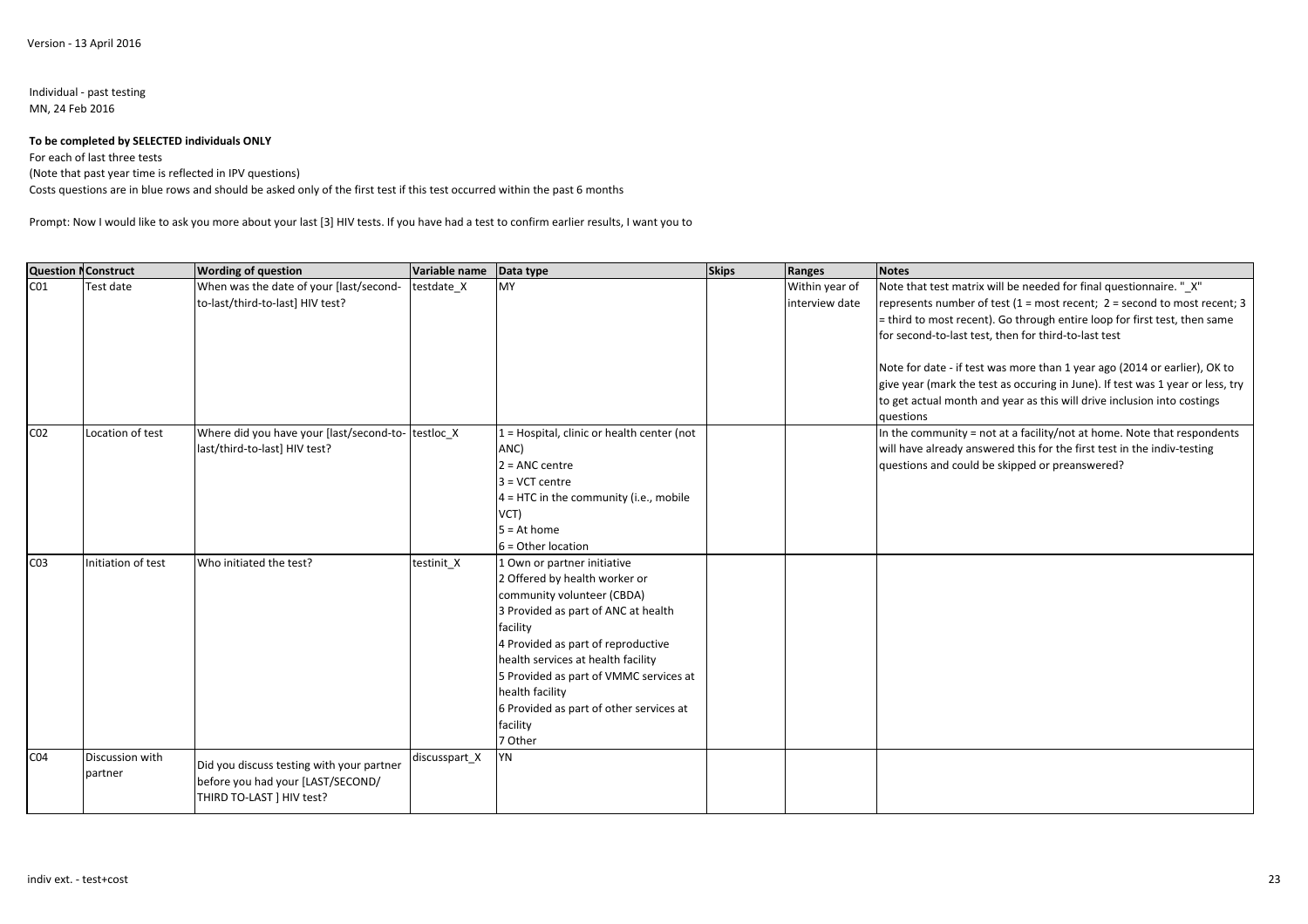|                 | <b>Question NConstruct</b> | <b>Wording of question</b>                                        | Variable name      | Data type                      | <b>Skips</b>    | Ranges | <b>Notes</b>                                                              |
|-----------------|----------------------------|-------------------------------------------------------------------|--------------------|--------------------------------|-----------------|--------|---------------------------------------------------------------------------|
| CO <sub>5</sub> | Self-test                  | Was this test a self-test?                                        | selftest X         | YN                             | If no, skip to  |        | Two sets of questions on partner tests based on self-test/not self test - |
|                 |                            |                                                                   |                    |                                | testpart_X      |        | this is potentially confusing for data analysis                           |
| CO6             | Self-test - anyone         | Was anyone else with you when you self-                           | selftestalone_X YN |                                | If no, skip to  |        |                                                                           |
|                 | present?                   | tested?                                                           |                    |                                | testinit X      |        |                                                                           |
| C07             | Self-test - who            | Who was present when you self-tested?                             | selftestpresent    | (Check all that apply)         | If not A, skip  |        | Added HCW to options                                                      |
|                 | present?                   |                                                                   |                    | A Spouse or partner            | to testinit_X   |        |                                                                           |
|                 |                            |                                                                   |                    | <b>B</b> Other family member   |                 |        |                                                                           |
|                 |                            |                                                                   |                    | C Friend                       |                 |        |                                                                           |
|                 |                            |                                                                   |                    | D Employer                     |                 |        |                                                                           |
|                 |                            |                                                                   |                    | E CBDA                         |                 |        |                                                                           |
|                 |                            |                                                                   |                    | F Health care worker           |                 |        |                                                                           |
|                 |                            |                                                                   |                    | G Other                        |                 |        |                                                                           |
| C08             |                            | Self-test with partner Did you self-test at the same time as your | selftestpartner    | YN                             | Skip to         |        | Note rewording to differentiate between testing with partner present and  |
|                 |                            | partner also self-tested?                                         |                    |                                | testinit X if   |        | testing while partner tested                                              |
|                 |                            |                                                                   |                    |                                | selftest_X=yes  |        |                                                                           |
|                 |                            |                                                                   |                    |                                | (as we already  |        |                                                                           |
|                 |                            |                                                                   |                    |                                | have partner    |        |                                                                           |
|                 |                            |                                                                   |                    |                                | info)           |        |                                                                           |
| C09             | Testing with partner       | Did you test with your partner in your                            | testpart_X         | YN                             |                 |        | Note - there is a question about partner testing in the short testing     |
|                 |                            | [LAST/SECOND/THIRD TO-LAST] HIV test?                             |                    |                                |                 |        | section adminstered to everyone. Reordered questions so testing with      |
|                 |                            |                                                                   |                    |                                |                 |        | partner and self-testing with partner both before costs                   |
|                 |                            |                                                                   |                    |                                |                 |        |                                                                           |
| C10             | Costs - duration           | [Prompt for costs questions:] Now, I                              | testdur            | <b>Number</b>                  | Only ask of     | $1-90$ | Not sure of appropriate range here                                        |
|                 |                            | would like to ask you about the incurred                          |                    |                                | most recent     |        |                                                                           |
|                 |                            | costs from your last HIV test ? How long                          |                    |                                | test that       |        |                                                                           |
|                 |                            | (in hours) did it take to have your test?                         |                    |                                | <b>occurred</b> |        |                                                                           |
|                 |                            | Including travelling to the facility waiting                      |                    |                                | within past     |        |                                                                           |
|                 |                            | to be tested and waiting for your results?                        |                    |                                | year            |        |                                                                           |
|                 |                            |                                                                   |                    |                                |                 |        |                                                                           |
| C11             | Costs - reason for         | Was this visit to [LOCATION OF TEST]                              | testvisitreas      | <b>YN</b>                      | Only ask of     |        | Note that [LOCATION OF TEST] will be gathered from D2                     |
|                 | travel                     | primarily to be tested or was it primary                          |                    |                                | most recent     |        |                                                                           |
|                 |                            | for another reason?                                               |                    |                                | test that       |        |                                                                           |
|                 |                            |                                                                   |                    |                                | occurred        |        |                                                                           |
|                 |                            |                                                                   |                    |                                | within past     |        |                                                                           |
|                 |                            |                                                                   |                    |                                | vear            |        |                                                                           |
| C12             | Costs - transit mode       | How did you get to the [LOCATION OF                               | testtrans          | $1 =$ Walked                   | Only ask of     |        | Confirm these are appropriate across settings.                            |
|                 |                            | TEST] ?                                                           |                    | $2 = \text{Took bicycle}$      | most recent     |        |                                                                           |
|                 |                            |                                                                   |                    | $3$ = Took public transport    | test that       |        |                                                                           |
|                 |                            |                                                                   |                    | 4 = Used own car or motorcycle | occurred        |        |                                                                           |
|                 |                            |                                                                   |                    | $5 = \text{Took taxi}$         | within past     |        |                                                                           |
|                 |                            |                                                                   |                    | $6 = Other$                    | year            |        |                                                                           |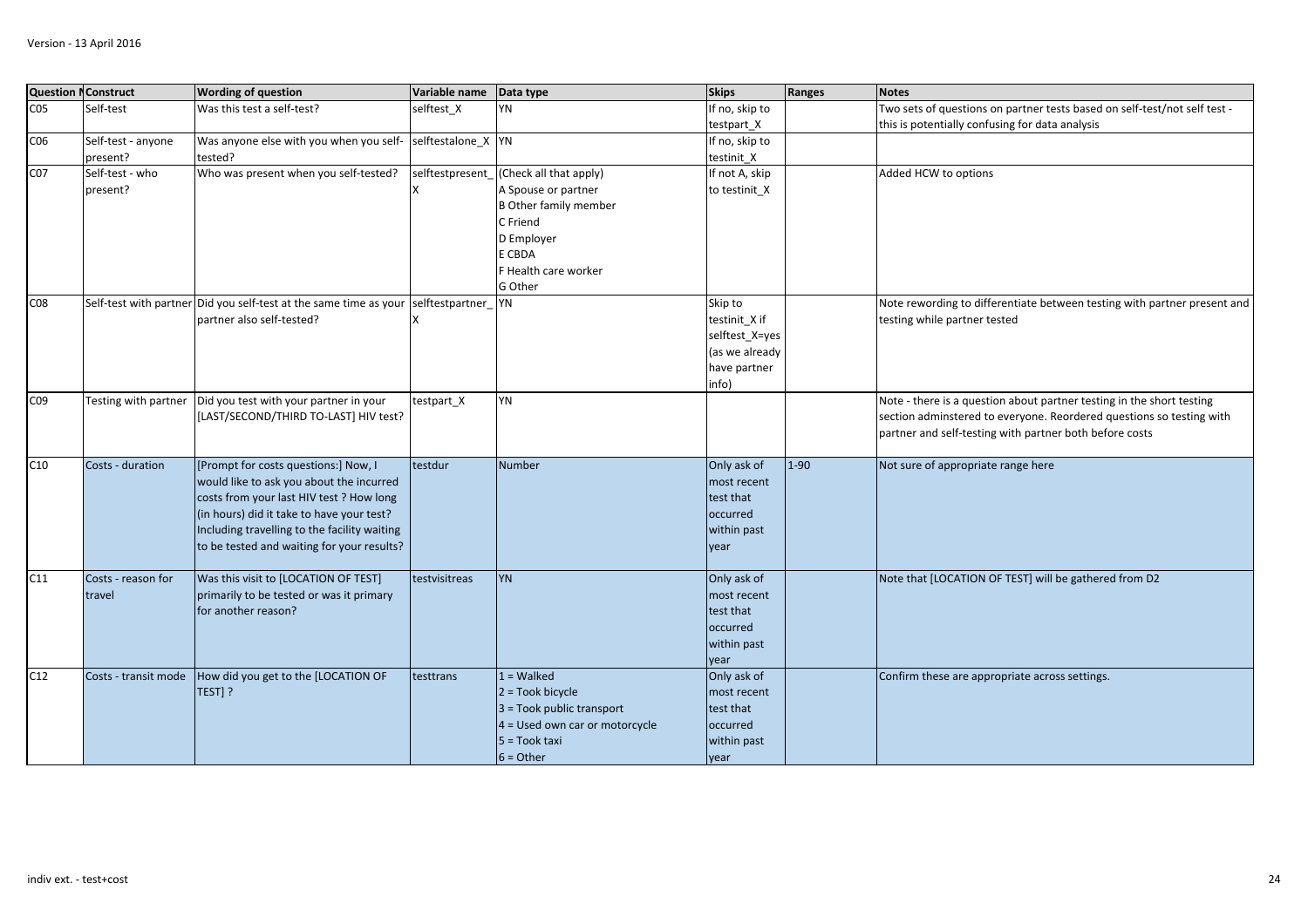|     | <b>Question NConstruct</b> | <b>Wording of question</b>               | Variable name | Data type | <b>Skips</b> | Ranges            | <b>Notes</b> |
|-----|----------------------------|------------------------------------------|---------------|-----------|--------------|-------------------|--------------|
| C13 | Costs - transit costs      | How much did you pay to get to           | costtrans     | Number    | Only ask of  | [country-specific |              |
|     |                            | [LOCATION OF TEST] and back home         |               |           | most recent  | range of costs]   |              |
|     |                            |                                          |               |           | test that    |                   |              |
|     |                            |                                          |               |           | occurred     |                   |              |
|     |                            |                                          |               |           | within past  |                   |              |
|     |                            |                                          |               |           | year         |                   |              |
| C14 | Costs - consultation       | Did you have to pay any consultation     | consultfee    | <b>YN</b> | Only ask of  |                   |              |
|     |                            | costs for that test?                     |               |           | most recent  |                   |              |
|     |                            |                                          |               |           | test that    |                   |              |
|     |                            |                                          |               |           | occurred     |                   |              |
|     |                            |                                          |               |           | within past  |                   |              |
|     |                            |                                          |               |           | year         |                   |              |
| C15 | Costs - consultation       | How much was your consultation fee?      | costconsult   | Number    | Only ask of  | [country-specific |              |
|     | costs                      |                                          |               |           | most recent  | range of costs]   |              |
|     |                            |                                          |               |           | test that    |                   |              |
|     |                            |                                          |               |           | occurred     |                   |              |
|     |                            |                                          |               |           | within past  |                   |              |
|     |                            |                                          |               |           | year         |                   |              |
| C16 | Costs - test fee           | Did you have to pay for the test in      | testfee       | <b>YN</b> | Only ask of  |                   |              |
|     |                            | addition to the consultation fee?        |               |           | most recent  |                   |              |
|     |                            |                                          |               |           | test that    |                   |              |
|     |                            |                                          |               |           | occurred     |                   |              |
|     |                            |                                          |               |           | within past  |                   |              |
|     |                            |                                          |               |           | year         |                   |              |
| C17 | Costs - test costs         | How much did you pay for the test?       | costtest      | Number    | Only ask of  | [country-specific |              |
|     |                            |                                          |               |           | most recent  | range of costs]   |              |
|     |                            |                                          |               |           | test that    |                   |              |
|     |                            |                                          |               |           | occurred     |                   |              |
|     |                            |                                          |               |           | within past  |                   |              |
|     |                            |                                          |               |           | year         |                   |              |
| C18 | Costs - child care         | Did you have to pay for childcare during | childcare     | <b>YN</b> | Only ask of  |                   |              |
|     |                            | your HIV test?                           |               |           | most recent  |                   |              |
|     |                            |                                          |               |           | test that    |                   |              |
|     |                            |                                          |               |           | occurred     |                   |              |
|     |                            |                                          |               |           | within past  |                   |              |
|     |                            |                                          |               |           | year         |                   |              |
| C19 | Costs - child care         | How much did you pay for childcare?      | costchildcare | Number    | Only ask of  | [country-specific |              |
|     | costs                      |                                          |               |           | most recent  | range of costs]   |              |
|     |                            |                                          |               |           | test that    |                   |              |
|     |                            |                                          |               |           | occurred     |                   |              |
|     |                            |                                          |               |           | within past  |                   |              |
|     |                            |                                          |               |           | year         |                   |              |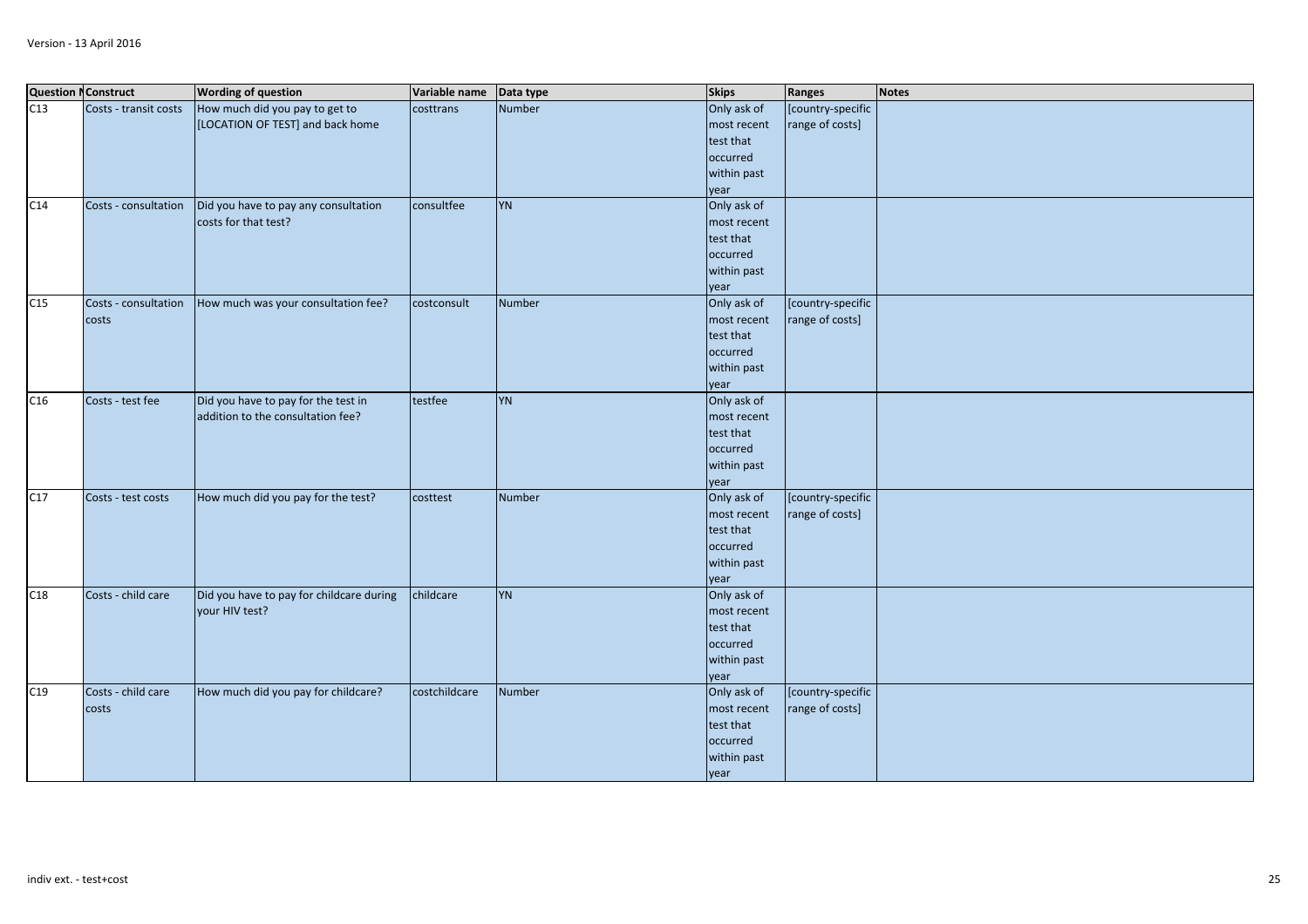|                 | <b>Question NConstruct</b> | <b>Wording of question</b>                                                  | Variable name | Data type     | <b>Skips</b>               | Ranges            | Notes                                                           |
|-----------------|----------------------------|-----------------------------------------------------------------------------|---------------|---------------|----------------------------|-------------------|-----------------------------------------------------------------|
| C <sub>20</sub> | Costs - food               | Did you have to purchase food outside<br>the home because of your HIV test? | food          | <b>YN</b>     | Only ask of<br>most recent |                   |                                                                 |
|                 |                            |                                                                             |               |               | test that                  |                   |                                                                 |
|                 |                            |                                                                             |               |               | occurred                   |                   |                                                                 |
|                 |                            |                                                                             |               |               | within past                |                   |                                                                 |
|                 |                            |                                                                             |               |               | year                       |                   |                                                                 |
| C <sub>21</sub> | Costs - food costs         | How much did you pay for food?                                              | costfood      | Number        | Only ask of                | [country-specific |                                                                 |
|                 |                            |                                                                             |               |               | most recent                | range of costs]   |                                                                 |
|                 |                            |                                                                             |               |               | test that                  |                   |                                                                 |
|                 |                            |                                                                             |               |               | occurred                   |                   |                                                                 |
|                 |                            |                                                                             |               |               | within past                |                   |                                                                 |
|                 |                            |                                                                             |               |               | year                       |                   |                                                                 |
| C <sub>22</sub> | Costs - health             | Did you have to pay for a health passport   healthpassport   YN             |               |               | Only ask of                |                   | Note that not all countries have health passports               |
|                 | passport                   | for your HIV test?                                                          |               |               | most recent                |                   |                                                                 |
|                 |                            |                                                                             |               |               | test that                  |                   |                                                                 |
|                 |                            |                                                                             |               |               | occurred                   |                   |                                                                 |
|                 |                            |                                                                             |               |               | within past                |                   |                                                                 |
|                 |                            |                                                                             |               |               | year                       |                   |                                                                 |
| C <sub>23</sub> | Costs - health             | If yes, how much did you pay?                                               | costhpassport | Number        | Only ask of                | [country-specific |                                                                 |
|                 | passport costs             |                                                                             |               |               | most recent                | range of costs]   |                                                                 |
|                 |                            |                                                                             |               |               | test that                  |                   |                                                                 |
|                 |                            |                                                                             |               |               | occurred                   |                   |                                                                 |
|                 |                            |                                                                             |               |               | within past                |                   |                                                                 |
|                 |                            |                                                                             |               |               | year                       |                   |                                                                 |
| C <sub>24</sub> | Costs - other              | Did you have any other incurred costs                                       | other         | <b>YN</b>     | Only ask of                |                   |                                                                 |
|                 |                            | related to your last HIV test?                                              |               |               | most recent                |                   |                                                                 |
|                 |                            |                                                                             |               |               | test that                  |                   |                                                                 |
|                 |                            |                                                                             |               |               | occurred                   |                   |                                                                 |
|                 |                            |                                                                             |               |               | within past                |                   |                                                                 |
|                 |                            |                                                                             |               |               | year                       |                   |                                                                 |
| C <sub>25</sub> | Costs - other costs        | If yes, how much did you pay?                                               | costother     | <b>Number</b> | Only ask of                | [country-specific |                                                                 |
|                 |                            |                                                                             |               |               | most recent                | range of costs]   |                                                                 |
|                 |                            |                                                                             |               |               | test that                  |                   |                                                                 |
|                 |                            |                                                                             |               |               | occurred                   |                   |                                                                 |
|                 |                            |                                                                             |               |               | within past                |                   |                                                                 |
|                 |                            |                                                                             |               |               | year                       |                   |                                                                 |
| C <sub>26</sub> | Costs - how much           | How much would you have earned during costworklost                          |               | Number        | Only ask of                |                   | [country-specific Note: if in kind, need prompt to obtain value |
|                 | earned                     | the time you took off to get tested?                                        |               |               | most recent                | range of costs]   |                                                                 |
|                 |                            |                                                                             |               |               | test that                  |                   |                                                                 |
|                 |                            |                                                                             |               |               | occurred                   |                   |                                                                 |
|                 |                            |                                                                             |               |               | within past                |                   |                                                                 |
|                 |                            |                                                                             |               |               | year                       |                   |                                                                 |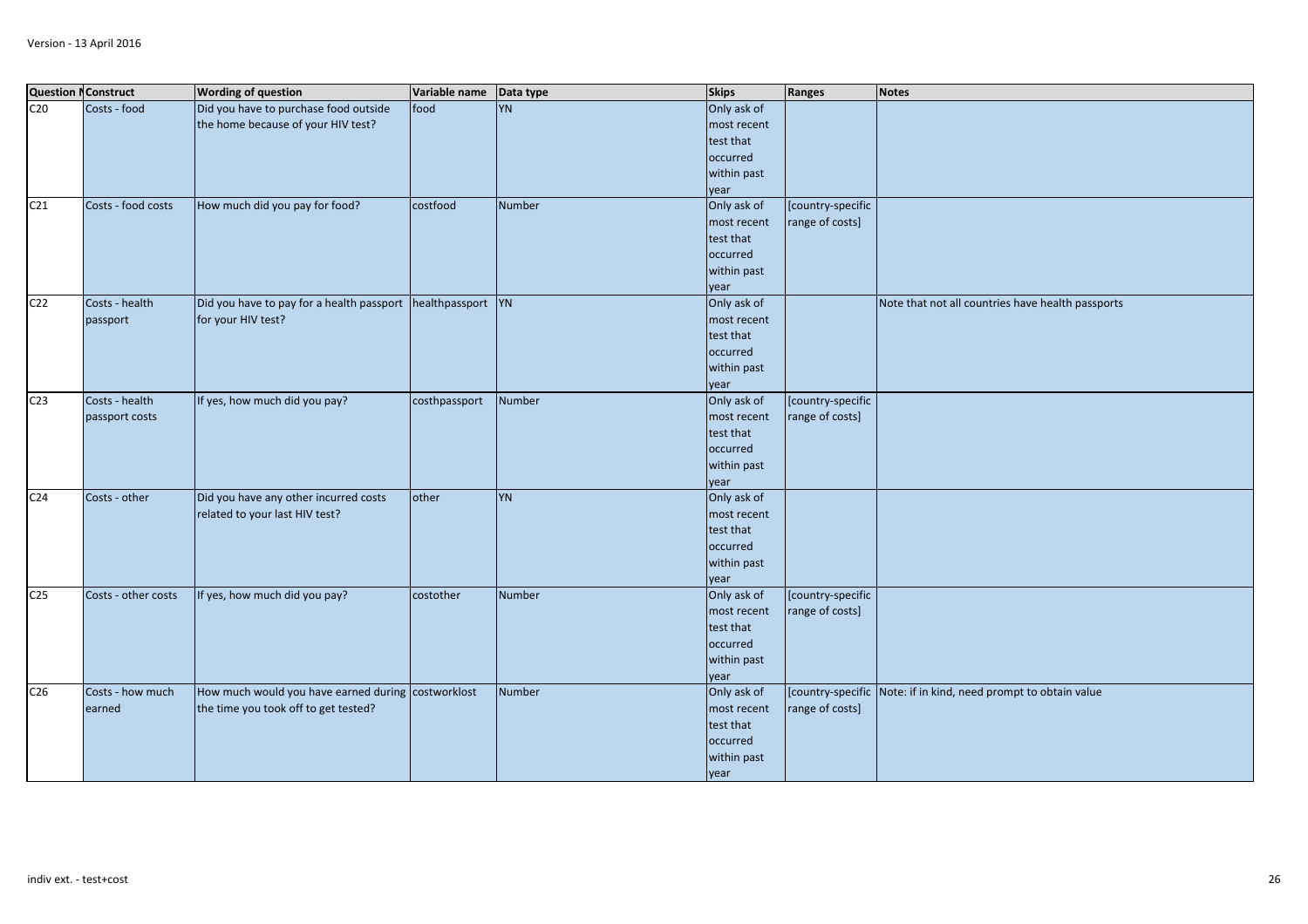|                 | <b>Question NConstruct</b>                     | <b>Wording of question</b>                                                                                                                          | Variable name | Data type                                                                                                                                                                             | <b>Skips</b>                                                                  | Ranges | <b>Notes</b> |
|-----------------|------------------------------------------------|-----------------------------------------------------------------------------------------------------------------------------------------------------|---------------|---------------------------------------------------------------------------------------------------------------------------------------------------------------------------------------|-------------------------------------------------------------------------------|--------|--------------|
| C27             | Costs - source                                 | Who primarily provided the money to<br>support the costs of accessing the test?                                                                     | costsource    | 1 Myself<br>2 Spouse or partner<br>3 Both myself and my spouse or partner<br>4 Other family member<br>5 Friend<br>6 Employer<br>7 Other                                               | Only ask of<br>most recent<br>test that<br>occurred<br>within past<br>year    |        |              |
| C <sub>28</sub> | Results of last HIV<br>test                    | You don't have to tell me if you don't<br>want to, but what were the results of<br>your [LAST/SECOND/THIRD TO-LAST HIV<br>TEST]?                    | knowres X     | 1 Positive<br>2 Negative<br>3 Indeterminate<br>4 Prefer not to reveal                                                                                                                 |                                                                               |        |              |
| C <sub>29</sub> | Regret testing<br>immediately after<br>testing | Aside from the results, did you have any<br>regrets about your [LAST/SECOND/THIRD<br>TO-LAST] HIV test immediately after you<br>completed the test? | regretimm_X   | YN                                                                                                                                                                                    |                                                                               |        |              |
| C30             | Regret testing now                             | Looking back on your<br>[LAST/SECOND/THIRD TO-LAST] test now,<br>do you regret taking this test now?                                                | regretnow_X   | YN                                                                                                                                                                                    |                                                                               |        |              |
| C31             | Problems caused by<br>test                     | Were there any problems in your<br>relationship caused by your [LAST/<br>SECOND/ THIRD TO-LAST] HIV test?                                           | relprob_X     | YN                                                                                                                                                                                    |                                                                               |        |              |
| C <sub>32</sub> | Forced to test                                 | If you were forced to test, who forced<br>you?                                                                                                      | testforce X   | $1 = not forced to test$<br>$2 = partner/spouse$<br>$3 = parent$<br>$4 =$ other family member<br>$5 =$ employer<br>$6$ = Health care worker<br>$7 = other$<br>$8 =$ prefer not to say |                                                                               |        |              |
| C33             | Actions after testing                          | What actions did you take after your<br>[LAST/ SECOND/ THIRD TO-LAST] HIV<br>test?                                                                  | aftertest X   | A. Confirmed result<br>B. Went for HIV care<br>C. Got condoms<br>D. Did not do anything<br>E. Don't want to answer                                                                    | Multiple<br>choices valid.<br>If respondent<br>is female, skip<br>to prefmode |        |              |
| C <sub>34</sub> | <b>VMMC</b> after testing                      | [Asked of men only:] Did you go for<br>VMMC (voluntary medical male<br>circumcision) after this test?                                               | vmmc_X        | YN                                                                                                                                                                                    |                                                                               |        |              |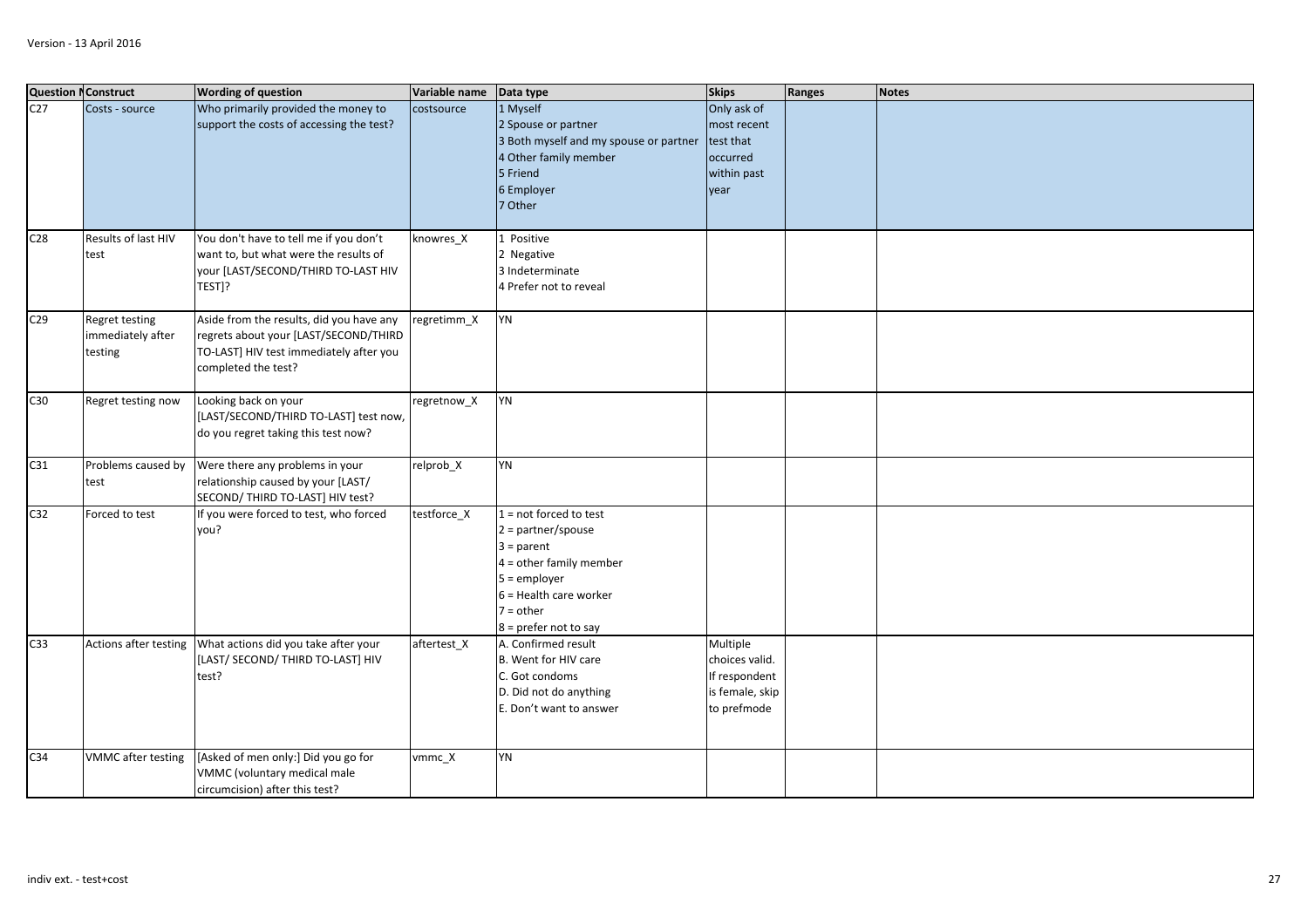|                 | <b>Question NConstruct</b> | <b>Wording of question</b>                          | Variable name     | Data type                                | <b>Skips</b> | Ranges | <b>Notes</b> |
|-----------------|----------------------------|-----------------------------------------------------|-------------------|------------------------------------------|--------------|--------|--------------|
| C <sub>35</sub> | Prefered mode of           | Which would you want most to be your                | prefmode          | 1 - Hospital, clinic or health center    |              |        |              |
|                 | testing                    | next test?                                          |                   | 2 - VCT centre                           |              |        |              |
|                 |                            |                                                     |                   | 3 - Mobile HTC                           |              |        |              |
|                 |                            |                                                     |                   | 4 - At-home HTC                          |              |        |              |
|                 |                            |                                                     |                   | 5 - Self-testing with counsellor present |              |        |              |
|                 |                            |                                                     |                   | 6 - Self-testing without counsellor      |              |        |              |
|                 |                            |                                                     |                   | present                                  |              |        |              |
|                 |                            |                                                     |                   |                                          |              |        |              |
| C36             | Partner status             | Do you know the result of your partner's            | partnerstatknw YN |                                          |              |        |              |
|                 | known                      | [most recent] HIV test?                             |                   |                                          |              |        |              |
| C <sub>37</sub> | Partner knows              | Does your partner know your HIV status? ownstatknwn |                   | <b>YN</b>                                |              |        |              |
|                 | respondent's status        |                                                     |                   |                                          |              |        |              |
|                 |                            |                                                     |                   |                                          |              |        |              |
| C38             | Forced disclosure          | If you have ever been forced to disclose            | forcedisc         | $1 = not forced to disclose$             |              |        |              |
|                 |                            | your HIV test results to another person,            |                   | $2 =$ partner/spouse                     |              |        |              |
|                 |                            | who forced you?                                     |                   | $3 = parent$                             |              |        |              |
|                 |                            |                                                     |                   | $4 =$ other family member                |              |        |              |
|                 |                            |                                                     |                   | $5 =$ employer                           |              |        |              |
|                 |                            |                                                     |                   | $6 = other$                              |              |        |              |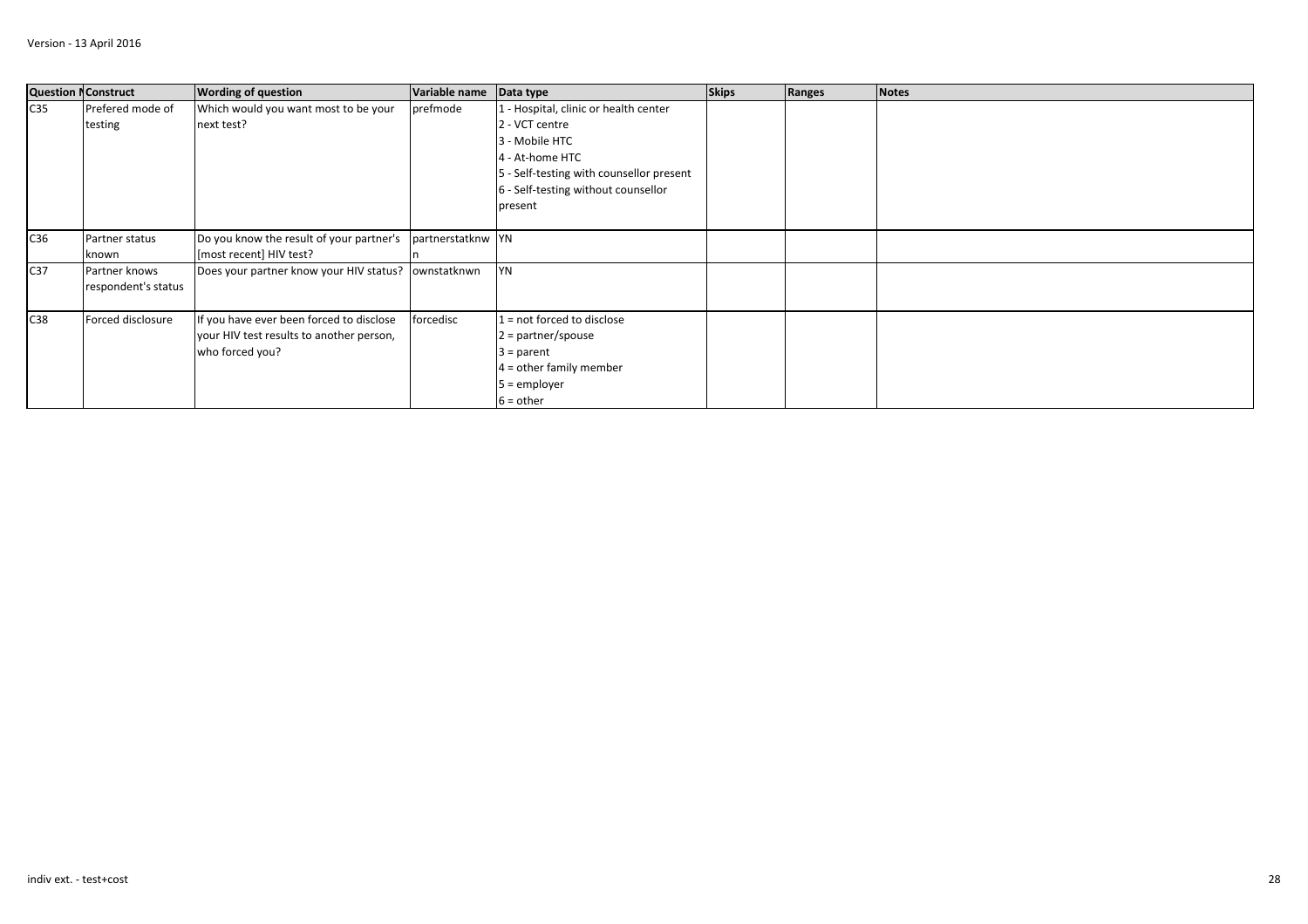# Individual - sexual behaviourMN, 7 December 2015

# **To be completed by all MEN consenting to participate within the householdNote that question in pink row is for UNITAID reporting**

Prompt: Now I will ask you questions regarding circumcision. Some men are circumcised; that is, the foreskin is completely removed from the penis

| <b>Question NConstruct</b> |                                                         | <b>Wording of question</b>                                                                                                                    | Variable name | Data type                                                                    | <b>Skips</b>                                                                                     | <b>Ranges for Notes</b> |                              |
|----------------------------|---------------------------------------------------------|-----------------------------------------------------------------------------------------------------------------------------------------------|---------------|------------------------------------------------------------------------------|--------------------------------------------------------------------------------------------------|-------------------------|------------------------------|
| IE <sub>1</sub>            | Circumcision status -<br>images                         | Please can you look at these pictures which<br>show a penis that has had a foreskin<br>completely removed. Does your penis look<br>like this? | circstatus    | YN                                                                           | If Y, skip to next<br>section. If N and in<br>ZW/MW, skip to<br>circaccess. If ZM, skip<br>to E2 |                         | Need to get images from Zim? |
| E <sub>2</sub>             | Circumcision status - text Are you circumcised?<br>only |                                                                                                                                               | circ          | <b>YN</b>                                                                    | If Y, skip to next<br>section. ZM only                                                           |                         |                              |
| EX                         | DCE questions go here!                                  |                                                                                                                                               |               |                                                                              | Asked of 500 men<br>per country<br>(regardless of<br>circumcision status)                        |                         |                              |
| E <sub>3</sub>             | Know where to access<br>circumcision services           | Do you know how to access VMMC (voluntary<br>medical male circumcision) services?                                                             | circaccess    | <b>YN</b>                                                                    |                                                                                                  |                         |                              |
| E <sub>4</sub>             | Circumcision intention                                  | How likely would you be to go for<br>circumcision if it were offered within your<br>neighborhood?                                             | circintent    | 1 Very likely<br>2 Somewhat likely<br>3 Somewhat unlikely<br>4 Very unlikely |                                                                                                  |                         |                              |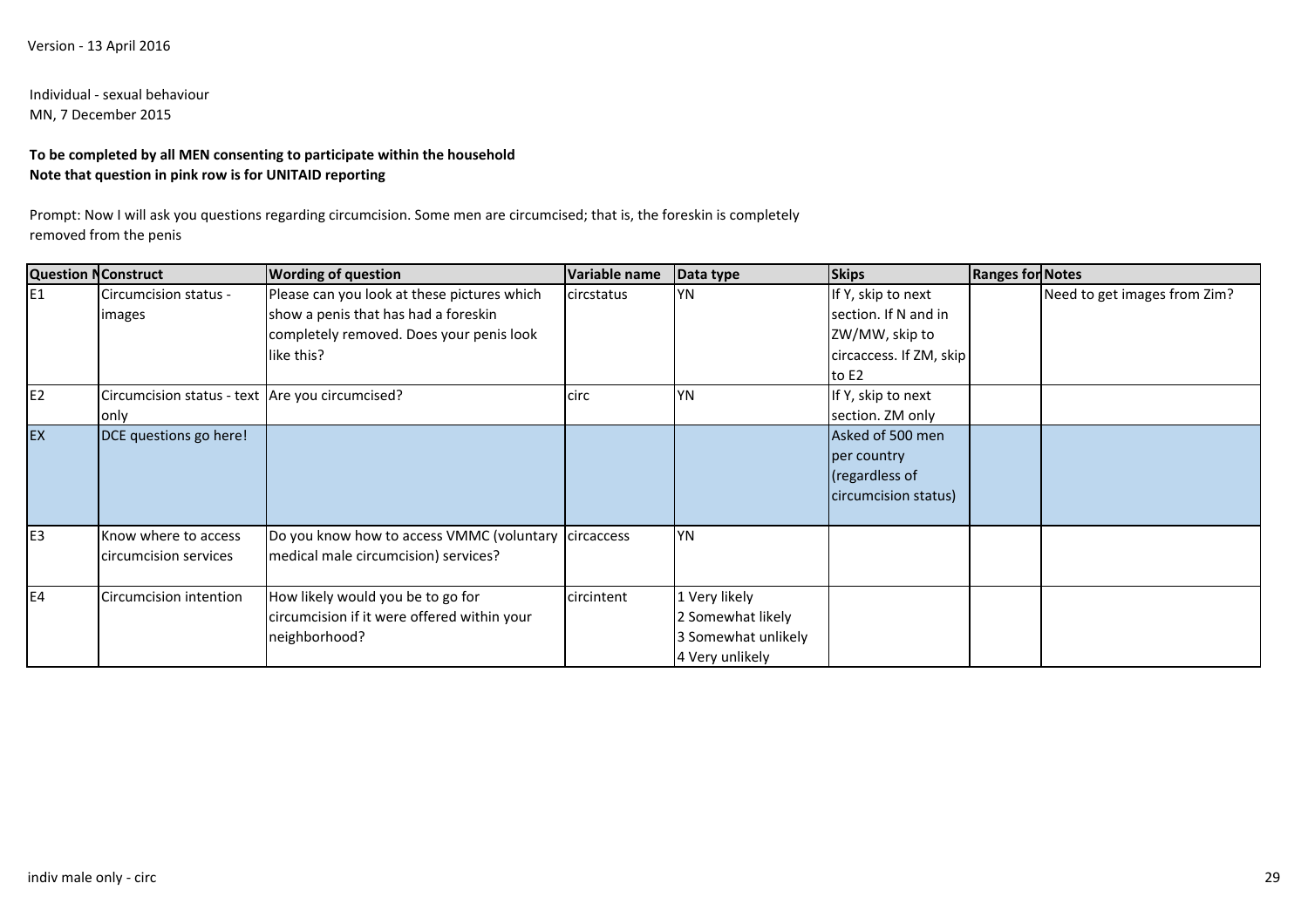# Individual - HIV care

MN, 7 December 2015

# **To be completed by SELECTED individuals ONLY**

| <b>Question NConstruct</b> |                          | <b>Wording of question Variable name</b>                                                                                                        |            | Data type | <b>Skips</b>                                                                                                                                                                                                                                              | <b>Ranges for continuou Notes</b> |                     |
|----------------------------|--------------------------|-------------------------------------------------------------------------------------------------------------------------------------------------|------------|-----------|-----------------------------------------------------------------------------------------------------------------------------------------------------------------------------------------------------------------------------------------------------------|-----------------------------------|---------------------|
| F <sub>1</sub>             | Positive test<br>result  | Have you ever had a<br>positive HIV test<br>result?                                                                                             | posttest   | YN        | If no or unwilling to say,<br>skip to next section                                                                                                                                                                                                        |                                   | If no, skip to end. |
| <b>FX</b>                  | DCE - linkage to<br>care |                                                                                                                                                 |            |           | If yes, "Linkage to care"<br><b>DCE</b> questions<br>Note: we expect ~100<br>HIV+ respondents. In<br>order to reach a sufficient<br>DCE sample size, also ask<br>the "linkage to care" DCE<br>set of questions to ~250<br>additional HIV-<br>individuals. |                                   |                     |
| <b>FX</b>                  | DCE -<br>distribution    |                                                                                                                                                 |            |           | If no, "Distribution" DCE<br>questions                                                                                                                                                                                                                    |                                   |                     |
| F <sub>2</sub>             |                          | ART lifetime use Have you ever taken<br>ART drugs?                                                                                              | artlifeuse | YN        | If no, skip to preartuse. If<br>yes and respondent is<br>male, skip to artcurruse                                                                                                                                                                         |                                   |                     |
| F <sub>3</sub>             | PMTCT use                | (If woman) Have you pmtctuse<br>ever been given ART<br>drugs at the the time<br>of having a baby in<br>order to prevent<br>transmission of HIV? |            | <b>YN</b> |                                                                                                                                                                                                                                                           |                                   | Women only          |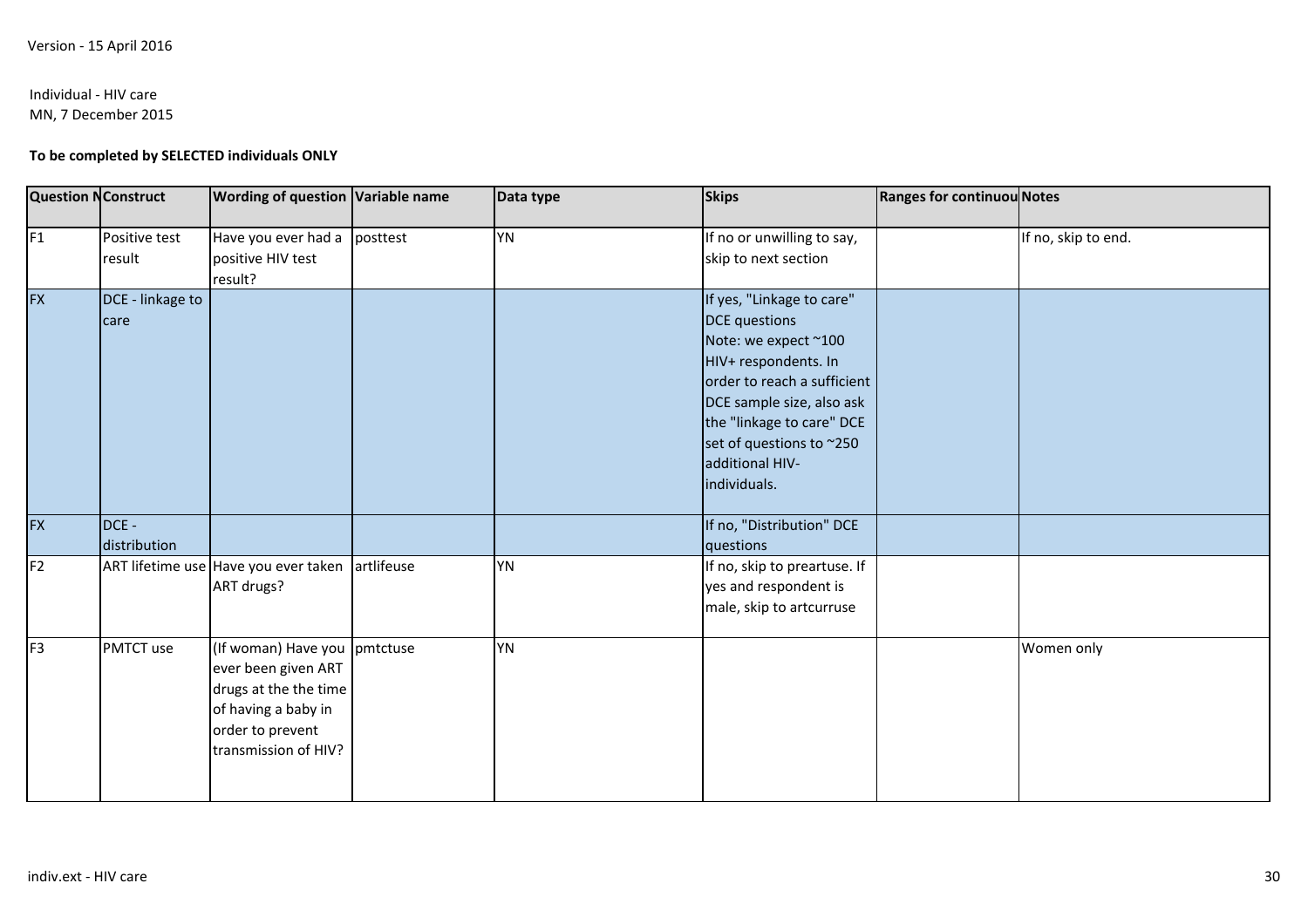|                | <b>Question NConstruct</b> | <b>Wording of question Variable name</b>                   |                   | Data type                                                                                                                                                                                                                                                                                                                                                                                                                                                                                                                                                                                                   | <b>Skips</b>                                                                                         | <b>Ranges for continuou Notes</b> |                    |
|----------------|----------------------------|------------------------------------------------------------|-------------------|-------------------------------------------------------------------------------------------------------------------------------------------------------------------------------------------------------------------------------------------------------------------------------------------------------------------------------------------------------------------------------------------------------------------------------------------------------------------------------------------------------------------------------------------------------------------------------------------------------------|------------------------------------------------------------------------------------------------------|-----------------------------------|--------------------|
| F4             |                            | ART current use Are you currently<br>using ART drugs?      | artcurruse        | <b>YN</b>                                                                                                                                                                                                                                                                                                                                                                                                                                                                                                                                                                                                   | If yes, skip to artclinic                                                                            |                                   |                    |
| F <sub>5</sub> | ART - why<br>discontinued  | What best describes<br>why you have<br>stopped taking ART? | artwhydiscontin_X | A Experienced side effects from If one item listed, set<br>the drugs<br>B Afraid of stigma and<br>discrimination from going to a<br>clinic for ART<br>C Partner won't let me go to<br>the clinic to get ART<br>D Other family won't let me go<br>to the clinic to get ART<br>E Do not have money to pay for<br>transport to go to the clinic or<br>to get ART<br>F Cannot take time off work to<br>go to the clinic<br>G Not a dignified thing to do at<br>my age<br>H Health facilities offer poor<br>quality HIV care services<br>Do not trust service providers<br>J Did not feel sick enough<br>K Other | corresponding item in<br>artdismain as main reason<br>for discontinuing and<br>continue to preartuse |                                   | Read out responses |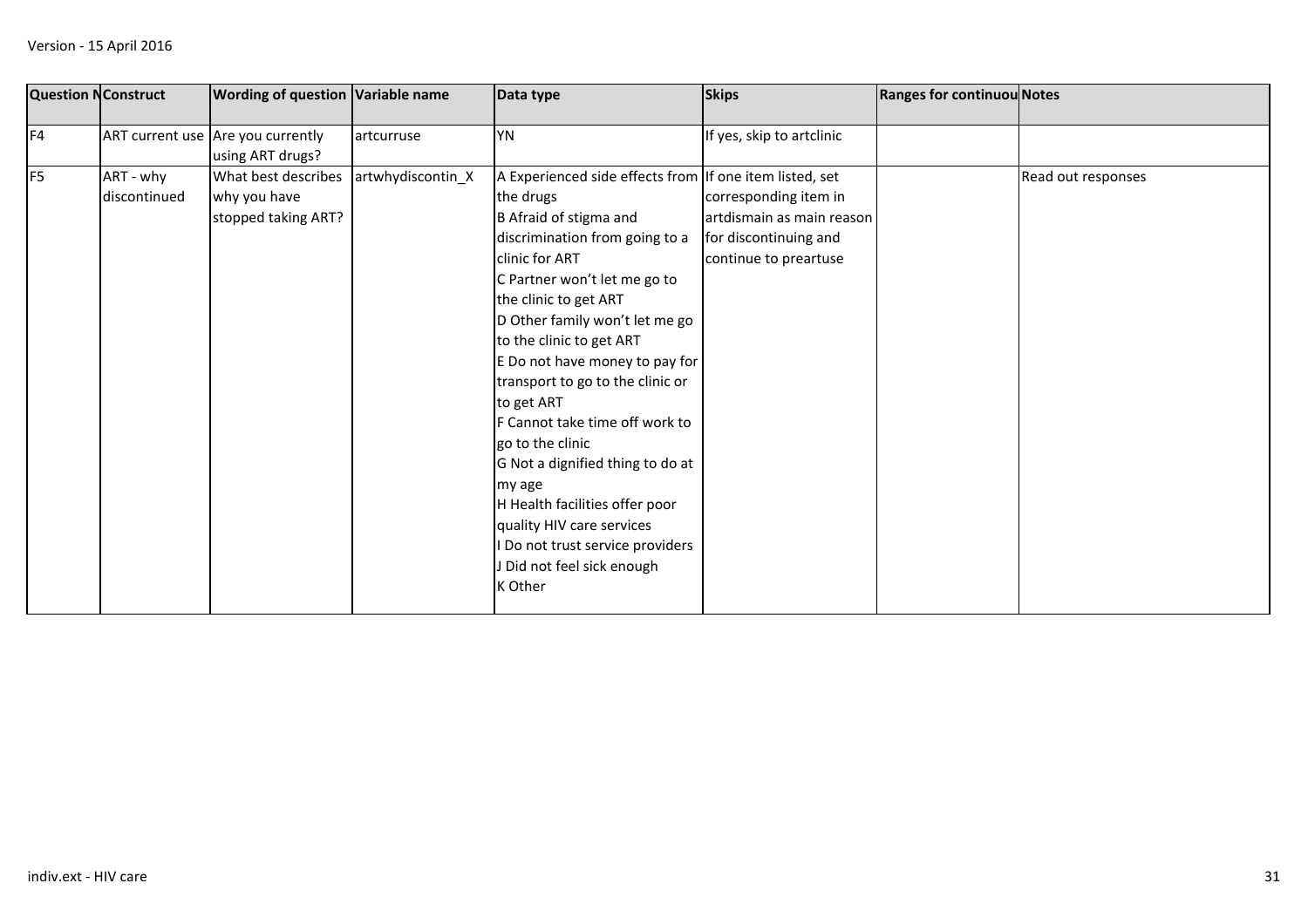| <b>Question NConstruct</b> |                                      | <b>Wording of question Variable name</b>                                                                     |            | Data type                                                                                                                                                                                                                                                                                                                                                                                                                                                                                                                                                                               | <b>Skips</b>                | <b>Ranges for continuou Notes</b> |                                                                          |
|----------------------------|--------------------------------------|--------------------------------------------------------------------------------------------------------------|------------|-----------------------------------------------------------------------------------------------------------------------------------------------------------------------------------------------------------------------------------------------------------------------------------------------------------------------------------------------------------------------------------------------------------------------------------------------------------------------------------------------------------------------------------------------------------------------------------------|-----------------------------|-----------------------------------|--------------------------------------------------------------------------|
| F <sub>6</sub>             | ART - main<br>reason<br>discontinued | Of the reasons you<br>mentioned, what is<br>the main reason you<br>have stopped taking<br>ART?               | artdismain | 1 Experienced side effects from<br>the drugs<br>2 Afraid of stigma and<br>discrimination from going to a<br>clinic for ART<br>3 Partner won't let me go to<br>the clinic to get ART<br>4 Other family won't let me go<br>to the clinic to get ART<br>5 Do not have money to pay for<br>transport to go to the clinic or<br>to get ART<br>6 Cannot take time off work to<br>go to the clinic<br>7 Not a dignified thing to do at<br>my age<br>8 Health facilities offer poor<br>quality HIV care services<br>9 Do not trust service providers<br>10 Did not feel sick enough<br>11 Other |                             |                                   |                                                                          |
| F7                         | Pre-ART use                          | Are you currently<br>using any<br>medications besides<br>ART to control your<br>HIV and keep you<br>healthy? | preartuse  | <b>YN</b>                                                                                                                                                                                                                                                                                                                                                                                                                                                                                                                                                                               | If no, skip to next section |                                   | Reworded this using operational tools<br>question but may need more help |
| F <sub>8</sub>             | ART/pre-ART<br>provider              | Which clinic is<br>providing your ART<br>or pre-ART care?                                                    | artclinic  | [Country-specific list of options]                                                                                                                                                                                                                                                                                                                                                                                                                                                                                                                                                      |                             |                                   |                                                                          |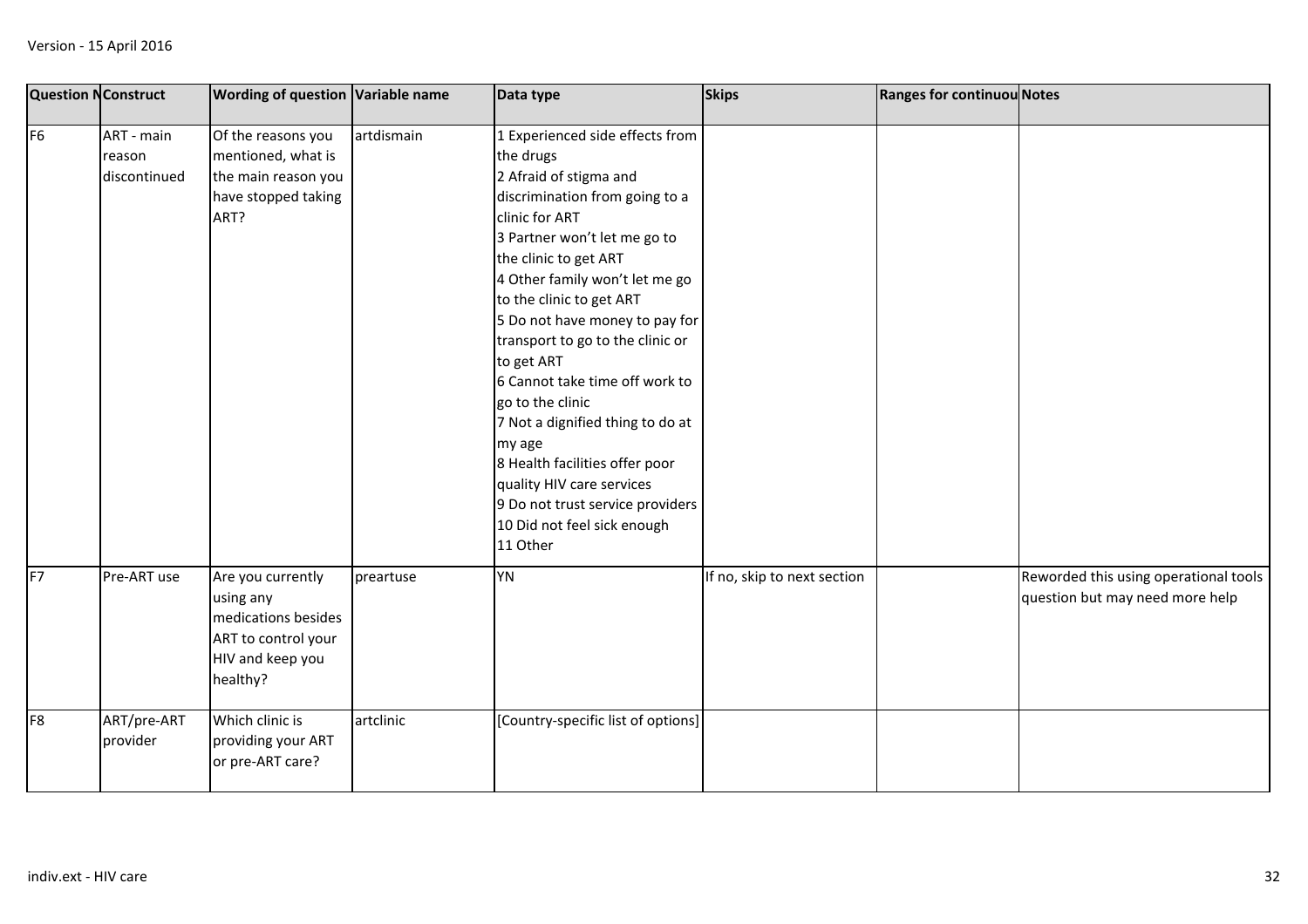# Individual - sexual behaviour

MN, 7 December 2015

## **To be completed by all individuals consenting to participate within the household**

Prompt: Now I would like to ask you questions about your sexual activity in order to gain a better understanding of some important life issues. Let me asure you that your answers are completely confidential and will not be

| No.            | Question Construct                                  | <b>Wording of question</b>                                                                                                                                            | Variable name | Data type                                                                                               | <b>Skips</b>                                                                 | <b>Ranges for</b><br>continuous<br>variables | <b>Notes</b>                                                                                                                                                                                                                                      |
|----------------|-----------------------------------------------------|-----------------------------------------------------------------------------------------------------------------------------------------------------------------------|---------------|---------------------------------------------------------------------------------------------------------|------------------------------------------------------------------------------|----------------------------------------------|---------------------------------------------------------------------------------------------------------------------------------------------------------------------------------------------------------------------------------------------------|
| G <sub>1</sub> | In partnership YN                                   | Do you have a steady partner?                                                                                                                                         | steadyyn      | YN                                                                                                      | If no, skip to otheryn                                                       |                                              |                                                                                                                                                                                                                                                   |
| G <sub>2</sub> | Steady partner - count                              | If yes, how many steady partners have you had sex with in<br>the last 3 months?                                                                                       | steadyct      | Number                                                                                                  |                                                                              | $1 - 25$                                     |                                                                                                                                                                                                                                                   |
| G <sub>3</sub> | Condomless sex indicator<br>for each steady partner | In the past 3 months, how often have you not used<br>condoms with this steady partner?                                                                                | partnocond X  | 1 Condoms every time<br>2 Condoms some of the<br>time<br>3 Condoms never used<br>9 Don't want to answer | Note that this question will<br>have to be asked for each<br>partner from B2 |                                              | <b>INEED FOR A PARTNER</b><br><b>MATRIX].</b> Key construct is<br>whether they had condomless<br>sex with the steady partner in<br>the last 3 months, so can be<br>reworded to yes/no if this will<br>be easier for respondents to<br>understand? |
| G <sub>4</sub> | Non-steady partner YN                               | [Apart from your steady partner(s)], have you had sex with<br>anyone else in the last 3 months? (Modify wording as<br>needed based on response to steadyyn)           | otheryn       | <b>YN</b>                                                                                               | If no, skip to next section                                                  |                                              |                                                                                                                                                                                                                                                   |
| G <sub>5</sub> | Count of non-steady<br>sex                          | If yes, with how many people apart from your steady<br>partners with condomless partner have you had sex without using a condom, even if<br>was only on one occasion? | othernocond   | Number                                                                                                  |                                                                              | $1 - 25$                                     | Construct is number of casual<br>partners they have condomless<br>sex with in the last 3 months<br>(don't need number of sexual<br>partners in total)                                                                                             |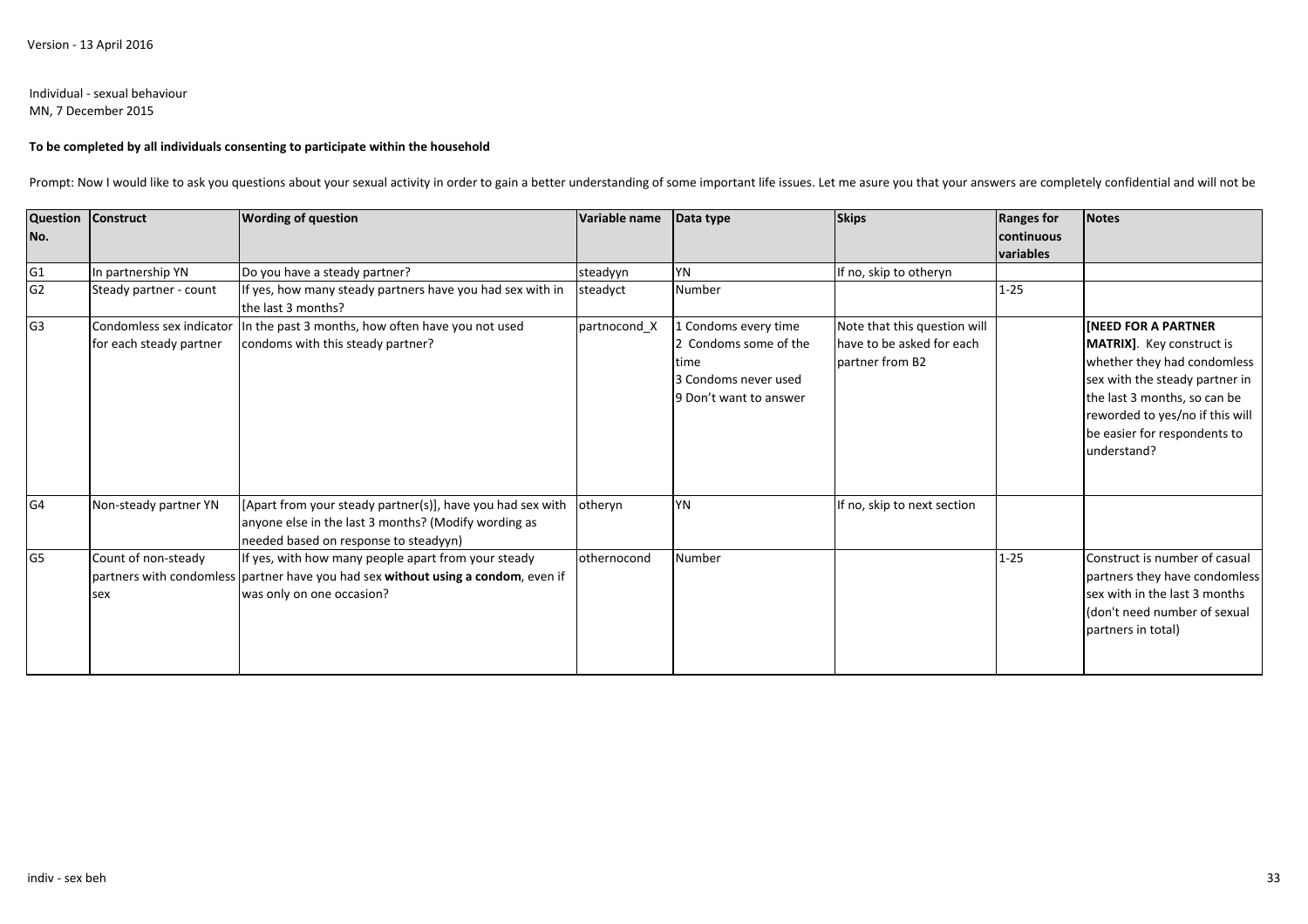#### Individual - stigmaMN, 7 December 2015

#### **To be completed by all SELECTED individuals only**

For each of the following statements, please indicate whether you strongly agree, agree, are unsure, disagree or strongly disagree.

| <b>Question No.</b> | <b>Construct</b>        | <b>Wording of question</b>                          | Variable name | Data type               | <b>Skips</b> | Ranges for continuous var Notes |                          |
|---------------------|-------------------------|-----------------------------------------------------|---------------|-------------------------|--------------|---------------------------------|--------------------------|
| H <sub>1</sub>      | Understanding of        | I believe that HIV treatment makes people with HIV  | txeffect4     | 1 Strongly agree        |              |                                 | From WHO generic tools   |
|                     | treatment effectiveness | less infectious.                                    |               | 2 Agree                 |              |                                 |                          |
|                     |                         |                                                     |               | 3 Unsure                |              |                                 |                          |
|                     |                         |                                                     |               | 1 Disagree              |              |                                 |                          |
|                     |                         |                                                     |               | 5 Strongly disagree     |              |                                 |                          |
| H <sub>2</sub>      | Stigma 1                | Women who are HIV-positive should be prevented      | stigchild     | 1 "Strongly Agree"      |              |                                 | From WHO generic tools   |
|                     |                         | from having children                                |               | 2 "Agree"               |              |                                 |                          |
|                     |                         |                                                     |               | 3 " Unsure"             |              |                                 |                          |
|                     |                         |                                                     |               | <sup>1</sup> "Disagree" |              |                                 |                          |
|                     |                         |                                                     |               | 5 "Strongly disagree"   |              |                                 |                          |
| H <sub>3</sub>      | Stigma 2                | People suspected of having HIV should be required   | stigtest      | "Strongly Agree"        |              |                                 | From WHO generic tools   |
|                     |                         | to be tested                                        |               | 2 "Agree"               |              |                                 |                          |
|                     |                         |                                                     |               | 3 " Unsure"             |              |                                 |                          |
|                     |                         |                                                     |               | <sup>"Disagree"</sup>   |              |                                 |                          |
|                     |                         |                                                     |               | 5 "Strongly disagree"   |              |                                 |                          |
| H4                  | Stigma 3                | [Prompt for following five questions:]From what you | stigpartner   | $YN + d/k$              |              |                                 | From earlier Malawi work |
|                     |                         | have seen in your community, and you were HIV       |               |                         |              |                                 |                          |
|                     |                         | positive and people found out, do you think that?   |               |                         |              |                                 |                          |
|                     |                         | Your wife/husband/partner would leave you.          |               |                         |              |                                 |                          |
|                     |                         |                                                     |               |                         |              |                                 |                          |
| H <sub>5</sub>      | Stigma 4                | You would be abandoned or not cared for by family   | stigabandon   | $YN + d/k$              |              |                                 | From earlier Malawi work |
|                     |                         | members.                                            |               |                         |              |                                 |                          |
| H <sub>6</sub>      | Stigma 5                | You would be verbally abused.                       | stigabuse     | $YN + d/k$              |              |                                 | From earlier Malawi work |
| H7                  |                         | You would be fired from work or lose your job.      | stigjob       | $YN + d/k$              |              |                                 | From earlier Malawi work |
|                     | Stigma 6                |                                                     |               |                         |              |                                 |                          |
| H <sub>8</sub>      | Stigma 7                | You would be sidelined by friends.                  | stigfriends   | $YN + d/k$              |              |                                 | From earlier Malawi work |
|                     |                         |                                                     |               |                         |              |                                 |                          |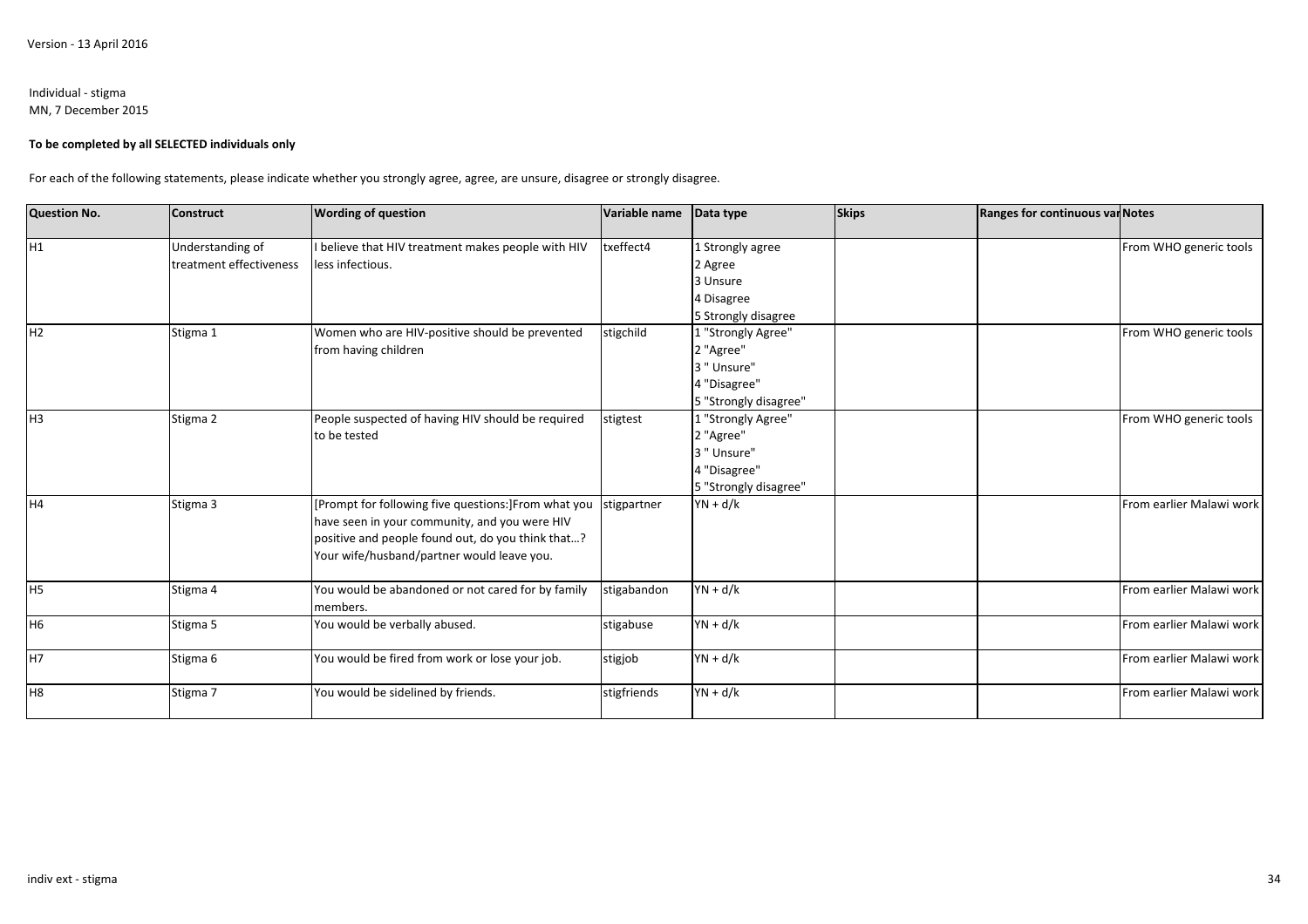## Individual extended - IPVMN, 17 December 2015

# **To be completed by SELECTED WOMEN ONLY**

Prompt: The next questions are about things that happen to many women and men and that your current partner or any other partner may have done to you.

#

| <b>Question No.</b> | <b>Wording of question</b><br><b>Construct</b> |                                                                                                                                                                                                                                                  | Variable name |                                                                                                   | <b>Skips</b>                  | <b>Ranges for</b><br><b>continuous</b><br>variables | <b>Notes</b>                |  |
|---------------------|------------------------------------------------|--------------------------------------------------------------------------------------------------------------------------------------------------------------------------------------------------------------------------------------------------|---------------|---------------------------------------------------------------------------------------------------|-------------------------------|-----------------------------------------------------|-----------------------------|--|
| J1                  | Psychological IPV - YN                         | In the past 12 months did your<br>partner do the following to you?<br>Insulted you; made you feel bad;<br>belittled, humiliated, scared you<br>(yelled or smashed things), or<br>threatened to hurt you?                                         | ipvpsychyn    | YN+decline to<br>answer                                                                           | If no, skip to<br>ipvphysicyn |                                                     | Based on WHO VAW<br>measure |  |
| IJ2                 | Psychological IPV -<br>number of times         | In the past month, would you say<br>this has happened once or more<br>than once?                                                                                                                                                                 | ipvpsychct    | 0 Did not happen in<br>past month<br>1 Once in past<br>month<br>2 More than once in<br>past month |                               |                                                     | Based on WHO VAW<br>measure |  |
| J3                  | Physical IPV - YN                              | In the past 12 months did your<br>partner do the following to you?<br>Slapped, pushed, shoved, hit you<br>with a fist, kicked, dragged,<br>beaten you, choked, burned you,<br>or threatened to use a gun, knife,<br>or other weapon against you? | ipvphysicyn   | YN+decline to<br>answer                                                                           | if no, skip to ipvsexyn       |                                                     | Based on WHO VAW<br>measure |  |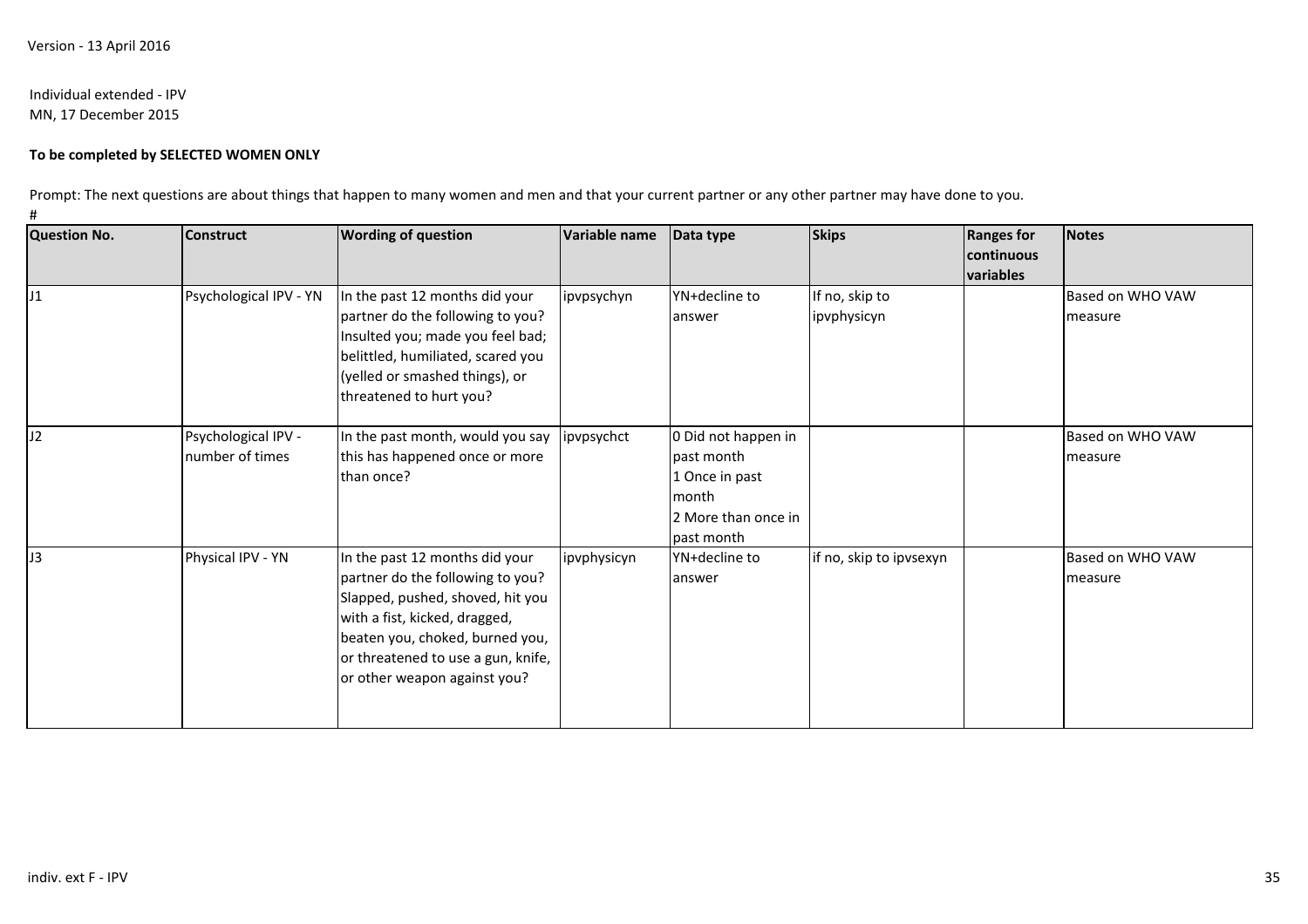| <b>Question No.</b> | <b>Construct</b>                  | <b>Wording of question</b>                                                                                                                                                                                                              | Variable name | Data type                                                                                         | <b>Skips</b>                   | <b>Ranges for</b><br>continuous<br>variables | <b>Notes</b>                                 |
|---------------------|-----------------------------------|-----------------------------------------------------------------------------------------------------------------------------------------------------------------------------------------------------------------------------------------|---------------|---------------------------------------------------------------------------------------------------|--------------------------------|----------------------------------------------|----------------------------------------------|
| J4                  | Physical IPV - number<br>of times | In the past month, would you say<br>this has happened once or more<br>than once?                                                                                                                                                        | ipvphysicct   | 0 Did not happen in<br>past month<br>1 Once in past<br>month<br>2 More than once in<br>past month |                                |                                              | Based on WHO VAW<br>measure                  |
| J <sub>5</sub>      | Sexual IPV - YN                   | In the past 12 months did your<br>partner do the following to you?<br>Forced you to have sexual<br>intercourse by holding you down<br>or making you afraid of him or<br>forced you to do something<br>sexual tht you found humiliating? | ipvsexyn      | YN+decline to<br>answer                                                                           | if no, skip to ipveconyn       |                                              | Based on WHO VAW<br>measure                  |
| J <sub>6</sub>      | Sexual IPV - number of<br>times   | In the past month, would you say<br>this has happened once or more<br>than once?                                                                                                                                                        | ipvsexct      | 0 Did not happen in<br>past month<br>1 Once in past<br>month<br>2 More than once in<br>past month |                                |                                              | Based on WHO VAW<br>measure                  |
| J7                  |                                   | Economic violence - YN In the past 12 months did your<br>partner keep you from having the<br>money you needed to buy food or<br>other necessities even when he<br>had money for other things?                                           | ipveconyn     | YN+decline to<br>answer                                                                           | If no, skip to next<br>section |                                              | Wording from SEA measure<br>(Postmus et al.) |
| J8                  |                                   | Economic violence - YN In the 12 months prior, were you<br>forced away from your home?                                                                                                                                                  | ipveconct     | YN+decline to<br>answer                                                                           |                                |                                              |                                              |